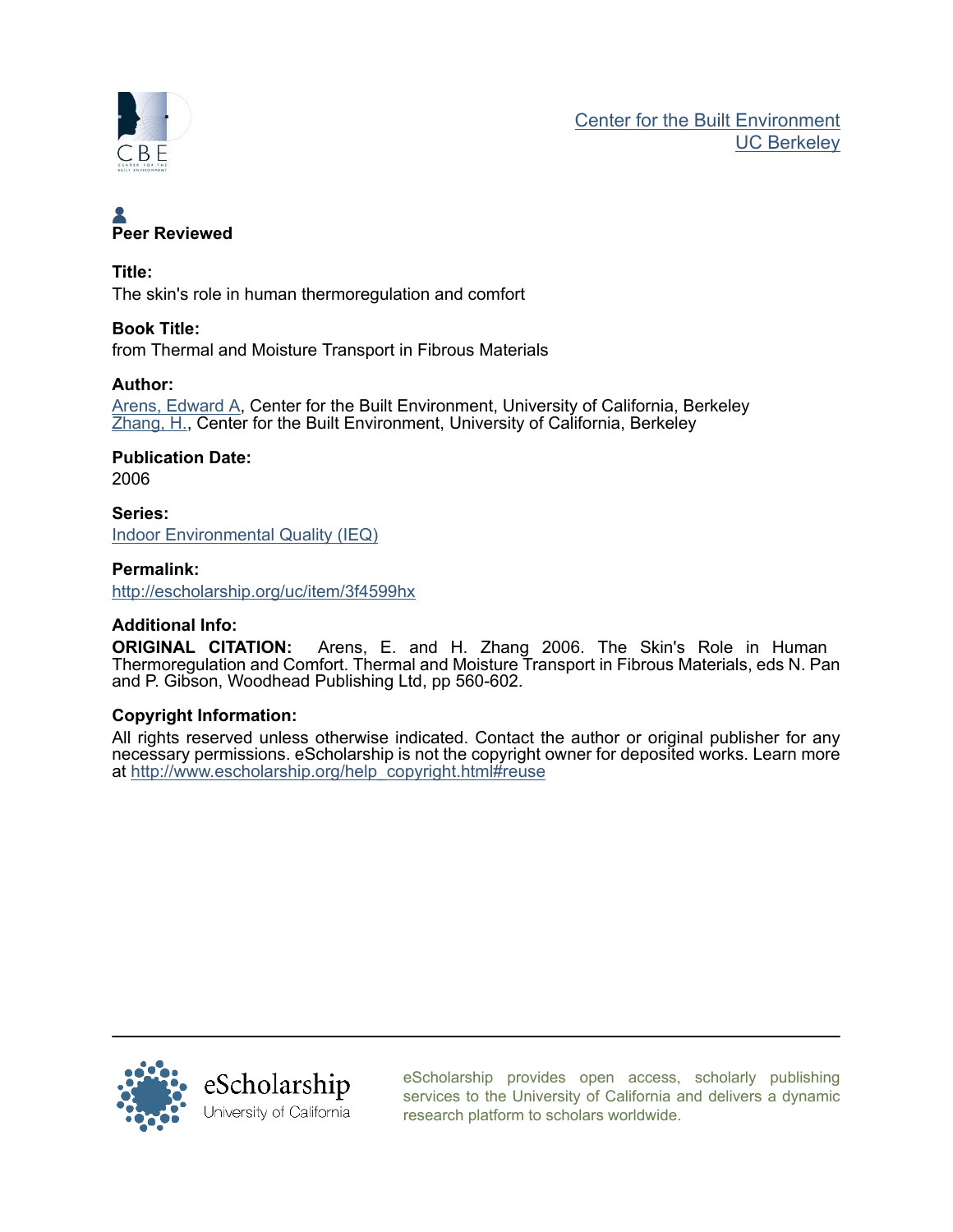**16** The skin's role in human thermoregulation and comfort

E. A R E N S and H. Z H A N G, University of California, Berkeley, USA

## **16.1 Introduction**

This chapter is intended to explain those aspects of human thermal physiology, heat and moisture transfer from the skin surface, and human thermal comfort, that could be useful for designing clothing and other types of skin covering.

Humans maintain their core temperatures within a small range, between 36 and 38°C. The skin is the major organ that controls heat and moisture flow to and from the surrounding environment. The human environment occurs naturally across very wide range of temperatures (100 K) and water vapor pressures (4.7 kPa), and in addition to this, solar radiation may impose heat loads of as much as 0.8 kW per square meter of exposed skin surface. The skin exercises its control of heat and moisture across a 14-fold range of metabolisms, from a person's basal metabolism (seated at rest) to a trained bicycle racer at maximum exertion. The skin also contains thermal sensors that participate in the thermoregulatory control, and that affect the person's thermal sensation and comfort.

The body's heat exchange mechanisms include sensible heat transfer at the skin surface (via conduction, convection, and radiation (long-wave and short-wave)), latent heat transfer (via moisture evaporating and diffusing through the skin, and through sweat evaporation on the surface), and sensible plus latent exchange via respiration from the lungs. Dripping of liquid sweat from the body or discharge of bodily fluids cause relatively small amounts of heat exchange, but exposure to rain and other liquids in the environment can cause high rates of heat loss and gain.

Clothing is used outside the skin to extend the body's range of thermoregulatory control and reduce the metabolic cost of thermoregulation. It reduces sensible heat transfer, while in most cases permitting evaporated moisture (latent heat) to escape. Some clothing resists rain penetration, both to prevent the rain from directly cooling the skin, and to prevent the loss of insulation effectiveness within the clothing. Wet clothing will have a higher heat transfer than dry: depending on design, it can range from almost no

560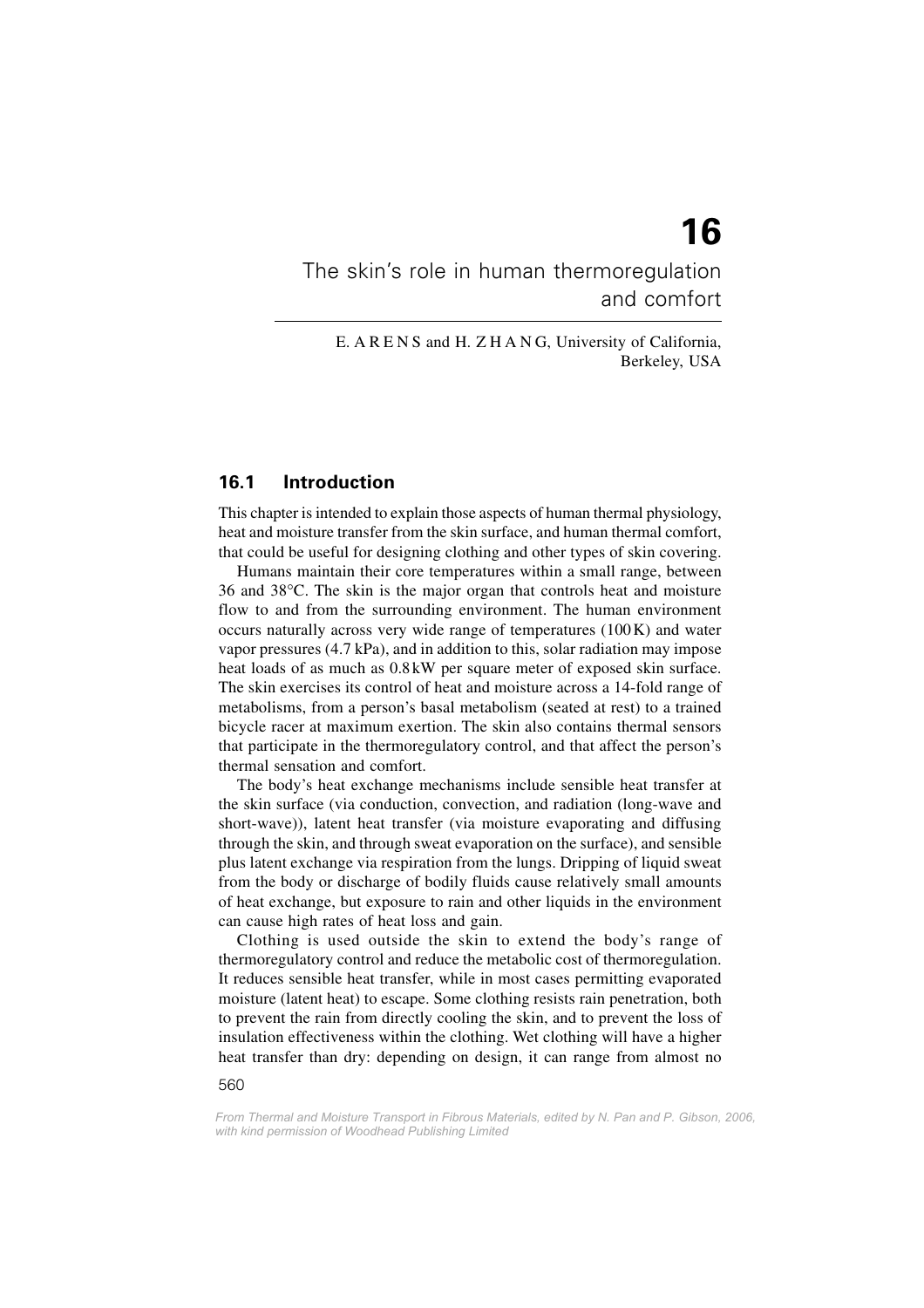difference to a 20-fold increase. Clothing is nearly always designed to allow the wearer's breath to enter and exit freely in order to keep the temperature and humidity of inhaled air low, and to avoid moisture condensation within the clothing.

Bedclothes are a form of clothing used for sleeping. Because the metabolic rate during sleep (0.7 met) is lower than the basal rate, and the body's skin temperature tends to be higher during sleep, bedclothes typically have a higher insulation value than clothing.

Bandages and other medical coverings may also be a special case of clothing, controlling the heat, moisture, and biotic transfer above a damaged skin.

This chapter gives a brief description of the body's skin structure and thermoregulatory system, followed by a more detailed description of how heat and moisture are transferred at the skin's outer boundary, and finally, the comfort implications of skin temperature and humidity. Since skin characteristics are not evenly distributed across the surface of the entire body, it is useful for clothing design to have this information presented by individual body part, wherever possible.

## **16.2 Body–environment exchange**

Over time, heat gains and losses must balance to maintain homeothermy – maintaining the body's core temperature within its narrow range. Figure 16.1 illustrates the full range of core temperatures and environmental temperatures encountered by humans.

## 16.2.1 Heat gains

Most of the body's heat production is in the liver, brain, and heart, and in the skeletal muscles during exercise. This heat is transferred, through the network



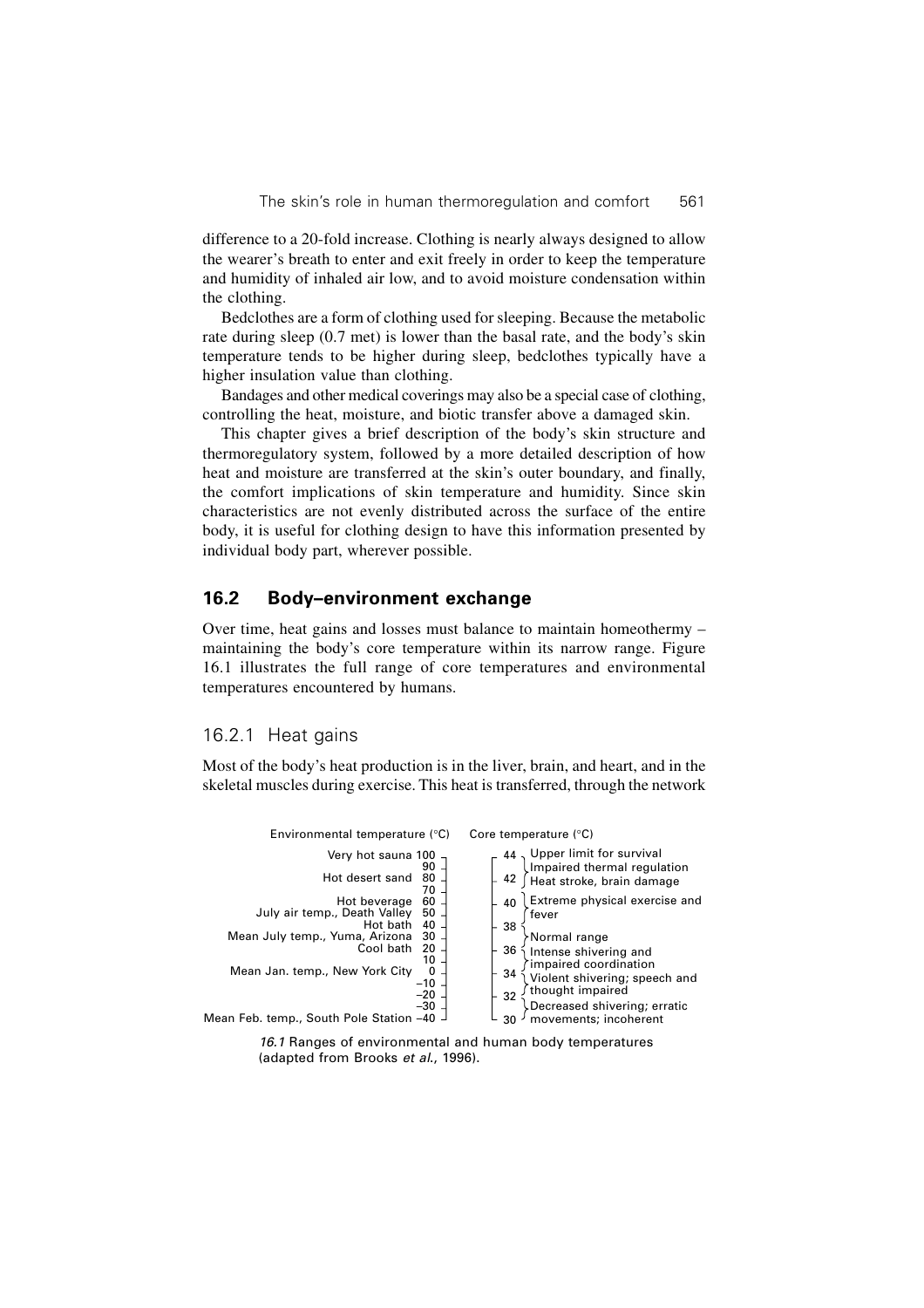of blood vessels and tissue, to the skin, from whence it is lost to the environment. The amount of metabolic heat generation depends on the level of muscular exercise, and to a lesser degree on factors such as illness and time in the menstrual cycle. A base level of metabolism has been defined as the metabolism of a seated person resting quietly. For a man of typical height and surface area, this amount is about 100 W.

To normalize among people of different sizes, metabolism is typically expressed in per unit skin surface area. A specialized unit, the 'met', has been defined in terms of multiples of basal metabolism: 1 met is 58.15  $W/m<sup>2</sup>$ . A sleeping person has a rate of 0.7 met, and reclining awake is 0.8 met. Office work is 1.2 met: a mostly seated activity but one that involves occasional moving about. Walking slowly (0.9 m/s, or 2 mph) is 2 met, moderate walking  $(1.2 \text{ m/s or } 2.7 \text{ mph})$  is 2.6 met, and fast walking  $(1.8 \text{ m/s or } 4 \text{ mph})$  is 3.8 met (*ASHRAE Handbook of Fundamentals*, 2005). Swimming ranges from 4 to 8 met, and jogging 8 to 12 met (Brooks *et al*., 1996). The work efficiency of muscles is about 15%, with 85% of total energy released as heat.

Brain metabolism consists mostly of the energy required to pump ions through neuron cell membranes (Guyton and Hall, 2000). This takes place at a rate per unit mass that is 7.5 times that of non-nervous system tissues. Although the brain only comprises 2% of the body mass, it produces about 15% of the body's total metabolism. During high mental activity, this neuron metabolism can more than double. The head has specialized thermoregulatory physiology to assure the high rates of heat loss needed to keep the brain temperature constant.

Heat may also be gained from the environment through the skin. Solar radiation, and long-wave radiation from surfaces warmer than skin temperature, warm the skin as a function of its color and surface emissivity. Although in most conditions convection and evaporation carry metabolic heat away from the body, hot winds may cause the skin to warm, when the body's sweat supply rate is insufficient to keep up with evaporation, and sensible gains exceed evaporative losses.

## 16.2.2 Heat losses

The body's heat losses are through radiation, convection, conduction, evaporation, and through respiration. Figure 16.2 shows heat transfers above and below the skin surface. In a neutral environment, where the body does not need to take thermoregulatory action to preserve its balance, evaporation provides about 25% of total heat loss, and sensible heat loss provides 75%. During exercise, these percentages could be reversed. In general, the heat transfer by conduction through the soles of the feet or to a chair is small, around 3%. In normal indoor environments with still air, the convective and radiation heat transfer are about equal (McIntyre and Griffiths, 1972). In the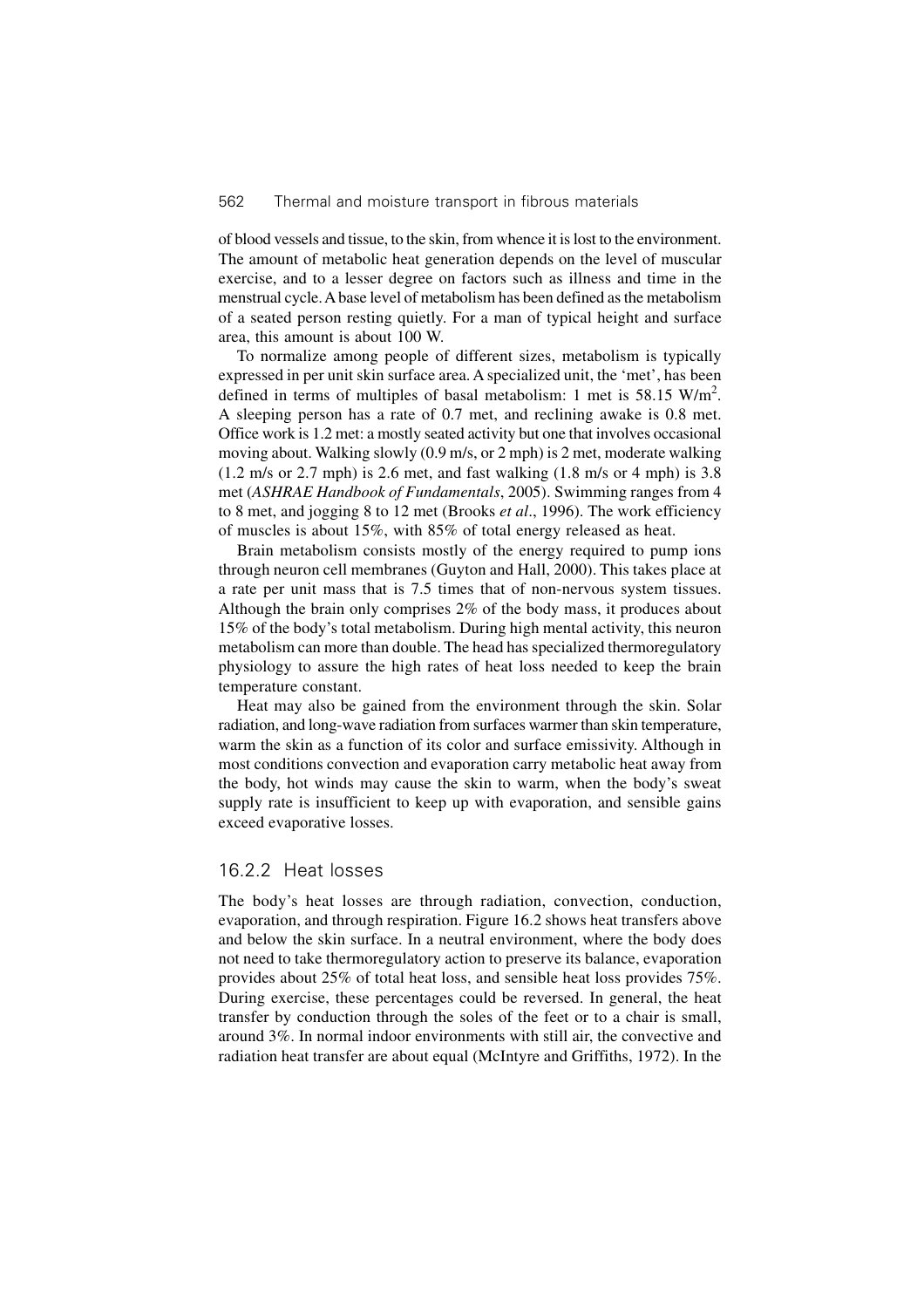

16.2 Heat transfer through and above the skin.

outdoors, wind strongly affects convective heat loss or gain, and radiation (solar and long-wave) can also cause large losses and gains. These forces act asymmetrically on the body, affecting some parts more than others.

## 16.2.3 Thermal regulation

Thermoregulation generally refers to four mechanisms: sweating, shivering, vasodilatation, and vasoconstriction. Sweating increases body heat loss by increasing sweat evaporation. Shivering produces heat by involuntary movement of muscle. Vasodilatation and vasoconstriction refer to changes in blood vessel diameter, which affect skin temperature by changing the rate of blood exchange with the interior. In the heat, increased conductance below the skin surface (due to increased blood flow) facilitates heat transfer from body interior to the skin. Then convection and evaporation of sweat carries the heat away from the surface of the body to the environment. In the cold, muscle tensing and shivering increase heat production and body temperature. Decreased conductance (due to decreased blood flow) keeps the heat from escaping to the cold environment. This combination of heat loss and heat gain control mechanisms is able to maintain human body core temperature within a very small range in spite of variation in metabolic output that can exceed an order of magnitude above the base value, and similar variation in the heat loss rate from body to the environment.

A comprehensive overview of the thermoregulatory control system is found in Guyton and Hall (2000) and Gagge and Gonzalez (1996). The control system senses the body's thermal state with sensory organs in the hypothalamus (within the brain), within the skin, and in the spine and some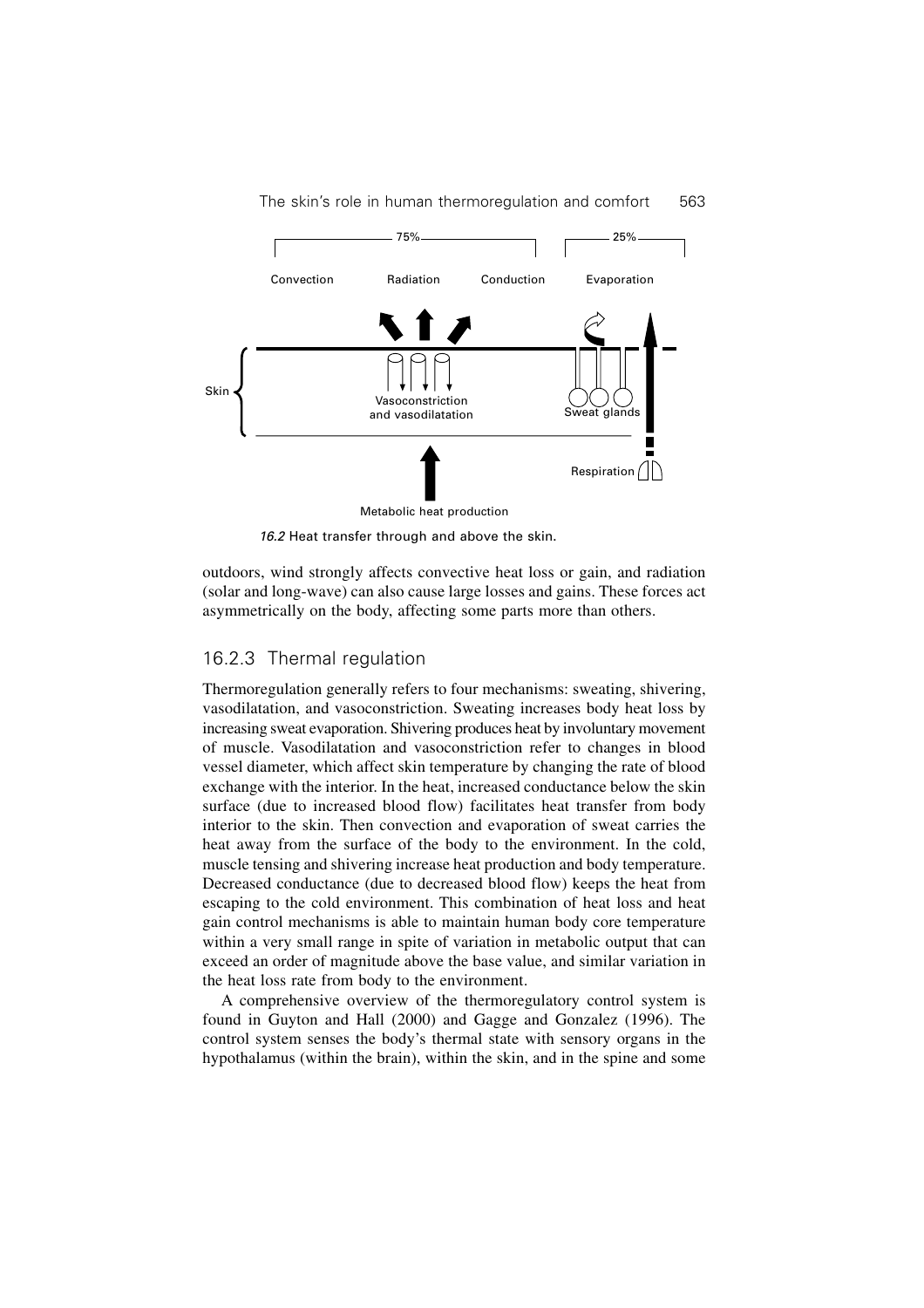abdominal organs. The thermal sensors within the anterior hypothalamus sense the core temperature of the body, especially that of the brain, by measuring the temperature of blood passing through it. The anterior hypothalamus's warm sensors outnumber its cold sensors by three to one, and are most active when the body core is too hot. The anterior hypothalamus primarily acts as a controller of the body's heat loss; any rise in hypothalamus temperature above its set point causes it to send out nerve impulses to activate vasodilatation and sweating, the body's heat loss mechanisms. The mechanism is precise: the setpoint for vasodilatation and sweating is only two tenths of a degree higher than the 37°C set point for vasoconstriction, and the setpoint for shivering is just below 36 °C (Sessler, 2006). These setpoints are raised during exercise or fever. The skin temperature also plays a secondary role in controlling cooling in the heat: at the same core temperature, a warmer skin temperature enhances the sweat rate, and a colder skin inhibits it (Stolwijk *et al*., 1971; Nadel *et al*., 1971).

Cold- and warm-sensitive nerve endings located in the skin send signals, through the sympathetic nerve system to the anterior hypothalamus, that are passed on to the posterior hypothalamus, which acts a controller of body temperature during cold. The skin has many (ten times) more cold sensors than warm, and the cold sensors are closer to the surface than the warm, so these peripheral sensors are more dedicated to the rapid detection of cold than of warmth. There are some cold-sensitive temperature sensors in the anterior hypothalamus, and in the spine and abdomen, that also alert the posterior hypothalamus to body cooling. The posterior hypothalamus emits nerve signals to the periphery, stimulating vasoconstriction and shivering, and it also initiates the release from the medulla of hormonal messengers such as norepinephrine that rapidly initiate vascular contraction throughout the body.

If a local part of the body is warmed or cooled, sweating or vasoconstriction can be locally initiated and controlled for that particular area, even if the rest of the body is being centrally controlled for a different temperature. The relative contributions to sweating from core and skin temperatures are about 10 to 1 (Nadel and Stolwijk, 1973; Nadel *at al*., 1971; Benzinger *et al*., 1961). The core threshold for sweating decreases by  $0.6\degree C$  as the skin temperature is warmed from 29 °C to 33 °C. Similarly, with the hypothalamus temperature constant, heating a local body part can induce local sweating (Nadel *et al*., 1971; Randall, 1946).

## **16.3 Skin**

## 16.3.1 Skin surface area

The area of skin on the body can be estimated from the body's height and weight, using a relationship developed by DuBois and DuBois (1915):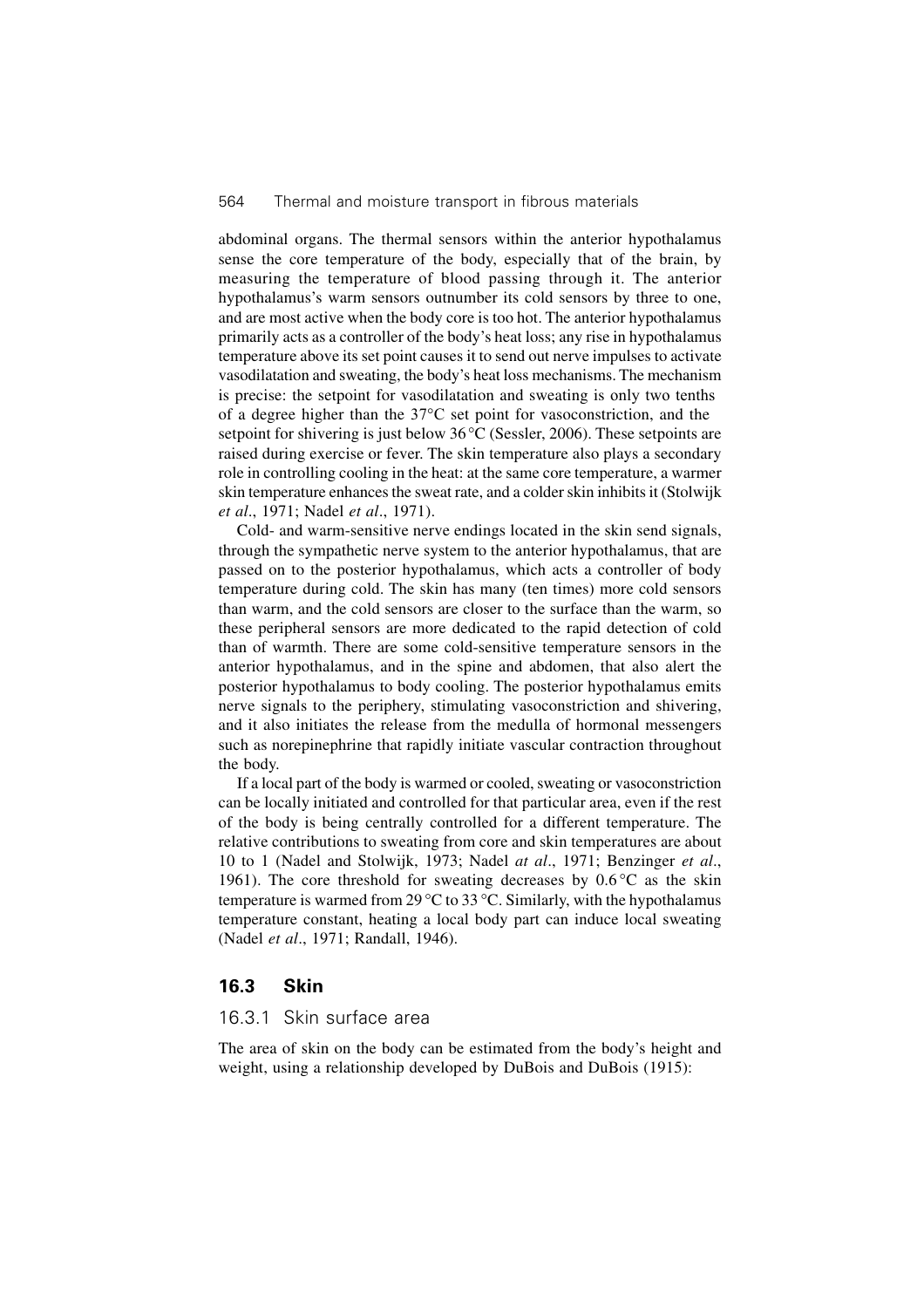$$
A_{\text{Dubois}} = 0.202 \, M^{0.425} \, L^{0.725} \, \text{m}^2 \tag{16.1}
$$

where  $A_{\text{Dubois}}$  is the skin area in  $m^2$ , *M* is the mass in kg, and *L* the person's height in m. A 1.65 m person weighing 73 kg will have a skin surface area of 1.8  $m^2$ , a commonly used figure for 'standard' men. The range of surface areas from school-age children through large adults is 0.8 through  $2.4 \text{ m}^2$ .

The surface areas of local body segments vary among individuals, but it can be useful to know the relative percentages of total surface area that they cover. Table 16.1 presents such percentages for a detailed female thermal manikin with a total surface area of  $1.588 \text{ m}^2$ .

## 16.3.2 Skin structure

The skin provides a first barrier between the organism and its environment. It keeps the uncontrolled loss or gain of water through the skin at a low constant level. In addition to that, it contains complex vascular systems and sweat glands that allow it to change its conductance in response to thermoregulatory demands of the body. It also contains four types of thermallysensitive nerve endings (to cold, warmth, and hot and cold pain) that sense the skin's temperature and transmit the information to the brain.

Although there are some regional variations in skin thickness, in most places the skin is about 2 mm thick. It includes two main layers, the epidermis and dermis (Fig. 16.3).

The epidermis is thin, mostly about 0.075–0.15 mm (except for the soles and palms, which are thicker). The outermost layer of the epidermis is the

| Body part   | Area $(m2)$ | Percentage (%) |
|-------------|-------------|----------------|
| Head        | 0.117       | 7.5            |
| Chest       | 0.143       | 9.2            |
| Back        | 0.135       | 8.6            |
| Pelvis      | 0.143       | 9.2            |
| L-Upper arm | 0.093       | 5.9            |
| R-Upper arm | 0.093       | 5.9            |
| L-Lower arm | 0.063       | 4.1            |
| R-Lower arm | 0.063       | 4.1            |
| L-Hand      | 0.039       | 2.5            |
| R-Hand      | 0.039       | 2.5            |
| L-Thigh     | 0.143       | 9.2            |
| R-Thigh     | 0.143       | 9.2            |
| L-Calf      | 0.125       | 8.0            |
| R-Calf      | 0.125       | 8.0            |
| L-Foot      | 0.048       | 3.1            |
| R-Foot      | 0.048       | 3.1            |
| Whole-body  | 1.588       | 100            |

Table 16.1 Body surface areas for a detailed female thermal manikin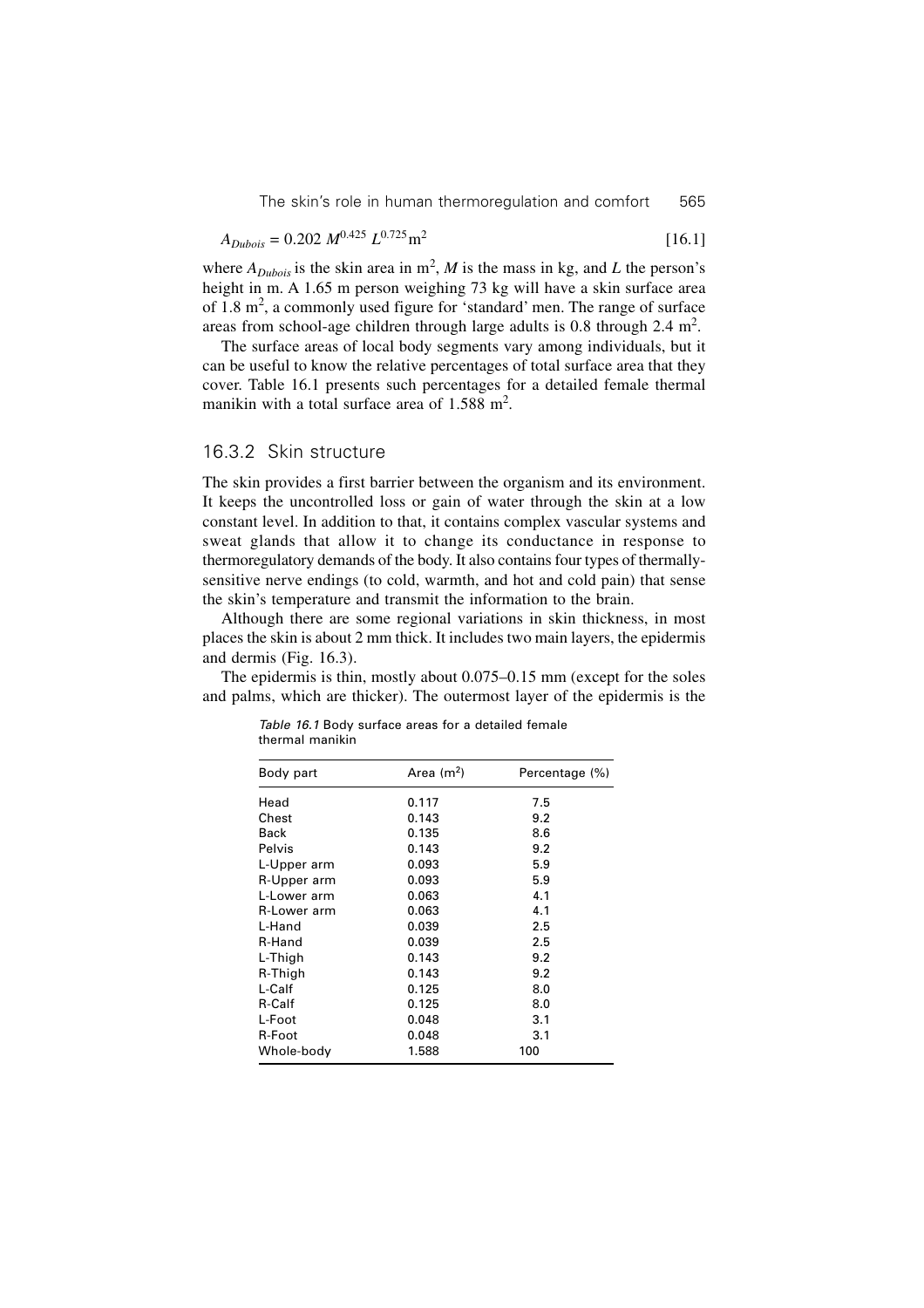







stratum corneum (Fig. 16.4), an assemblage of overlapping plate-like cells (corneocytes), interleaved with hydrophobic layers of lipids. The stratum corneum is 0.01 to 0.1 mm thick, and serves as the skin's primary barrier to water diffusion. Because the corneocytes are impervious to water transmission, whatever moisture passes the stratum corneum barrier has to travel around them through the lipids, following a long tortuous path back and forth among the plates. The stratum corneum is well described in Forslind and Lindberg (2004), who make the memorable point in their introduction that this waterproof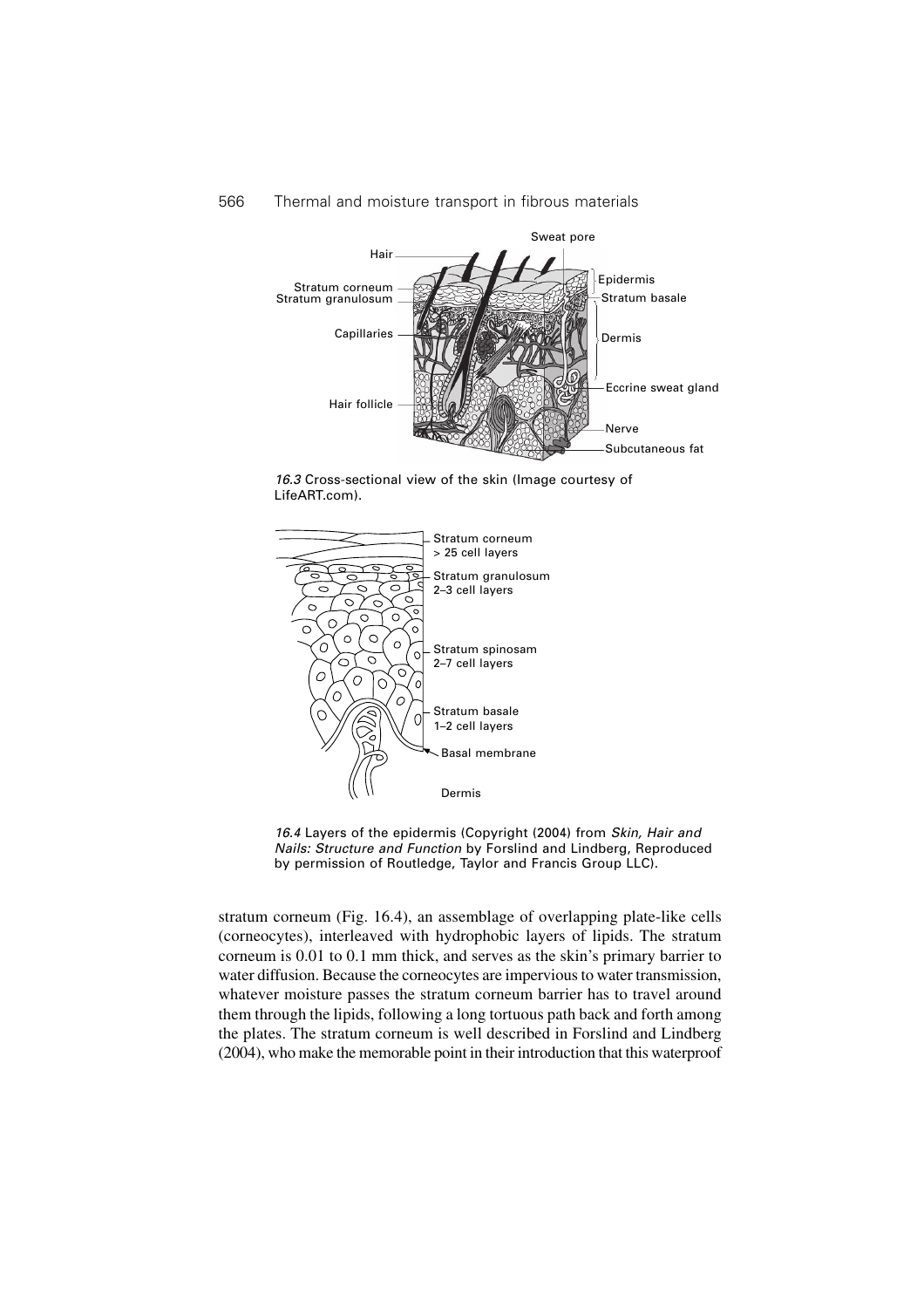barrier protecting our bodies is thinner than the plastic cling wrap used to protect our sandwiches.

The corneocytes are non-viable, having lost their nucleus and organelles. They are continuously shed from the surface as they are replaced from below. The shedding is accomplished by the dissolution of small rivetlike structures called desmosomes that hold the plates together. The dissolution is mediated by enzymes controlled by the moisture gradient in the stratum corneum layer. Corneocytes consist of a protein cell wall and a matrix of keratinous fibrils within, which stiffen the structure. When immersed in water or exposed to high levels of atmospheric humidity, they absorb moisture and thicken by as much as 25%; this is thought to smooth the outer skin surface and protect it from tearing when wet (Forslind and Lindberg, 2004).

Below the stratum corneum, at the bottom of the epidermis, is a basal layer of stem cells ('stratum basale'), which generates epidermal cells continuously. Above it are two layers in which the upward-migrating cells transform themselves into the interleaved plates and lipids of the stratum corneum. The basal level has an undulating lower contour to provide mechanical shear resistance, connecting the epidermis to the dermis layer below it.

The dermis is much thicker than the epidermis, varying by body part (Fig. 16.5, Rushmer *et al*., 1966). It contains vascular systems, sweat glands, and thermoregulatory nerves at different depths in the layer. These will be described in the following sections. The dermis also houses nail and hair follicles, which produce keratinized structures physiologically related to the stratum corneum. Sebaceous glands within the dermis serve the functions of smoothing and moisture-proofing the outer surface of the skin, and coating hair to reduce tangling.

Beneath the dermis lies the subcutaneous or fat layer, whose thickness is highly variable among individuals (for a normal person, it is, on average,



16.5 Regional variations in thickness of skin (From Rushmer et al., 1966, with permission from the American Association for Advancement of Science, Washington, D.C.).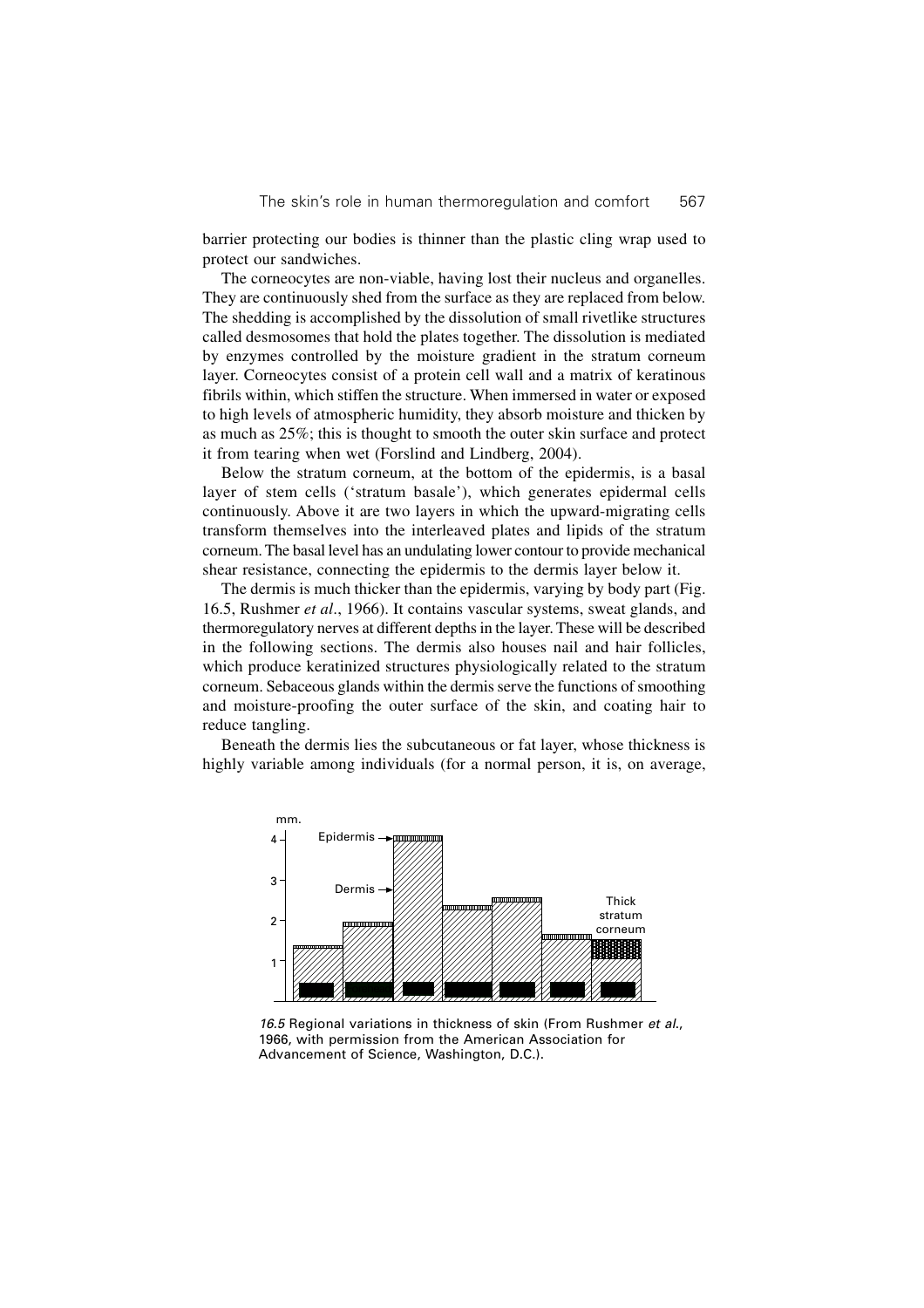about 17 times the thickness of the dermis – Stolwijk and Hardy, 1965). It serves the functions of insulating the underlying musculature against conductive heat transfer to the outer skin, as well as of storing food energy for the body.

## 16.3.3 Thermoreceptors

Human beings can perceive different levels of cold and warmth (including pain) through four discrete types of sensory organs – cold, warmth, and cold and hot pain receptors (Guyton and Hall, 2000; Craig, 2003). The relative degrees of stimulation of the nerve endings determine the person's perception of the intensity of thermal sensation.

The discovery of discrete thermoreceptors was made independently in 1884/1885 by Blix in Sweden, Goldscheider in Germany, and Donaldson in America. All three investigators, and many since, have reported that, when touched with small (punctate) warm and cold stimulators, some spots on the skin feel warm and/or cold, others do not. Each receptor is activated in a specific range (Fig. 16.6). At high temperatures perceived as painfully hot, warmth receptors are inactive, and pain receptors are simulated. The same is true for painfully cold temperatures. If a warm stimulus is applied to a cold thermoreceptor, no signal is produced. Thermoreceptors are located mainly in the skin and in the hypothalamus, but are also found in places such as the spinal cord, abdominal viscera, and in or around the great veins in the upper abdomen and thorax.



16.6 Discharge frequencies of a cold receptor, a warmth receptor, and cold and hot pain nerve fibers at different temperatures (From Guyton and Hall, 2000: Textbook of Medical Physiology, with permission from W.B. Saunders Company, Philadelphia).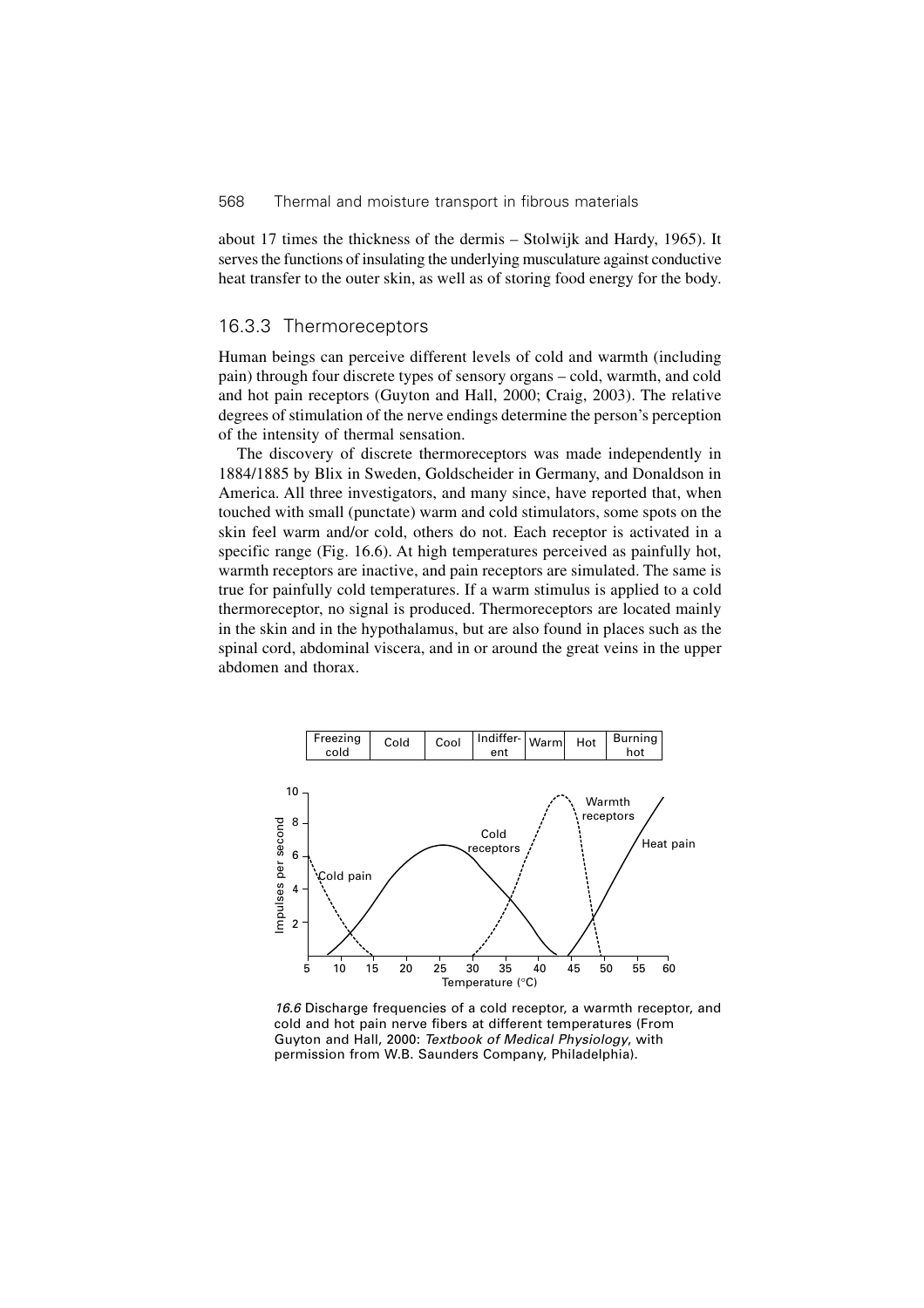The thermoreceptors are located in the dermis at an average depth of 0.15 to 0.17 mm for cold receptors and 0.3 to 0.6 mm for warmth receptors (Bazett and McGlone, 1930; Bazett *et al*., 1930; Hensel, 1982). These depths indicate that the layer of cold receptors is immediately beneath the epidermis, and the site of warmth receptors is within the upper layer of the dermis. The number of cold thermoreceptors far exceeds the number of warmth receptors. In general, there are about ten times more cold receptors than warmth receptors in skin (Guyton and Hall 2000). The distribution of the cold and warm receptors is shown in Table 16.2. Figure 16.7 displays examples from classic studies: the warm and cold receptors on the dorsal forearm (Strughold and Porz, 1931), and warm receptors on the fingers (Rein, 1925).

The preponderance of cold spots over warm spots, and the shallower depth of cold spots relative to the skin surface, suggest that humans are more sensitive to danger from cold than from heat.

The dynamic characteristics of thermoreceptors determine thermal sensation and comfort responses. A thermoreceptor is capable of a great deal of adaptation. When it is subjected to an abrupt change in temperature, it is strongly stimulated at first, sending impulses at a high frequency, but this stimulation fades rapidly during the first minute following the temperature change, and then progressively more slowly until it reaches a steady level (Fig. 16.8 – Hensel, 1982). Thermoreceptors respond to steady temperature states at this lower rate. A person feels much colder or warmer when the temperature of the skin is actively falling or rising than when the temperature remains at the same

| Body parts          | Cold spots (Strughold<br>and Porz 1931) | Warm spots<br>(Rein 1925) |
|---------------------|-----------------------------------------|---------------------------|
| Forehead            | $5.5 - 8$                               |                           |
| Nose                | 8                                       | 1                         |
| Lips                | $16 - 19$                               |                           |
| Other parts of face | $8.5 - 9$                               | 1.7                       |
| Chest               | $9 - 10.2$                              | 0.3                       |
| Abdomen             | $8 - 12.5$                              |                           |
| Back                | 7.8                                     |                           |
| Upper arm           | $5 - 6.5$                               |                           |
| Forearm             | $6 - 7.5$                               | $0.3 - 0.4$               |
| Back of hand        | 7.4                                     | 0.5                       |
| Palm of hand        | $1 - 5$                                 | 0.4                       |
| Finger dorsal       | $7 - 9$                                 | 1.7                       |
| Finger volar        | $2 - 4$                                 | 1.6                       |
| Thigh               | $4.5 - 5.2$                             | 0.4                       |
| Calf                | $4.3 - 5.7$                             |                           |
| Back of foot        | 5.6                                     |                           |
| Sole of foot        | 3.4                                     |                           |

Table 16.2 Number of cold and warm spots per  $cm<sup>2</sup>$  in human skin

Adapted from Hensel, 1982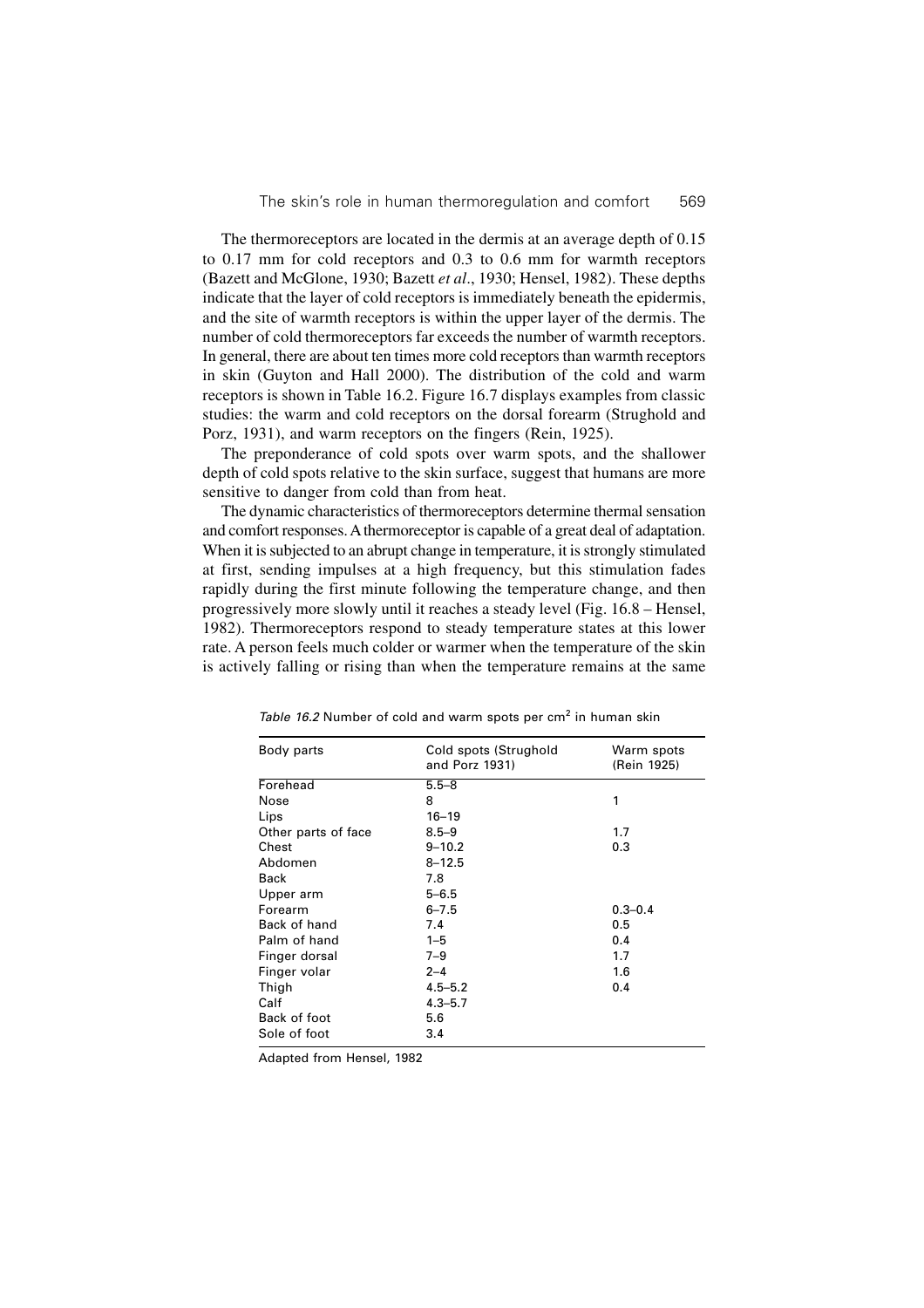570 Thermal and moisture transport in fibrous materials



16.7 (a) Warm and cold receptors on the dorsal forearm, and (b) warm receptors on the fingers.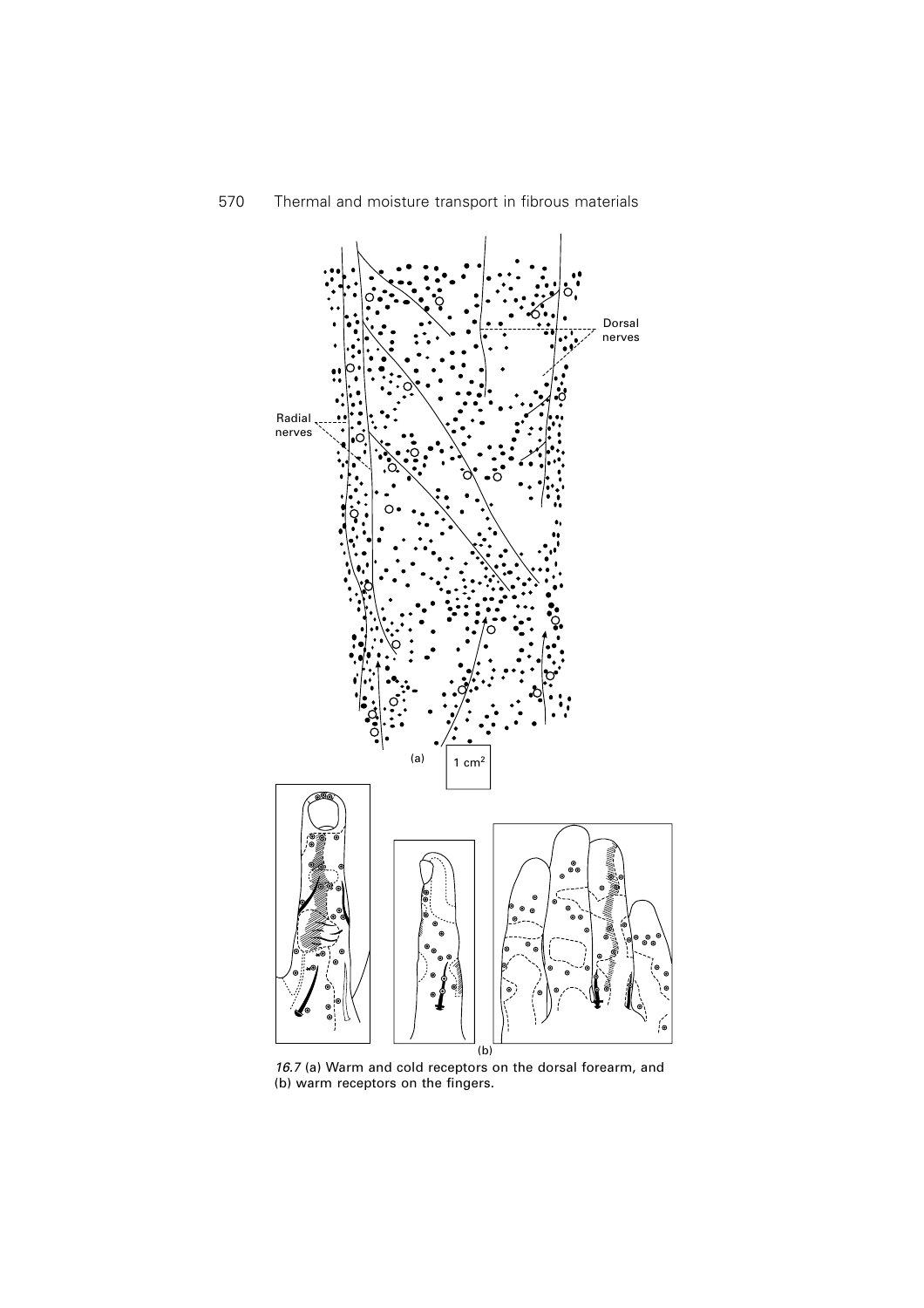

16.8 General properties of thermoreceptors. Static and dynamic responses of warm and cold receptors to constant temperature and temperature changes (From Hensel, 1982: Thermal Sensation and Thermal Receptors in Man, courtesy of Charles C Thomas Publishers, Springfield, Illinois.).

level. This explains the stronger sensation of coolth or warmth felt upon entering a cold pool or a hot tub. The overreaction during transient exposures has been termed 'overshoot' (deDear *et al*., 1993; Gagge *et al*., 1967; Zhang, 2003). The dynamic response of thermoreceptors to changes in temperature in essence predicts the body's steady-state response to a new thermal environment well before the body's heat content has had time to alter significantly. Such a capability has clear adaptive value for survival.

## 16.3.4 Vascular system

Figure 16.9 illustrates the vascular system in the skin. The primary function of blood circulation is to deliver nutrients and oxygen to tissues and organs. In addition to that, blood circulation assists the principal mechanisms of thermal homeostasis. It keeps the heat within the body when it is cold by reducing blood circulation (vasoconstriction) to the skin, or enhances the outward flow of heat to the skin by vasodilatation.

In the outer region of the skin (epidermis and outer dermis), the thermal resistance of the tissues determine heat flow, and the variation of blood flow within the small dermal capillaries is not thermally important. Below these, however, the subcutaneous region contains the venous plexus, a dense vascular network that strongly affects skin temperature and heat transfer from the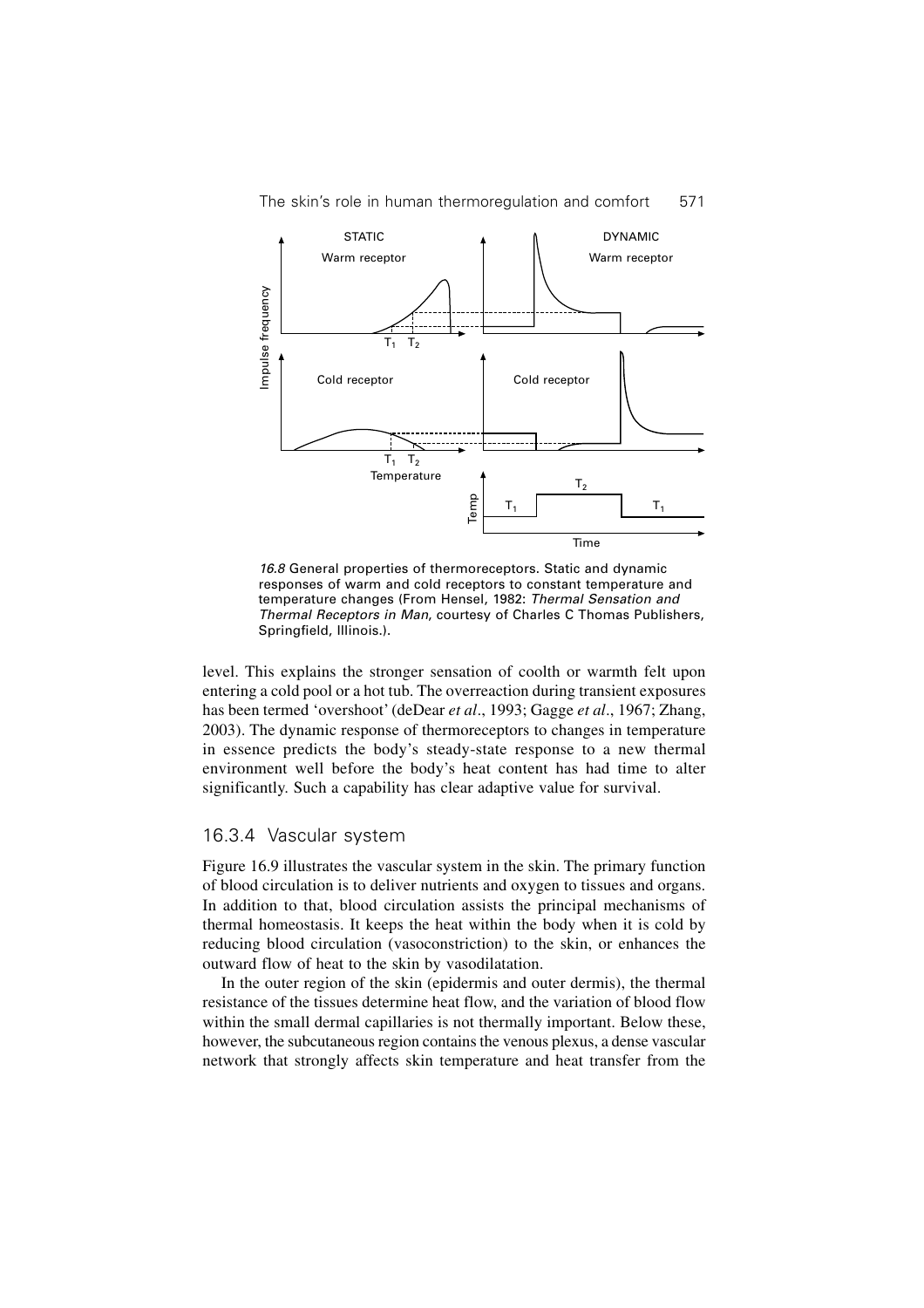

16.9 Vascular system in the skin (From Guyton and Hall, 2000: Textbook of Medical Physiology, with permission from W.B. Saunders Company, Philadelphia, p 823, with permission from Elsevier).

skin to the environment. Blood flow into the venous plexus is fed by arterioles, which vasodilatate and vasoconstrict significantly. Since blood flow varies to the fourth power of vessel diameter, a doubling in diameter corresponds to a 16-fold increase in the blood supply volume. In cold, the blood supply to the venous plexus can be effectively as low as zero, resulting in a local gradient across the skin of 10 K. In heat, dilatation can cause an eight-fold increase in the skin conductance, producing a gradient from the body's central core temperature to skin surface temperature that is less than 1 K.

Vascular control takes place through the sympathetic nervous system. When stimulated in the posterior hypothalamus or skin, the rate of nerve impulses transferred to the periphery activates vasoconstriction or vasodilatation. The relative contributions to the control signal from the hypothalamus (core) temperature and from the skin temperature are in the order of 10:1, so the system is heavily weighted toward representing the overall body thermal state.

Highly exposed areas of the body, such as the fingers, hands, feet, and ears, have an additional vascular control mechanism that can vary their temperature and heat loss across a wide range. Arterio-venous anastamoses (AVAs) (Sherman, 1963) are present in these areas in large numbers. These are valves that, when open, shortcut the normal route of the blood from the arterioles to the venous plexus. The diameters of AVA are  $20-150 \ \mu m$ , about 20 times larger than that of capillaries  $(1-8 \mu m)$  and five times larger than that of arterioles (15–30  $\mu$ m) (Hales, 1984, 1985). When the body is hot, AVAs are stimulated by sympathetic nerves to open and rapidly supply arterial blood to the venous plexus, which acts as a warm reservoir close to the skin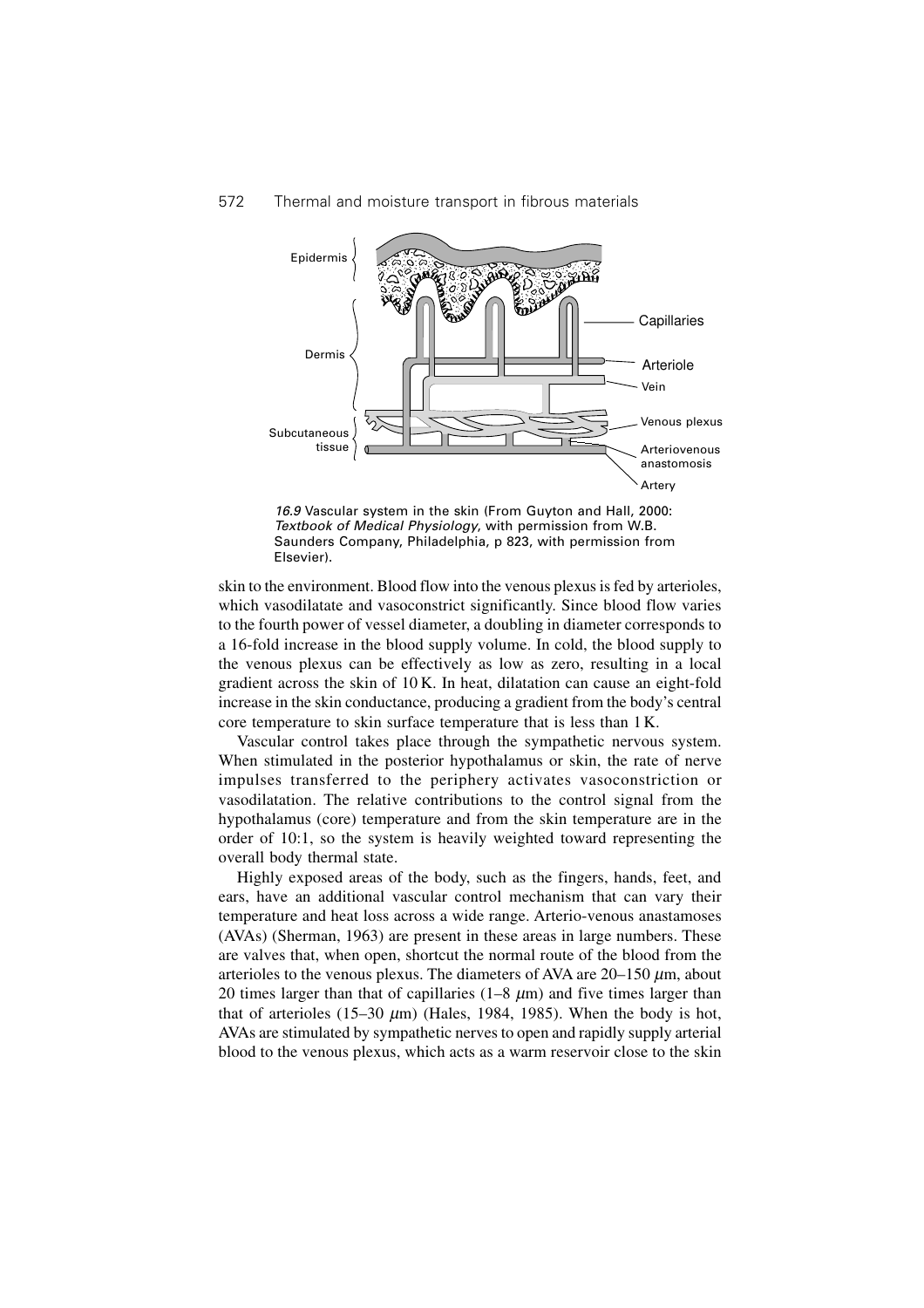surface. This promotes heat loss by conduction through the overlying tissues to the surroundings.

Warm-blooded animals keep their core temperature fairly constant using another important vascular feature: counter-current heat exchange between arteries and veins, where the warm outbound arterial blood transfers heat to the cold inbound venous blood. The counter-current vascular structures can be categorized into three types. The first has one artery and one vein in parallel, as exist down the lengths of our arms and legs, and in most birds' legs. The second has one artery surrounded by many veins, as in human fingers and relatively uninsulated body parts such as whales' fins and some animals' tails. The third consists of a net where 20–40, or sometimes several hundred, small arteries and veins run parallel and are intermingled (Schmidt-Nielsen, 1972). An example of this is the *rete mirabile*, found between the nasal passages and the brain of non-sweating animals like dogs, which rely on panting for keeping their brains cool.

Unlike tissues in other body parts, the brain stores very small amounts of energy and oxygen. Due to the high level of metabolic rate of neurons, the brain needs second-by-second delivery of glucose and oxygen from the blood (Guyton and Hall, 2000), a relatively constant blood flow, 750 ml/min, about 13–15% of the total cardiac output. Since this amount cannot be reduced, the head does not have a vasoconstriction mechanism. If the body is cooling in a cold environment, the head should be wrapped in order to protect it from excessive heat loss. In heat, selective brain cooling (SBC, discussed below under evaporative cooling systems) is able to keep the brain temperature lower than the nearby core temperatures measured in the esophagus (Cabanac, 1993).

## 16.3.5 Evaporative control systems

Because the temperature gradient between the skin surface and the environment diminishes in hot weather, sensible heat transfer becomes insufficient to remove the body's metabolic heat. Evaporation of body moisture is a highly efficient heat removal process, and therefore complex physiological mechanisms have evolved to encourage evaporation under conditions of heat stress, and to minimize it when not, both to avoid overcooling and to minimize the amount of water lost by the body.

#### *Insensible evaporative heat losses*

There is always a constant amount of trans-epidermal loss of water vapor directly diffused through the skin, resulting in heat loss by 'insensible evaporation'. In addition, the breathing cycle involves humidifying exhaled air, producing another evaporative heat loss. The transdermal moisture diffusion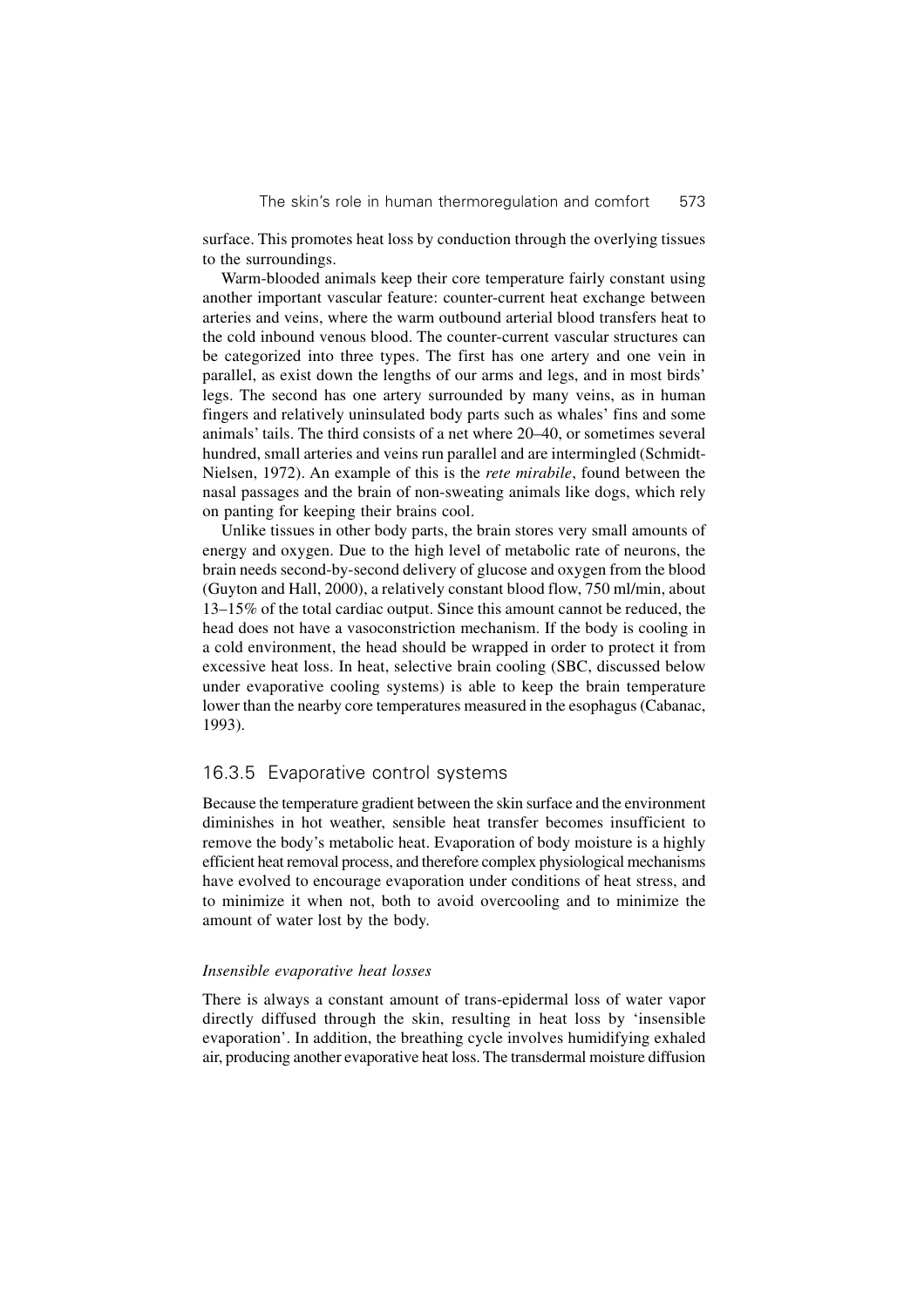is about 100 to 150 mL per day per  $m^2$  of skin surface, representing a heat loss 6% as great as the evaporation from a fully wetted surface. The respiratory portion of the body's total heat loss is estimated as 8%, depending on the metabolic rate. Although both these modes of evaporation contribute to heat loss from the body, neither is controlled for the purpose of temperature regulation.

#### *Thermoregulatory sweating mechanism*

The body's eccrine sweat glands primarily serve the purpose of thermoregulation, although emotions can also stimulate them. Figure 16.3 shows an eccrine sweat gland and its opening onto the skin surface. When the body becomes overheated, sweat is secreted onto the surface of the skin and is evaporated by the heat supplied by the skin surface. If the atmosphere is dry, evaporation is effective, and high sweat rates can occur without wetting much of the skin around the sweat gland opening, so sweating may not be perceived. If the atmosphere is moist, the sweat-covered area around the sweat gland must increase in order to evaporate the quantity of sweat coming out of the gland. The term 'skin wettedness' alludes to this area. It is the fraction of the skin covered with water that would account for a total amount of observed evaporation (ASHRAE Fundamentals, 2005). Perspiration as secreted has a lower salt concentration than interstitial body fluid or blood plasma. Over short intervals of sweating, sweat evaporates indistinguishably from water (Kerslake, 1972; Berglund and McNall, 1973). With extended sweat evaporation, salt may accumulate on the skin, reducing the sweat's vapor pressure and evaporative efficiency. However, this is somewhat offset by the sweat glands reducing the salt concentration of sweat after prolonged heat exposure, presumably to conserve salt.

Eccrine sweat glands are regulated by the autonomic nervous system. For thermoregulation, they are activated through nerve fibers that stimulate the release of the neurotransmitter acetylcholine. Warming in the anterior area of the hypothalamus excites sweating through the whole body. However, as mentioned in Section 16.2.3, the threshold of the hypothalamus temperature for sweating is somewhat modified by skin temperature (Nadel *et al*., 1971; Benzinger, 1961).

An increase in sweat production is brought about by both increasing the number of participating sweat glands and by increasing the output of each active gland. The primary response to heating a local skin area is to increase the output of individual glands, rather than stimulating a larger number of glands to sweat (Randall, 1946, 1947). Sweat does not begin simultaneously all over the body. On the onset of sweating, the first area is generally the forehead, followed in order by the upper arms, hands, thighs, feet, and back and abdomen (Houdas and Ring, 1982); a little different order is presented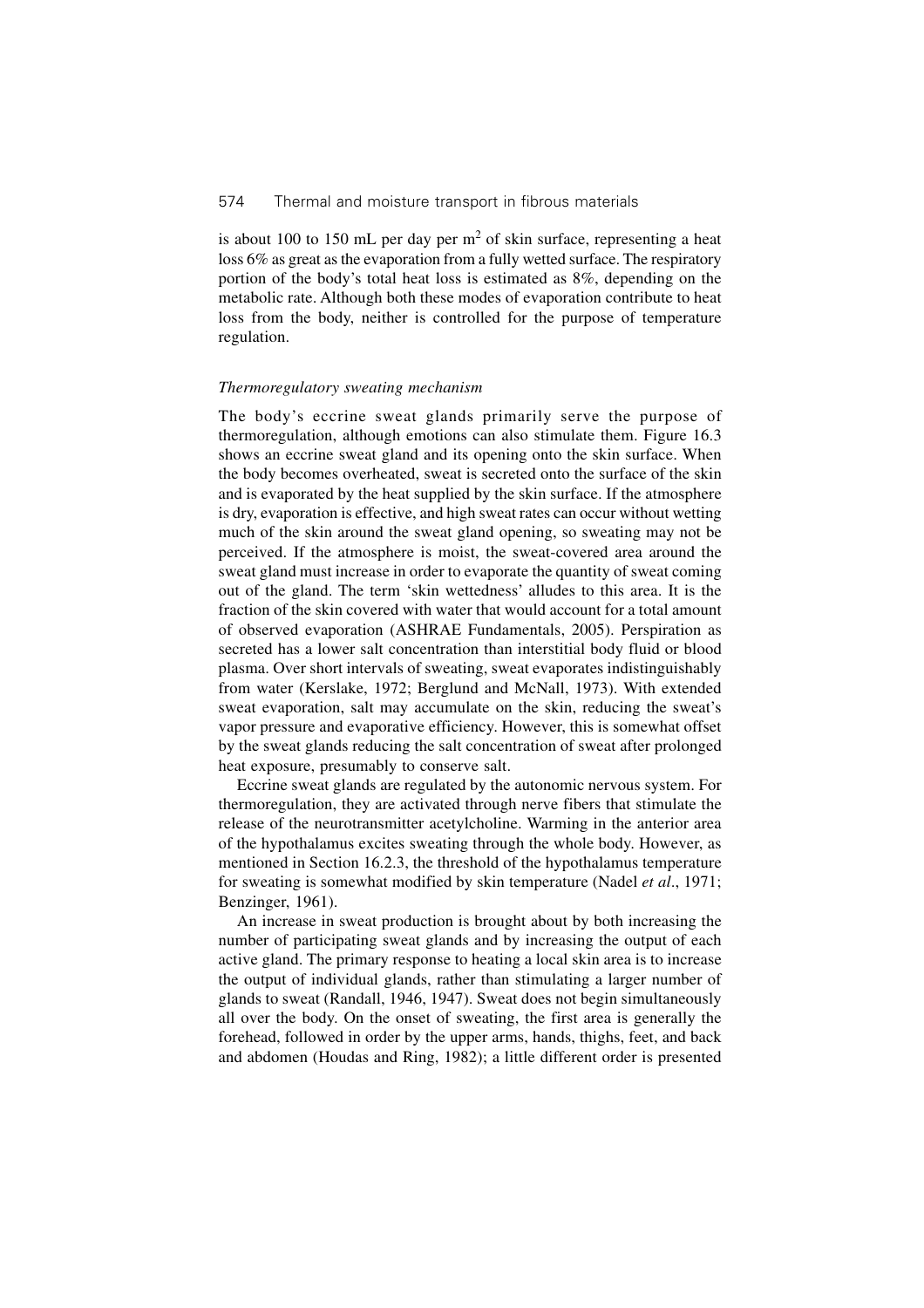by McIntyre (1980) after Kuno (1956) and Randall (1946). The high skin temperature and small number of sweat glands on the zygomatic and buccal regions of the face have been hypothesized to help the evaporation of sweating droplets running down over these regions from the forehead (Randall, 1946).

With repeated intermittent heat exposure, the set point for the onset of sweating decreases and the proportional gain or temperature sensitivity of the sweating system increases (Hensel, 1982). This is acclimatization, and it takes place over a time period of about a week. However, under long-term exposure to hot conditions, the sweating set point increases, perhaps to reduce the physiological effort of sweating.

#### *Sweat gland distribution*

The distribution of eccrine sweat production across the body is described in Kuno (1956) and is shown in Table 16.3.

The average density of active glands is around  $125-200$  glands/cm<sup>2</sup>, depending on the individual (Kuno, 1938; Randall, 1946), although considerable variation exists in different areas of the body (Randall, 1946). Table 16.4 gives the sweat gland distribution in various areas.

|  | Table 16.3 Distribution of eccrine sweat production |  |  |
|--|-----------------------------------------------------|--|--|
|  |                                                     |  |  |

|                             | Body parts                                                           |
|-----------------------------|----------------------------------------------------------------------|
| Greatest                    | Forehead, neck, back of hand and forearm, back and front<br>of trunk |
| Middle                      | Cheeks, arms and legs, lateral surface of trunk                      |
| Least                       | Inside of thighs, soles, palms, armpits                              |
| $\mathcal{L}$ $\mathcal{L}$ |                                                                      |

Kuno, 1956

Table 16.4 Sweat gland distribution

| Segment                         | Sweat glands (functional<br>pores/cm <sup>2</sup> ) |
|---------------------------------|-----------------------------------------------------|
| Forearm, extensor surface       | 213                                                 |
| Upper arm, over biceps          | 177                                                 |
| Dorsum of hand                  | 377                                                 |
| Trunk – anterior chest          | 151                                                 |
| Trunk – scapular region of back | 30                                                  |
| Leg (over gastrocnemius)        | 99                                                  |
| Thenar eminence                 | 284                                                 |
| Face - forehead                 | 167                                                 |
| Face – zygomatic arch (temple)  | 21                                                  |
| Face – buccal (cheek, jaw)      | 16                                                  |

Adapted from Randall, 1946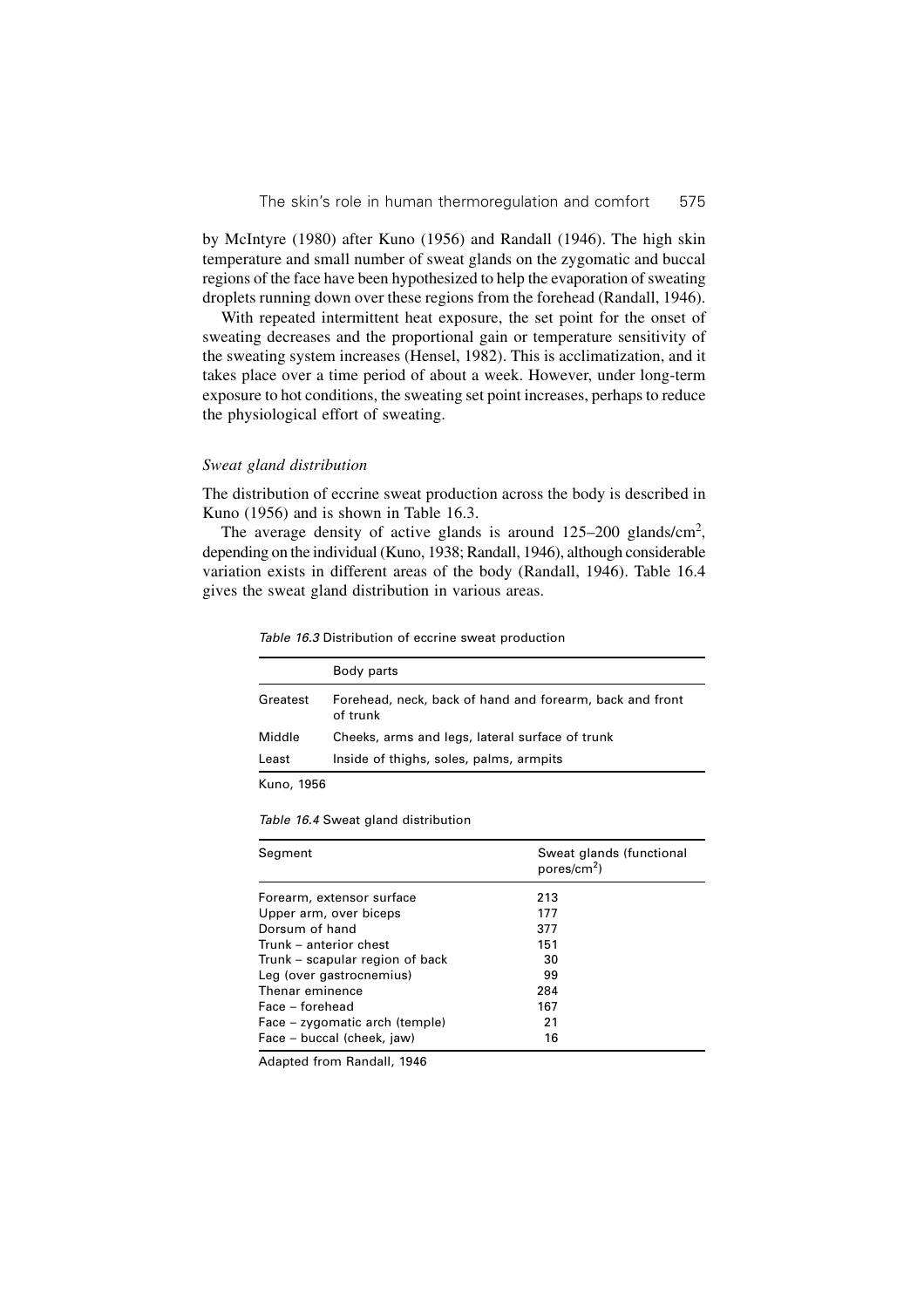#### *Acclimatization and sweat dripping*

People are born with a considerable excess of sweat glands, but if they do not spend their early years in a hot climate, many of the glands become permanently inactive. Whether or not people live in hot climates, accumulated exposure to heat or exercise (acclimatization) will cause more of their available sweating glands to be active, so that their sweat more evenly covers their bodies, making their evaporative heat loss more effective (Kuno, 1956; Guyton and Hall, 2000). In the heat, if sweat beads up and drops off the skin, it normally means that the person is not well acclimatized. An acclimatized person, in fact, looks drier, even though the sweat rate may be greater. Dripping sweat is adaptively undesirable because it provides no evaporative cooling to the skin while dehydrating the body.

The maximum sweat rate for an unacclimatized person seldom reaches 1 liter/hour. However, a well-acclimatized person can sweat as much as 2–3 liter/hour, which, when evaporated, removes about ten times the basal body heat production. It is equivalent to a 4–6 pounds of body weight loss per hour (Guyton and Hall, 2000). The concentration of sodium chloride in the sweat is also smaller for an acclimatized person.

#### *Hidromeiosis*

When a local area of skin is thoroughly wet for periods exceeding two hours, the sweat rate abruptly drops off, an effect called 'hidromeiosis' (Sargent, 1961; Hertig *et al*., 1961; Candas *et al*., 1980). It can be brought on by a large amount of unevaporated sweat on the skin surface, or by exposure to very high ambient humidities (such as produced by waterproof coverings over the skin). If the skin is dried (by a towel, wicking fabric, or by convection), the sweat-rate dropoff is rapidly reversed. The causal mechanism has been the subject of debate for many years and has not yet been resolved. Proposed mechanisms include squeezing the sweat pores by swelling in the epidermal cells, changes in the water/salt balance around the sweat glands affecting the secretion rate, and changes in the transmission of nerve impulses at the junction between nerve and gland. Because a fully wetted skin surface cannot further increase its evaporative heat removal rate, and is likely to be experiencing sweat drip, the hidromeiosis mechanism has adaptive benefit to the body by reducing unproductive (in heat removal terms) water loss (Ogawa *et al*., 1984).

Salt will accumulate on the surface of the skin as the water in sweat evaporates. Salt lowers the vapor pressure of water and thereby reduces its evaporation rate. Accumulated salt therefore results in increased skin wettedness for a given rate of evaporative cooling. The *ASHRAE Handbook* (2005) suggests that some of the pleasure of washing after a warm day comes from the restoration of a hypotonic sweat film and decreased skin wettedness.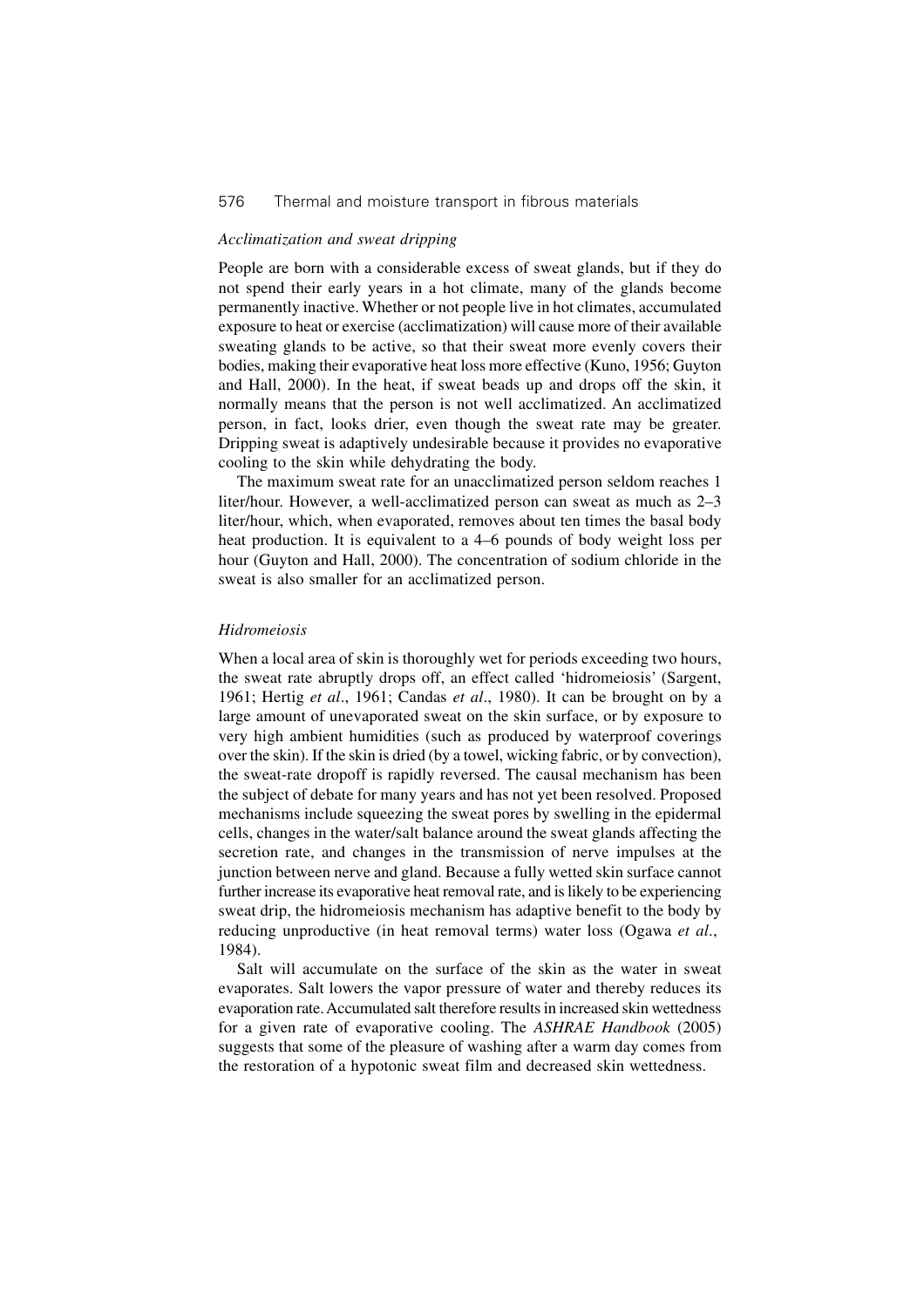## *Emotional sweating*

The palms of hands and soles of feet have a large number of eccrine sweat glands, but these do not respond during thermal stimulation or play a substantial role in thermoregulation. They do, however, sweat profusely as a result of emotional excitement and strong mental activity (Kuno, 1956). The sweat glands on palms and soles are stimulated by epinephrine or norepinephrine circulation in the blood. This emotional sweat starts and stops very rapidly, and the resulting changes to electrical resistance of the skin (galvanic skin response) are exploited by lie detectors to detect psychological stress.

#### *Apocrine sweat glands*

There is another type of sweat gland, the apocrine. The apocrine glands in humans are mainly located in the armpits and pubic region, always exiting to the skin surface via hair follicles. They are stimulated by adrenergic nerves, part of the sympathetic nervous system. Apocrine sweat contains a mixture of substances unlike that of the more watery eccrine sweat (Goldsmith, 1991); the decomposition this mixture by bacteria in the skin creates its odour (McIntyre, 1980). Due to their locations on the body, apocrine sweat glands serve little thermoregulation purpose. Guyton and Hall (2000) suggests that apocrine sweat, together with sebum exiting from the hair follicles, serves a lubrication function in these areas of the body where skin surfaces touch each other.

#### *Selective brain cooling*

The brain, with its high rate of internal heat production, needs to be kept cool within a narrow range to avoid damage. The lack of vasoconstriction in the scalp blood vessels has already been noted. Brain temperature, as measured on the tympanum (inner ear), is typically higher than or equal to other core temperatures in the cold, but in the heat, a mechanism called selective brain cooling (SBC) keeps it lower than the other core temperatures (Caputa and Cabanac, 1988). SBC cooling occurs through upper airway respiration and high heat losses from the surfaces of the head, via convection, radiation, and sweating. Sweating from the surface of the head is maintained at the expense of warming the rest of the body: in mild hyperthermia with the body mildly dehydrated, the sweat rate on the trunk will be depressed while remaining constant on the head (Cabanac, 1993).

## 16.3.6 Shivering

In cold environments, the body first conserves its internal temperature by vasoconstricting its blood vessels. If this passive insulative measure proves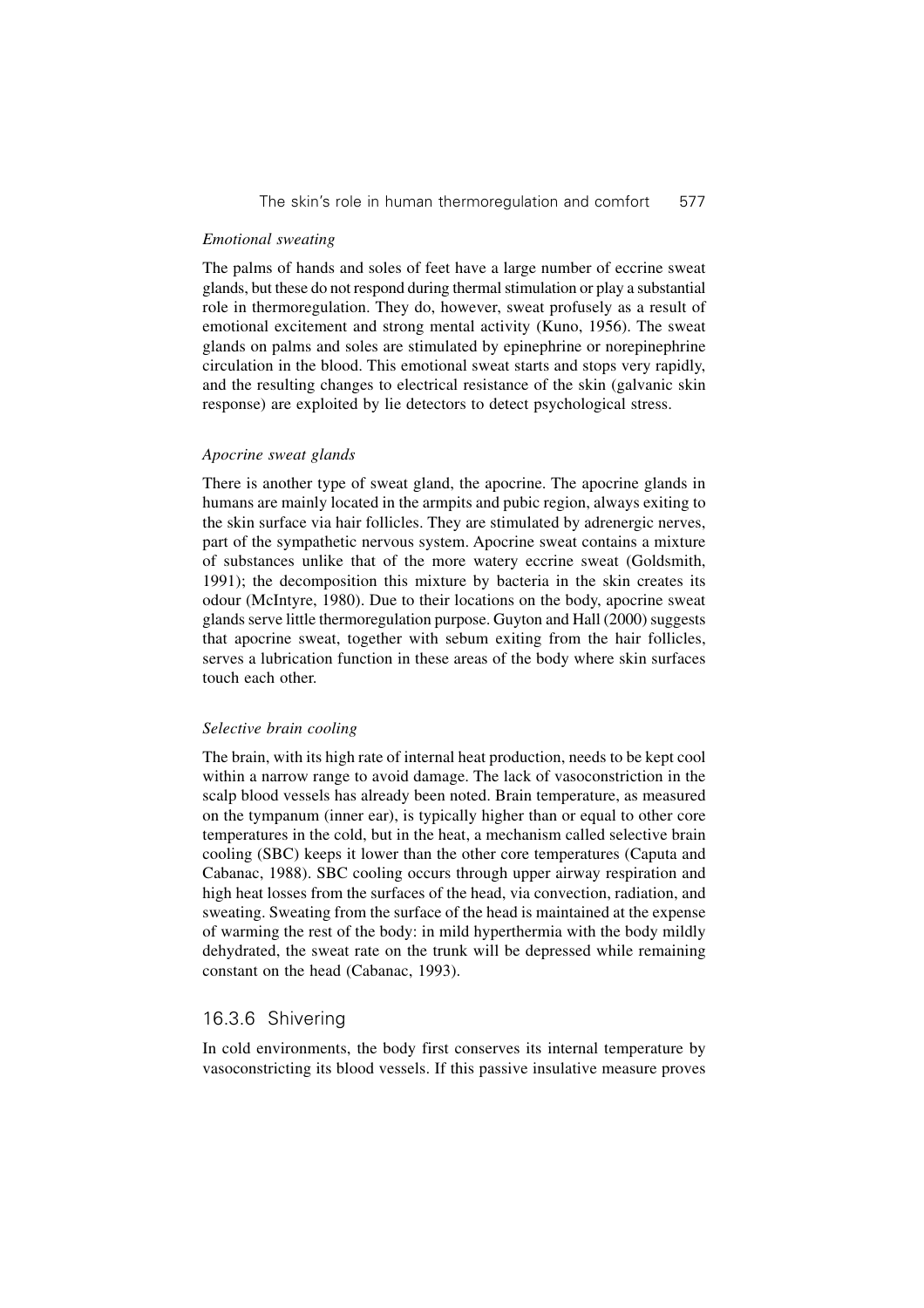insufficient, the body begins to actively generate additional metabolic heat through tensioning its muscles, starting with 'muscle tone' in the skin, and then leading to involuntary shivering. Shivering can raise metabolic heat production by as much as three times the normal sedentary value. It begins in the trunk region and spreads to the limbs (Spurr *et al*., 1957).

In the cold, skin temperature has a more important role in thermoregulation than it does in the heat. The relative contribution from core and skin temperatures in eliciting shivering is between 4 and 5 to 1 when the skin is cold (Tikuisis and Giesbrecht, 1999; Stolwijk, 1971), compared to the 10 to 1 ratio seen for sweating. When the core becomes very cold, below  $30^{\circ}$ C, the metabolic heat produced by shivering diminishes (Bristow and Giesbrecht, 1988); it is thought that the body does this in order to conserve energy for survival. Shivering onset requires simultaneous cold signals from both the skin and core. Shivering is not activated when a person is exercising in a cold environment with a cold skin temperature but high core temperature.

People with higher body fat shiver less at a given temperature due to the insulation provided by the fat. Shivering heat production is inversely proportional to the square root of body fat (Tikuisis and Giesbrecht, 1999). In addition, fatter people tend shiver less because they produce more metabolic heat by carrying the additional mass.

## **16.4 Heat exchange at the skin surface**

#### 16.4.1 Conduction

Conduction takes place primarily to solid surfaces in the environment, since conduction from the skin surface to fluid or gaseous surroundings is rapidly replaced by convective processes. A standing person has roughly 3% of his/ her body surface area in contact with the floor. For a seated or reclining person, the surface contact area to the seat or bed is in the order of 8 to 12% of total body surface area, depending on how yielding the contact surface is. The overall heat transfer from the body via conduction is usually less than these percentages suggest, because the conductivity of bedding and seating materials tends to be small. However, if the contact surface conductivity is high (such as the earth), conduction can be a dominant path of heat exchange with the environment:

$$
K = h_k (T_{skin} - T_{surface}) \quad (W/m^2)
$$
 [16.2]

where *K* is conductive heat transfer from the skin surface to a contacting surface.

In a transient state, the heat flux to and from a contacting environmental material will depend on the thermal inertia of that material, quantified as its volumetric heat capacity multiplied by its conductivity. The thermal inertia determines the amount of heat that the skin will gain or lose from contact with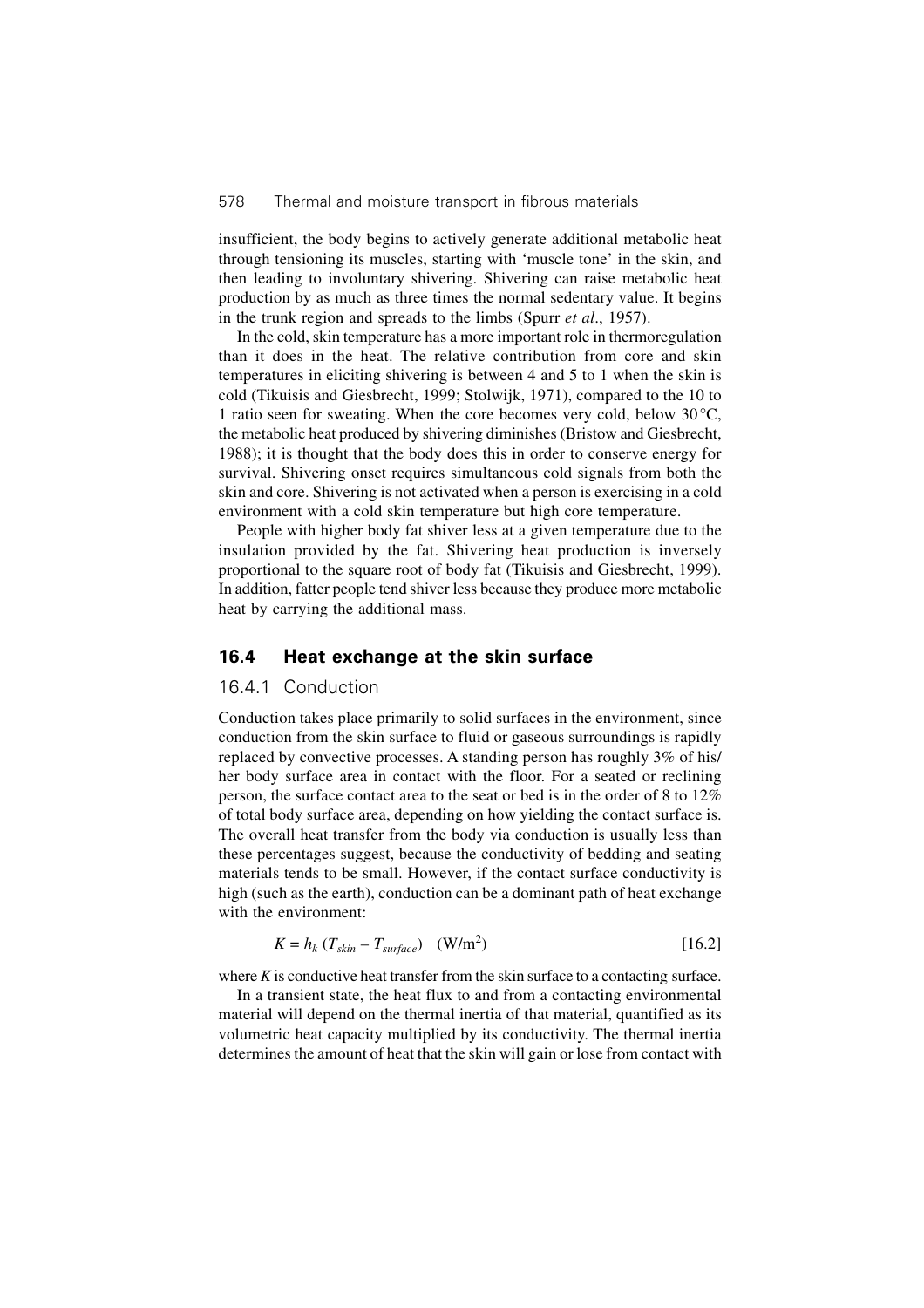| Material | Thermal<br>Inertia<br>$(J^2/m^4 K^2 \text{ sec})$ | Threshold of<br>pain (cold) | Temperature<br>$(°C)$ range of<br>comfort | Threshold<br>of pain (hot) |
|----------|---------------------------------------------------|-----------------------------|-------------------------------------------|----------------------------|
| Steel    | $0.5 \times 10^{-2}$                              | 14                          | $29 - 32$                                 | 45                         |
| Concrete | $1 \times 10^{-2}$                                | 4                           | $27 - 34$                                 | 54                         |
| Rubber   | $1.2 \times 10^{-3}$                              | $-12$                       | $24 - 35$                                 | 67                         |
| Oak      | $7.3 \times 10^{-4}$                              | $-20$                       | $22 - 35$                                 | 74                         |
| Pine     | $2.4 \times 10^{-4}$                              | $-53$                       | $17 - 39$                                 | 84                         |
| Cork     | $6.0 \times 10^{-5}$                              | $-140$                      | $5 - 42$                                  | 150                        |

Table 16.5 Values of thermal inertia of, and sensation of heat or cold given by, various substances

Houdas and Ring, 1982

that material over short-term periods. Houdas and Ring (1982) present a table of common materials, and the temperature ranges at which contact with them is comfortable, or produces hot or cold discomfort or pain (Table 16.5). For comparison, the thermal inertias of the body tissues themselves are: skin,  $30-80 \times 10^{-4}$ , fat  $10-15 \times 10^{-4}$ , muscle  $30-60 \times 10^{-4}$ , and bone 25-40  $\times$  $10^{-4}$ . Each of these is temperature dependent, reflecting blood flow and content.

## 16.4.2 Convection

Convective heat loss from the body surface is often expressed as a heat transfer coefficent and the difference between the mean temperature of the outer surface of the body and that of the surrounding air:

$$
C = h_c (T_{\text{skin}} - T_a) \quad (W/m^2)
$$
 [16.3]

where  $h_c$  = convective heat transfer coefficient (W/m<sup>2</sup> · K)

#### *Still-air convective heat transfer coefficients*

If there is no air motion over the skin surface, a relatively thick layer of heated air will lie adjacent to the surface, and the temperature gradient across this layer is determined by the conductivity of air  $(k = 0.024$  W/m K). However, in nature, the thermal gradient produces a buoyancy gradient in the air, which, depending on the air's viscosity and the orientation of the surface relative to gravity, will cause bulk motion that decreases the conductance of this boundary layer. The heat transfer through such a naturally convecting boundary layer is governed by the Nusselt, Prandtl, and Grashof numbers, which take into account the diffusion and bulk convection of heat.

Still-air convective heat exchange from the human body is dominated inevitably by a slow-moving buoyant plume of air that develops adjacent to the heated body surfaces, and rises along the body carrying heat, water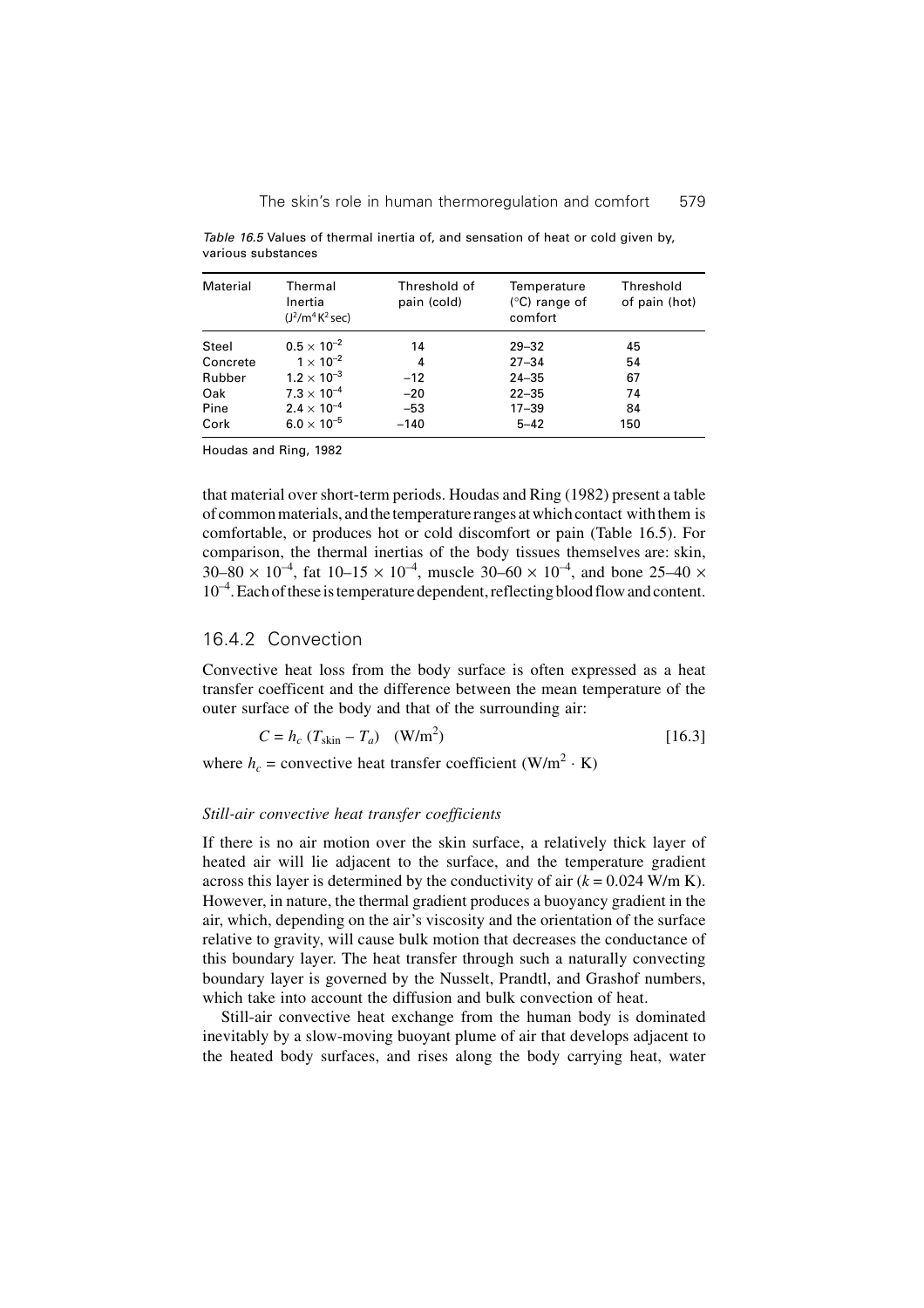vapor, and bioeffluents with it. The plume usually envelops the head, and affects the subject's breathing and olfactory senses, giving it an important effect on thermal sensation. The convective heat transfer to the plume depends on posture, clothing, and the local temperature of the air at various points in the plume. This has recently become the subject of computerized fluid dynamics (CFD) simulations (Murakami, 2004), and detailed laboratory visualizations using particle-tracing anemometry.

Since the free-convection process is complex, still-air convective dry heat loss coefficients have been obtained empirically. deDear *et al*. (1997) used a detailed thermal manikin whose individual body segments were electrically heated to maintain realistic skin temperatures, measuring the required wattage to obtain the heat transfer coefficient for each segment. Radiant losses were decoupled by varying the surface emissivity of the manikin. (This manikin's surface areas are shown in Table 16.1, Section 16.3.1.)

Table 16.6 gives some natural convective heat transfer coefficients (*hc*) for a nude thermal manikin standing and sitting in still air (velocity  $< 0.1$ ) m/s), from deDear *et al*. (1997). These were obtained at a fixed skin-to-air temperature gradient of 12 K.

Using the same manikin, Oguru *et al*. (2002a) found the still-air coefficients to vary with the temperature difference between air and skin. He presents power functions for calculating them for each body part. For the overall body, seated, the coefficient is

$$
hc = 0.78 \left( T_{skin} - T_a \right)^{0.56} \tag{16.4}
$$

and for the standing body,

$$
hc = 1.21 \left( T_{skin} - T_a \right)^{0.43} \tag{16.5}
$$

Table 16.6 Natural convective heat transfer coefficients (hc) for a nude thermal manikin standing and sitting in still air (velocity < 0.1 m/s), Obtained at a fixed skin-to-air temperature gradient of 12K

| Manikin segment         | Seated natural convective<br>coefficients $(W/m^2 K)$ | Standing natural<br>convective coefficients<br>(W/m <sup>2</sup> K) |
|-------------------------|-------------------------------------------------------|---------------------------------------------------------------------|
| Foot (L and R)          | 4.2                                                   | 5.1                                                                 |
| Lower $leg(L and R)$    | 4.0                                                   | 4.1                                                                 |
| Thigh (L and R)         | 3.7                                                   | 4.1                                                                 |
| Pelvis region           | 2.8                                                   | 3.4                                                                 |
| Head                    | 3.7                                                   | 3.6                                                                 |
| Hand (L and R)          | 4.5                                                   | 4.1                                                                 |
| Forearm (L and R)       | 3.8                                                   | 3.7                                                                 |
| Upper arm $(L$ and $R)$ | 3.4                                                   | 2.9                                                                 |
| Chest                   | 3.0                                                   | 3.0                                                                 |
| <b>Back</b>             | 2.6                                                   | 2.9                                                                 |
| Whole body              | 3.3                                                   | 3.4                                                                 |

From deDear et al. (1997).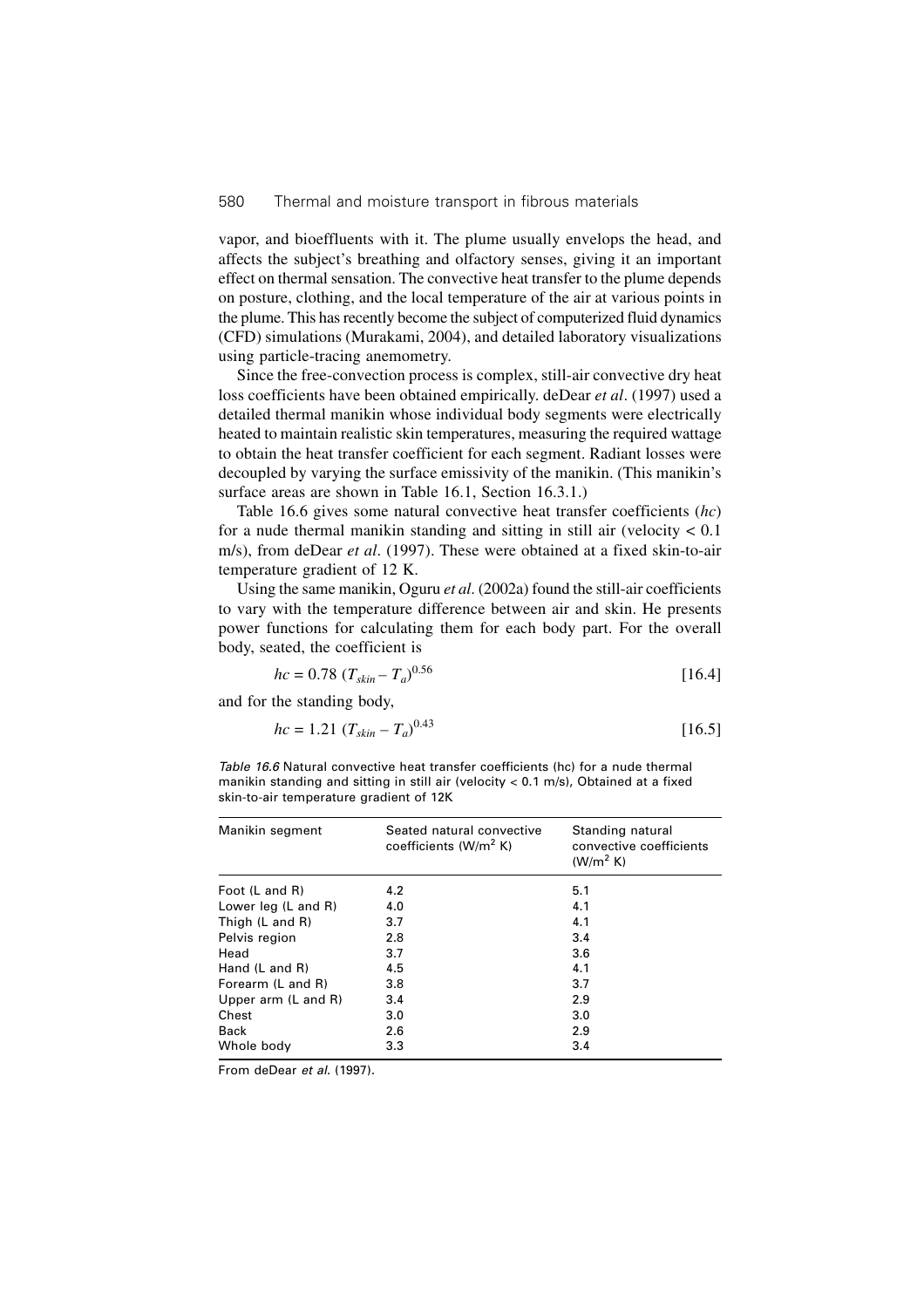#### *Moving-air convective heat transfer coefficients*

Moving air increases heat transfer from the skin surface by reducing the thickness of the heated layer adjacent to the skin, and thereby increasing its conductance (W/m<sup>2</sup> K). The body's boundary layers are fundamentally characterized by the properties of air and the dimensions of the body's surfaces (Nusselt, Prandtl, and Reynolds numbers), with body segments represented with empirical values for cylinders. However, with the complexities of the human shape, such values are usually empirically determined on humanshaped manikins.

With the manikin in a wind tunnel, deDear (1997) and Oguro *et al*. (2002b) separately developed expressions for heat transfer coefficients as a function of air velocity. For the overall body, their values are close, as shown in Table 16.7.

They also obtained expressions for each body part, repeated for upwind, downwind, and sideways wind orientations. In general, the expressions are quite similar, regardless of direction, unless a given body part passes into the wind shadow of another body part (e.g. the arm and its adjacent torso, or the lower limbs while seated). The insensitivity to direction can be explained to some extent by the fact that most body segments are cylindrical and vertically oriented.

Air motion across the skin surface can also be caused by the motion of the body itself. For a walking or running person, the limbs experience higher and lower air velocities than the mean speed of the body as they swing back and forth. Chang *et al*. (1988) quantified values for various body parts using an articulated moving manikin mounted on a treadmill in a wind tunnel. They found that the convective coefficients for the outer limbs were lower than those for body parts closer to the trunk. This could be due to the nonlinear relationship of convection to velocity; if for half of the swing cycle the arm or calf is almost stationary relative to the ground and the surrounding air, the reduction in convective loss will be great, and the doubled velocity during the other half of the cycle will not make up for it.

In the outdoors, it is common to express forced-convective heat transfer in terms of an ambient temperature at which equivalent heat transfer would occur; this is termed a 'wind-chill index' or 'wind-chill equivalent temperature' (WCET):

| Standing             |                      | Seated               |                      |
|----------------------|----------------------|----------------------|----------------------|
| deDear               | Oguro                | deDear               | Oguro                |
| $hc = 10.4 V^{0.56}$ | $hc = 9.41 V^{0.61}$ | $hc = 10.1 V^{0.61}$ | $hc = 9.43 V^{0.63}$ |

Table 16.7 Moving air convective heat transfer coefficients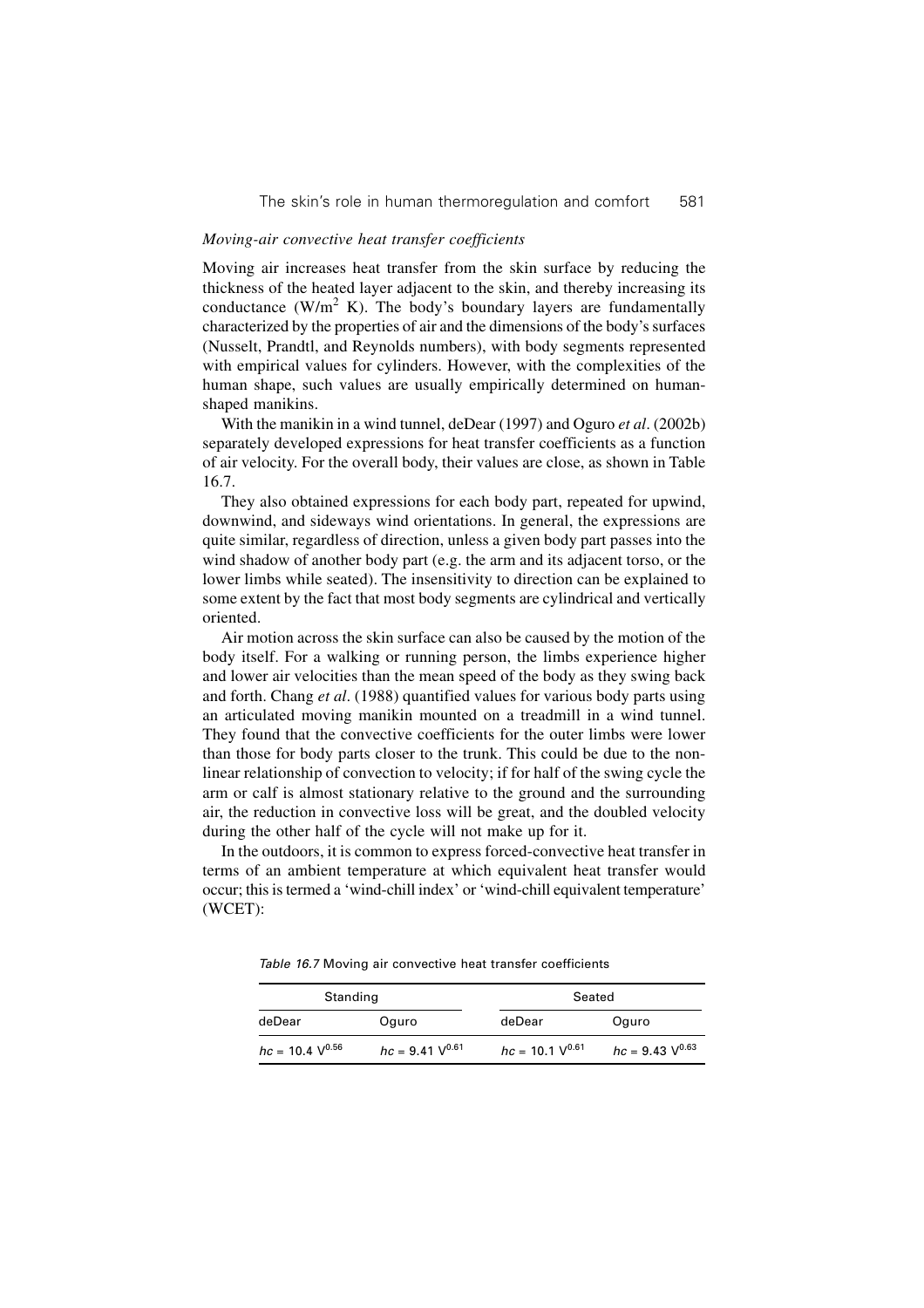$$
WCET = T_{skin} - h_{actual} / h_{calm} \times (T_{skin} - T_a)
$$
 [16.6]

Shitzer (2005) has reviewed the historical formulations of the wind chill index. The index is usually developed for a simple geometrical shape such as a cylinder.

In cold weather, the skin develops bumps (gooseflesh) around hair follicles, and the hair itself 'stands on end' – pilo-erection. For fur-bearing animals, this serves to insulate the skin. For humans, the hair density on most of the skin has become thin, and both the hair and the muscular apparatus that erects it have evolved to be insignificant for thermoregulatory purposes. The hair on the head, however, is often thick enough to form a substantial insulative layer.

## 16.4.3 Long-wave radiant exchange

The radiation emitted from a surface is proportional to the fourth power of absolute temperature, but it is possible to approximate radiant exchange with a linear coefficient when the surfaces are within a limited range of temperatures.

$$
R = h_r \times \varepsilon (T_{skin} - T_r) \quad (W/m^2)
$$
 [16.7]

where  $h_r$  = radiative heat transfer coefficient (W/m<sup>2</sup> K),  $\varepsilon$  = emissivity, and  $T_r$  = the temperature of the surrounding surfaces.  $T_r$  is also represented by the 'mean radiant temperature' (MRT).

The linearized radiative heat transfer coefficient can be calculated by:

$$
hr = 4\epsilon\sigma \frac{A_r}{A_D} \left[ 273.2 + \frac{T_{skin} + T_r}{2} \right]^3
$$
 [16.8]

where  $\sigma$  = Stefan–Boltzmann constant,  $5.67 \times 10^{-8}$  W/m<sup>2</sup> K<sup>4</sup>,  $A_r$  = effective radiation area of the body  $A_D$  = total area of the body (Dubois area).

The ratio  $A/A<sub>D</sub>$  is 0.70 for a sitting person and 0.73 for a standing person (Fanger, 1967). Emissivity is close to unity for the skin surface (typically 0.95). The coefficient  $h_r$  is nearly constant for typical indoor temperatures, and a value of 4.7  $W/m^2 \cdot K$  suffices for most calculations (Fanger, 1972).

Using the thermal manikin with its radiative and convective loss fractions separated, deDear *et al*. (1997) obtained *h<sup>r</sup>* values for each segment of the unclothed body (Table 16.8). These apply to uniform radiant surroundings. Although the individual segment values differ substantially, the whole-body values are close to the Fanger value of  $4.7 \text{ W/m}^2 \text{ K}$ .

When exposed to an asymmetric radiant environment, where the surfaces surrounding the body have different temperatures from each other, e.g. a cold or hot window in an otherwise neutral room, it is necessary to know the angle factors between the body and the surrounding surfaces to determine the radiative heat exchange with them. Angle factors require knowledge of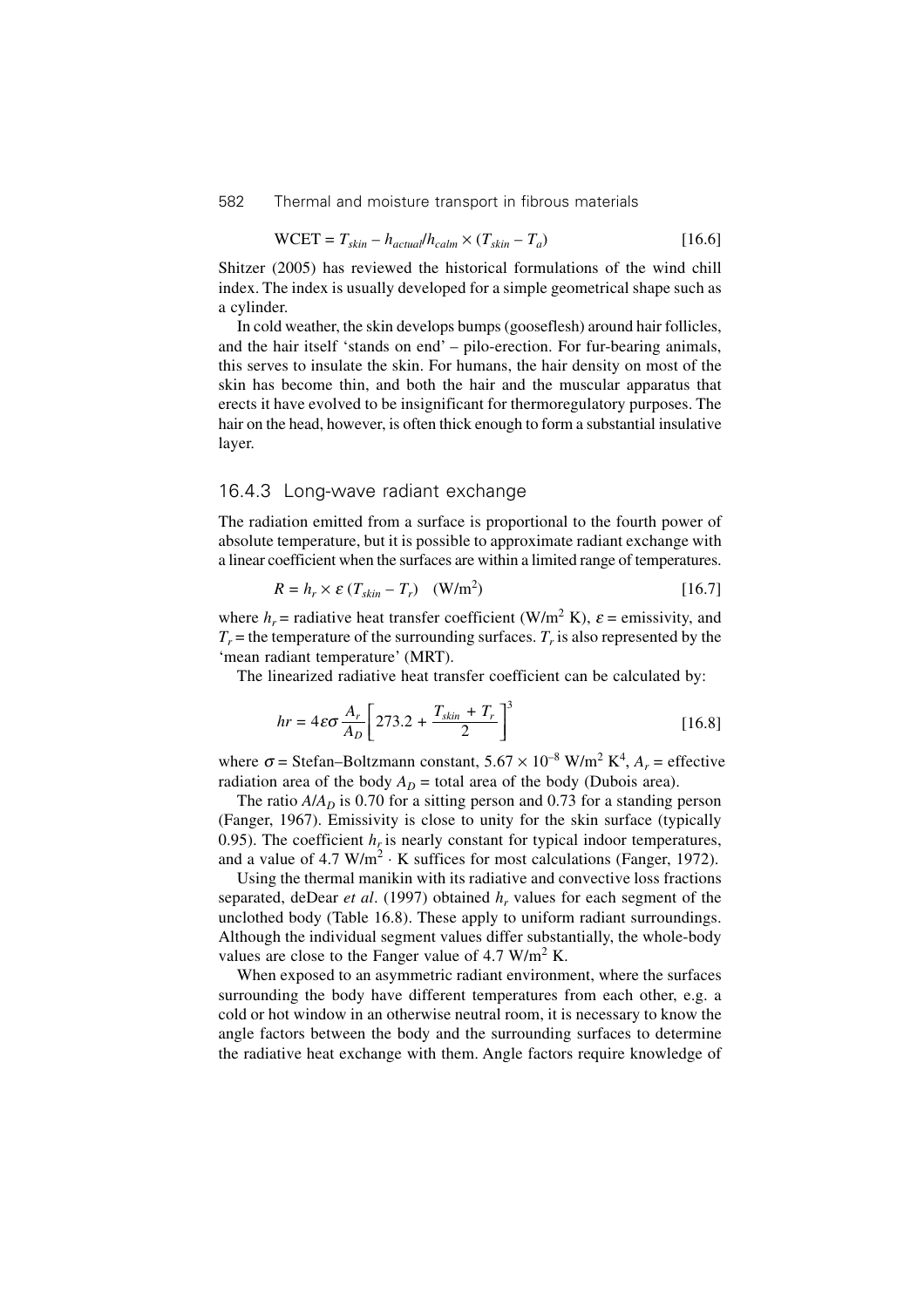| Manikin segment                | Seated<br>radiative coefficients<br>(W/m <sup>2</sup> K) | Standing<br>radiative coefficients<br>(W/m <sup>2</sup> K) |
|--------------------------------|----------------------------------------------------------|------------------------------------------------------------|
| Foot (L and R)                 | 4.2                                                      | 3.9                                                        |
| Lower $leg(L and R)$           | 5.4                                                      | 5.3                                                        |
| Thigh (L and R)                | 4.6                                                      | 4.3                                                        |
| Pelvis region                  | 4.8                                                      | 4.2                                                        |
| Head                           | 3.9                                                      | 4.1                                                        |
| Hand (L and R)                 | 3.9                                                      | 4.1                                                        |
| Forearm (L and R)              | 5.2                                                      | 4.9                                                        |
| Upper arm $(L \text{ and } R)$ | 4.8                                                      | 5.2                                                        |
| Chest                          | 3.4                                                      | 4.5                                                        |
| Back                           | 4.6                                                      | 4.4                                                        |
| Whole body                     | 4.5                                                      | 4.5                                                        |

Table 16.8 Body segment radiative heat transfer coefficients (hr) for a nude thermal manikin standing and sitting in still air

From deDear et al. (1997).

the projected area of the body from the direction of the surface with which the body is exchanging radiation. The whole body's projected areas were measured by Fanger (1967, 1972) for the full spherical surroundings of standing and seated persons. From these he calculated angle factors for a wide range of window sizes at varying distances from standing and seated occupants; these are universally used in standards and design (ASHRAE, 2005). Oguro *et al*. (2001b,c) extended this to measuring projected areas for each individual body part, again using the manikin in both standing and seated postures.

## 16.4.4 Short-wave (solar) gain to skin

The absorptivity of skin to solar radiation varies with skin color in the visible and the near-infrared spectra. For visible wavelengths  $(0.4-0.7 \text{ }\mu\text{m})$ , white skin is about 0.5 absorptive, while black skin has been measured at 0.74 (Houdas and Ring, 1982). In the near infrared from 0.8 to 1.4  $\mu$ m, white skin is 0.6 and black 0.7, while from 1.4 to 2  $\mu$ m they are almost the same at 0.82, and above 2  $\mu$ m, they both approach unity. For ultraviolet (<0.4  $\mu$ m), both skin colors absorb at 0.85. Narita *et al*. (2001) tested subjective thermal sensations from equal radiation intensities at different wavelengths, and found that human skin is more sensitive to the visible  $(0.3-0.8 \text{ }\mu\text{m})$  and middleinfrared  $(1.7-2.3 \text{ }\mu\text{m})$  than to near-infrared  $(0.8-1.35 \text{ }\mu\text{m})$  wavelengths. This difference is attributed to the wavelengths' variable depth of penetration into the skin, relative to where the sensory nerves are located.

In the heat, light breathable clothing may be cooler for the wearer than exposing bare skin, if the clothing is pervious to evaporated sweat but shields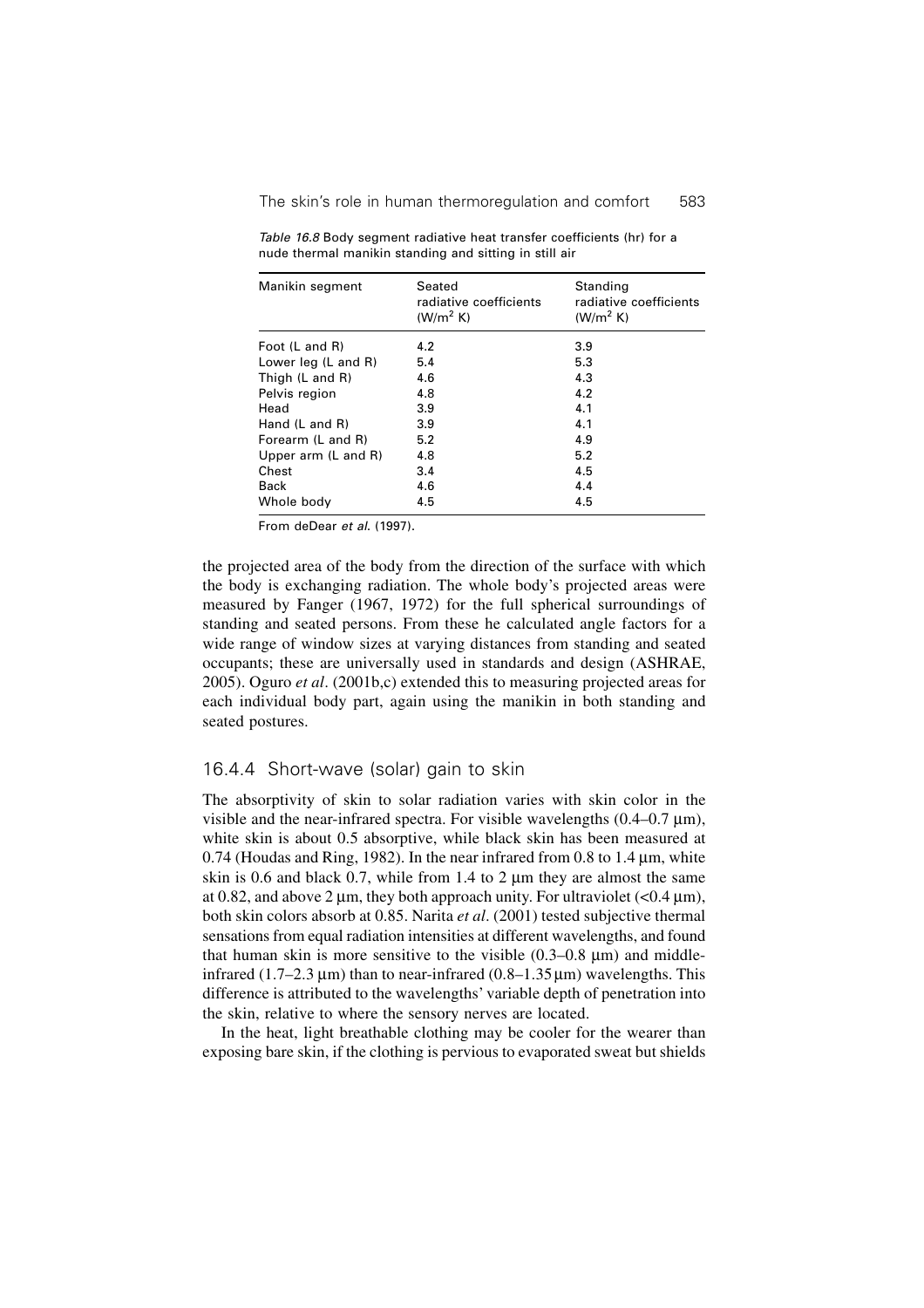the radiant heat from the sun. Offsetting the shading effect, clothing reduces convective exchange with the atmosphere, but this can be beneficial when *Tair* is greater than *Tskin*.

## **16.5 Moisture exchange at the skin surface**

The heat lost to the environment by evaporation  $(E)$  is calculated using an evaporative heat exchange coefficient and the water vapor pressure difference between the skin and the ambient air. The equation is analogous to the convective heat transfer equation.

$$
E = h_e \, w \, (P_{\text{skin, saturated}} - P_a) \, (W/m^2) \tag{16.9}
$$

where  $h_e$  = evaporative heat transfer coefficient (W/m<sup>2</sup> kPa),  $w =$  skin wettedness (dimensionless),  $P_{\text{skin,saturated}}$  = water vapor pressure at the skin surface, assumed to be the pressure of saturated air at the skin temperature (kPa), and  $P_a$  = water vapor pressure of the ambient air (kPa).

The evaporative heat transfer coefficient  $h_e$  for the outer air layer of a nude person can be estimated from the convective heat transfer coefficient *h<sup>c</sup>* using the Lewis ratio, which describes the relationship between convective heat transfer and mass transfer coefficients for a surface:

$$
LR = h_e / h_c \tag{16.10}
$$

The Lewis ratio equals approximately 16.5 K/kPa for typical indoor conditions.

Evaporative heat loss from the skin depends on the amount of moisture on the skin and the difference between the water vapor pressure at the skin and in the ambient environment.

Skin wettedness is the ratio of the actual evaporative heat loss to the maximum possible evaporative heat loss, *Emax*, under the same environmental conditions and a completely wet skin  $(w = 1)$ . Evaporative heat loss from the skin is a combination of the evaporation of sweat secreted because of thermoregulatory control mechanisms and the natural diffusion of water through the skin. With no regulatory sweating, skin wettedness caused by diffusion is approximately 0.06 for normal conditions. For large values of *Emax* or long exposures to low humidities, the value may drop to as little as 0.02, because dehydration of the outer skin layers alters its diffusive characteristics.

Skin wettedness is strongly correlated with warm discomfort. For clothed subjects,  $w > 0.2$  is perceived as uncomfortable. Skin wettedness can theoretically approach 1.0 while the body still maintains thermoregulatory control, but in practice it is difficult to exceed 0.8 (Berglund and Gonzalez, 1977).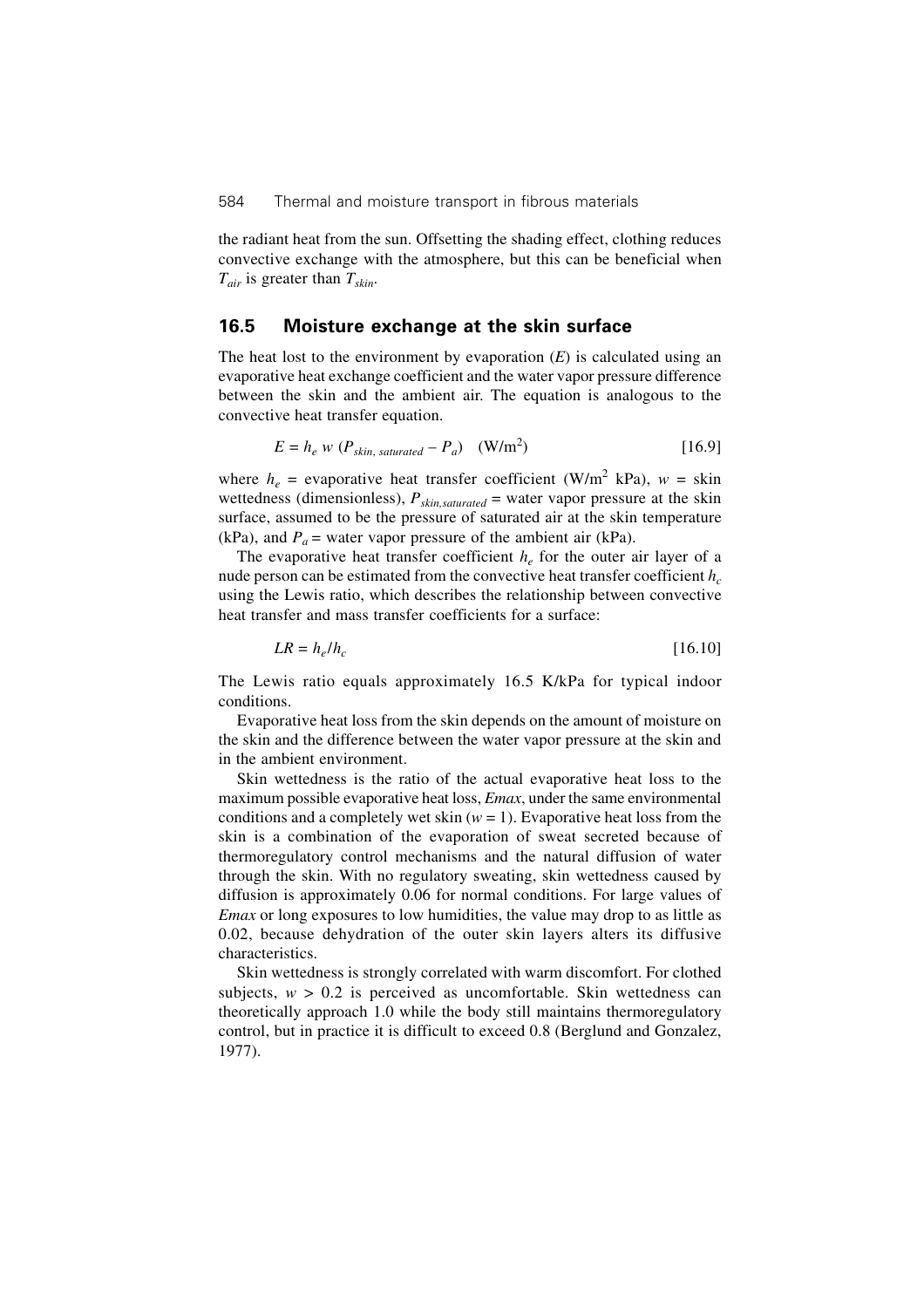## 16.5.1 Control of evaporation from damaged skin

Wounds (burns and scrapes) that remove the stratum corneum expose a fully wetted saturated surface. Evaporation from a wounded surface may cause heat loss 3 times that of dry heat loss and equivalent to vigorous sweating (Maglinger *et al*., 2005). This creates a serious problem in cool operating theaters because anesthetic-induced inhibition of normal thermoregulation is likely to cause patient hypothermia. Surgical drapes and bandages are used to reduce moisture and heat loss.

Ordinary surgical drapes reduce cutaneous dry heat loss by 30% during operations and prior skin preparation (Sessler *et al*., 1991). Making the surgical drapes impervious to moisture may reduce evaporative heat loss, as well as preventing contamination of the surgical sites from fluid passing through the drape.

Bandages were traditionally cotton and polyester but have expanded into numerous types of porous and nonporous fabrics, foams, and films (van Rijswijk and Beitz, 1998) including bioactive dressings that accelerate healing and grow with the skin (Bhowmick *et al*., 2003). They provide a moisturized microenvironment, reduce fluid loss, wick away bacteria and exudates, and prevent bacteria from penetrating. Bandages help to fulfil the functions of the natural skin.

## **16.6 Typical skin temperatures**

The core temperature is maintained within a small range, about 36–38 °C (Fig. 16.1). The skin temperature may change significantly in order to keep the core temperature in that range, and its temperature will be sensed by the thermoreceptors in the skin (Fig. 16.6). However, the skin temperature is not uniform across the different segments of the body, due to a variety of physiological factors. The inter-segment temperature variation has entirely different patterns in the cold versus in the heat, when the body is either attempting to conserve or reject metabolic heat. Skin temperature distributions are described below for three conditions: neutral, cold, and warm.

Skin temperature distribution under conditions perceived by the subjects as neutral are provided in Table 16.9. The UC Berkeley data were taken with the subject wearing a thin leotard over the temperature sensor (Zhang, 2003). The data provided by Olesen and Fanger (1973) were taken with subjects wearing office clothing. It is unclear why the Berkeley data are consistently about 1K higher than the Olesen and Fanger data, but the distribution patterns are consistent.

In cold environments, skin temperature varies widely across the body as a whole, and even within many individual body parts, due to the effects of vasoconstriction. In the cold, the fingers and nose are the coldest, and finger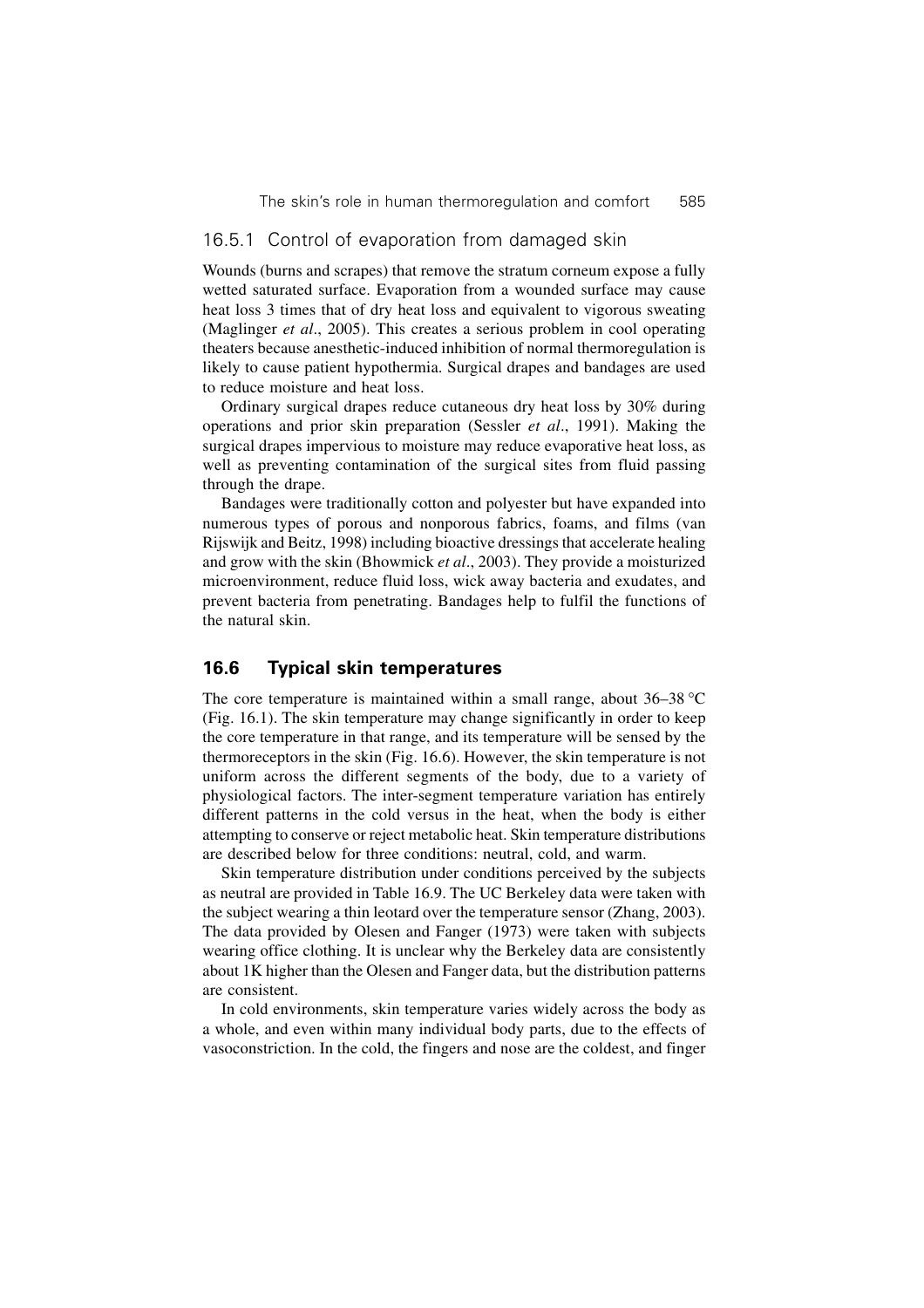| Segment     | Skin temperature<br>$(°C)$ – UC Berkeley | Skin temperature $(^{\circ}C)$ –<br>Olesen and Fanger |
|-------------|------------------------------------------|-------------------------------------------------------|
| Forehead    | 35.8                                     | 34.2                                                  |
| Cheek       | 35.2                                     |                                                       |
| Front neck  | 35.8                                     |                                                       |
| Back neck   | 35.4                                     |                                                       |
| Chest       | 35.1                                     | 34.5                                                  |
| Back        | 35.3                                     | 34.4                                                  |
| Abdomen     | 35.3                                     | 34.9                                                  |
| Upper arm   | 34.2                                     | 33.5                                                  |
| Lower arm   | 34.6                                     | 32.7                                                  |
| Hand        | 34.4                                     | 33.5                                                  |
| Left finger | 35.3                                     |                                                       |
| Thigh       | 34.3                                     | 33.7                                                  |
| Shin        | 32.9                                     | 32.6                                                  |
| Calf        | 32.7                                     | 32.2                                                  |
| Foot        | 33.3                                     | 32.2                                                  |
| Average     | 34.45                                    | 33.38                                                 |

Table 16.9 Local skin temperatures ( $^{\circ}$ C) in neutral stable condition

Table 16.10 Local skin temperatures in a cold stable condition (°C)

| Segment     | Skin temperature $(°C)$ |
|-------------|-------------------------|
| Forehead    | 30.7                    |
| Cheek       | 27.7                    |
| Front neck  | 33.5                    |
| Back neck   | 34.5                    |
| Chest       | 30.9                    |
| Back        | 32.4                    |
| Abdomen     | 28.7                    |
| Upper arm   | 24.7                    |
| Lower arm   | 27.3                    |
| Hand        | 23.1                    |
| Left finger | 21.1                    |
| Thigh       | 27.0                    |
| Shin        | 26.5                    |
| Calf        | 24.3                    |
| Foot        | 21.4                    |
| Average     | 26.8                    |

temperature is 9K colder than the forehead temperature. The neck temperature is the warmest and can represent a significant source of heat loss (Table 16.10).

In warm environments, skin temperatures are more uniform than in cold. The skin temperatures are evenly distributed, with only a small variation of 2.7K (Table 16.11). Unlike the cold, the fingers and feet are dilated, and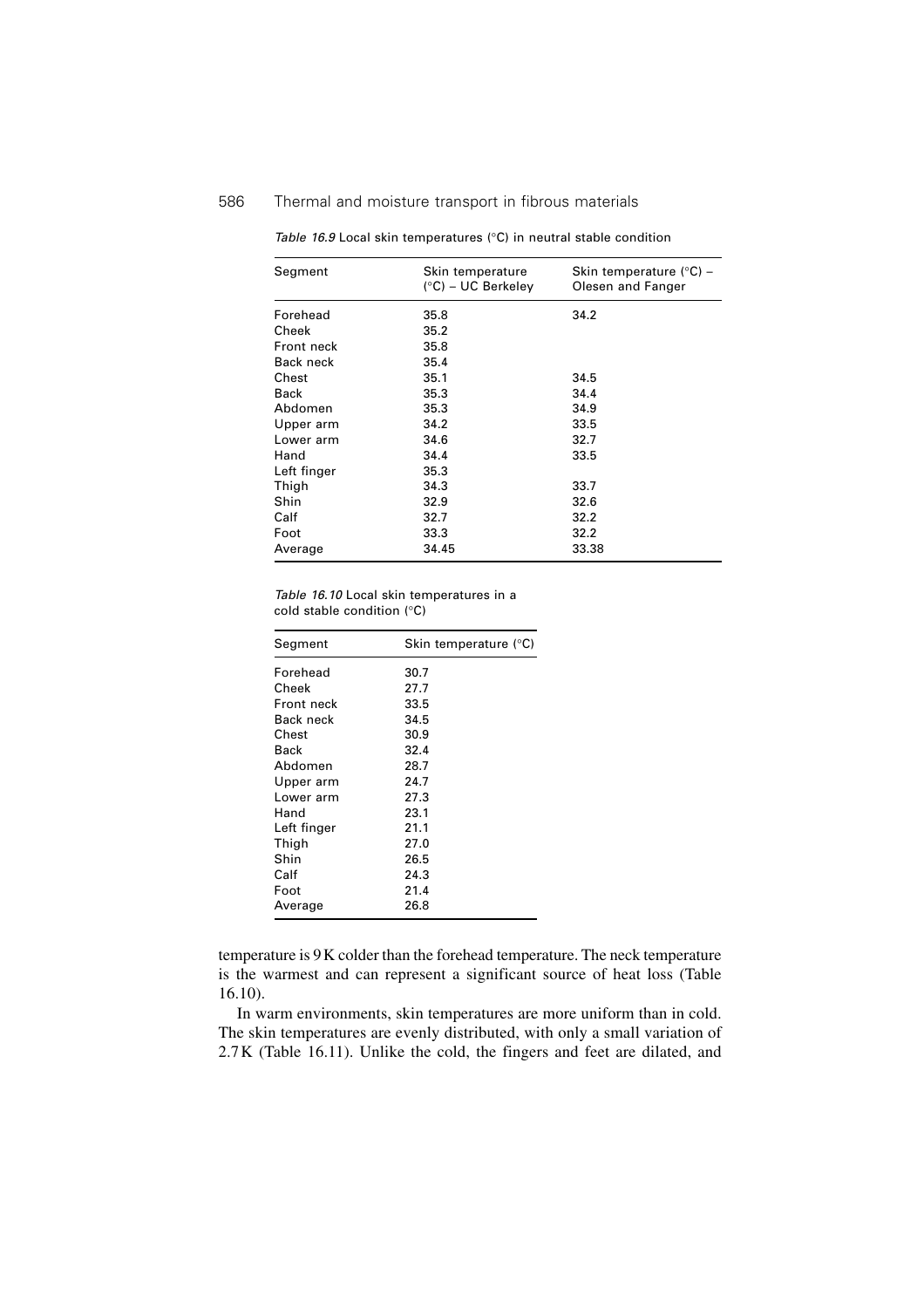| Segment     | Skin temperature (°C) |
|-------------|-----------------------|
| Forehead    | 36.5                  |
| Cheek       | 36.3                  |
| Front neck  | 36.8                  |
| Back neck   | 36.1                  |
| Chest       | 36.1                  |
| Back        | 36.3                  |
| Abdomen     | 36.2                  |
| Upper arm   | 36.4                  |
| Lower arm   | 36.1                  |
| Hand        | 36                    |
| Left finger | 36.7                  |
| Thigh       | 35.6                  |
| Shin        | 34.4                  |
| Calf        | 34.1                  |
| Foot        | 36.4                  |
| Average     | 35.8                  |

Table 16.11 Local skin temperatures in a warm stable condition

have some of the warmest surface temperatures on the body. The upper torso and extremities are very uniform. The lower extremities (thigh, lower leg) are colder than the areas above the pelvis, because in sitting they have not moved as frequently as the hands and arms. A following section describes how movement increases finger and hand skin temperatures.

## 16.6.1 Finger skin temperature in extreme cold environments

Finger dexterity is decreased when the finger skin temperature is below 15 °C. If finger tissue temperature reaches freezing, frostbite occurs, which can cause permanent damage to the tissue and permanently impair circulation. The body has a defense mechanism in cold-induced vasodilatation, which periodically delivers warm blood to the freezing tissue. The vasodilatation occurs because the smooth muscle in the blood vessel walls becomes fatigued or paralyzed and cannot continue the vasoconstriction. A similar effect can be obtained by heating the chest or torso, which increases hand and finger skin temperatures by triggering increased circulation of blood to the extremities (Bader and Macht, 1948; Brajkovic *et al*., 1998, 2003).

## 16.6.2 Neck

The neck has the highest skin temperature of any body part when a person is cold. In IR images taken in a cold environment, the warm neck is very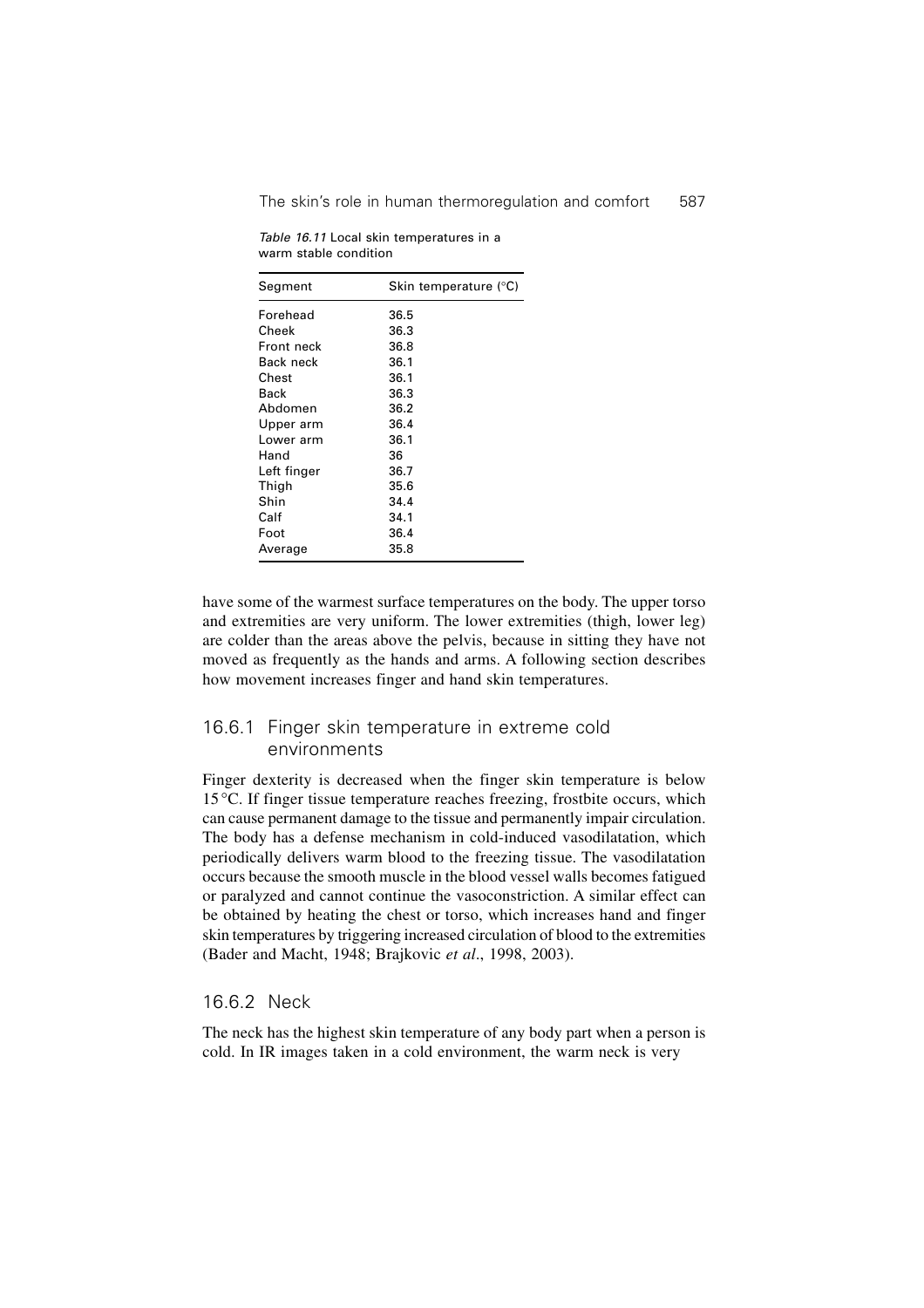noticeable, like a bright collar. This justifies turning up jacket collars or putting on a scarf in cold weather. (Zipping up the collar of a jacket also restricts the pumping effect of the air through the opening of the collar, which removes heat from the larger torso area).

## 16.6.3 Hand

The hand is probably the most active body part in responding to the body's thermoregulation requirements. In warm conditions, the hand is fully vasodilated and the fingertips are the warmest areas of the hand. This pattern is reversed when cooling. Constriction of the hand blood vessels causes the skin temperature of the hand to vary on the order of  $8^{\circ}$ C. When the hand is cold, it ceases to transfer much body heat to the environment.

The hand is very sensitive to the body's overall thermal state. An IR image taken a few minutes after the subject moved from a warm environment (30 °C) to a slightly cool (22.6 °C) environment, showed that, although the rest of the upper body temperature has not changed much yet, the blood vessels of the hand were already well constricted. A 3K difference in finger skin temperature has been observed in slightly cool environments, caused by the difference in muscular exertion between typing *vs* holding the computer mouse (Table 16.12 – Huizenga *et al*., 2004).

## 16.6.4 Skin temperature during sleep

Skin temperature increases, and core temperature decreases, prior to and during sleep onset (Van Someren, 2004; van den Heuvel, *et al*., 1998; Gilbert *et al*., 2000). To preserve heat, people normally would cover themselves with blankets to create a microclimate of 34 °C (Muzet *et al*., 1984), which is much warmer than the normal environment for comfort when awake (28–30 °C for a nude person). Measures that increase skin temperature may also help people fall asleep (Van Someren, 2004), as long as the high skin temperature does not evoke warm discomfort. Warming the extremities (feet) is especially effective (Krauchi *et al*., 1999).

Table 16.12 Effect of using a computer mouse on fourth finger temperature ( $\degree$ C) in cold, neutral, and warm environments. Skin temperatures were measured at the end of a two-hour test

|                     | $T_{air}$ 15.6 | $T_{air}$ 19 | Neutral | $T_{air}$ : 30 |
|---------------------|----------------|--------------|---------|----------------|
| Left                | 21.1           | 21.1         | 35.4    | 36.4           |
| Right (using mouse) | 17.8           | 19.3         | 34.7    | 36.2           |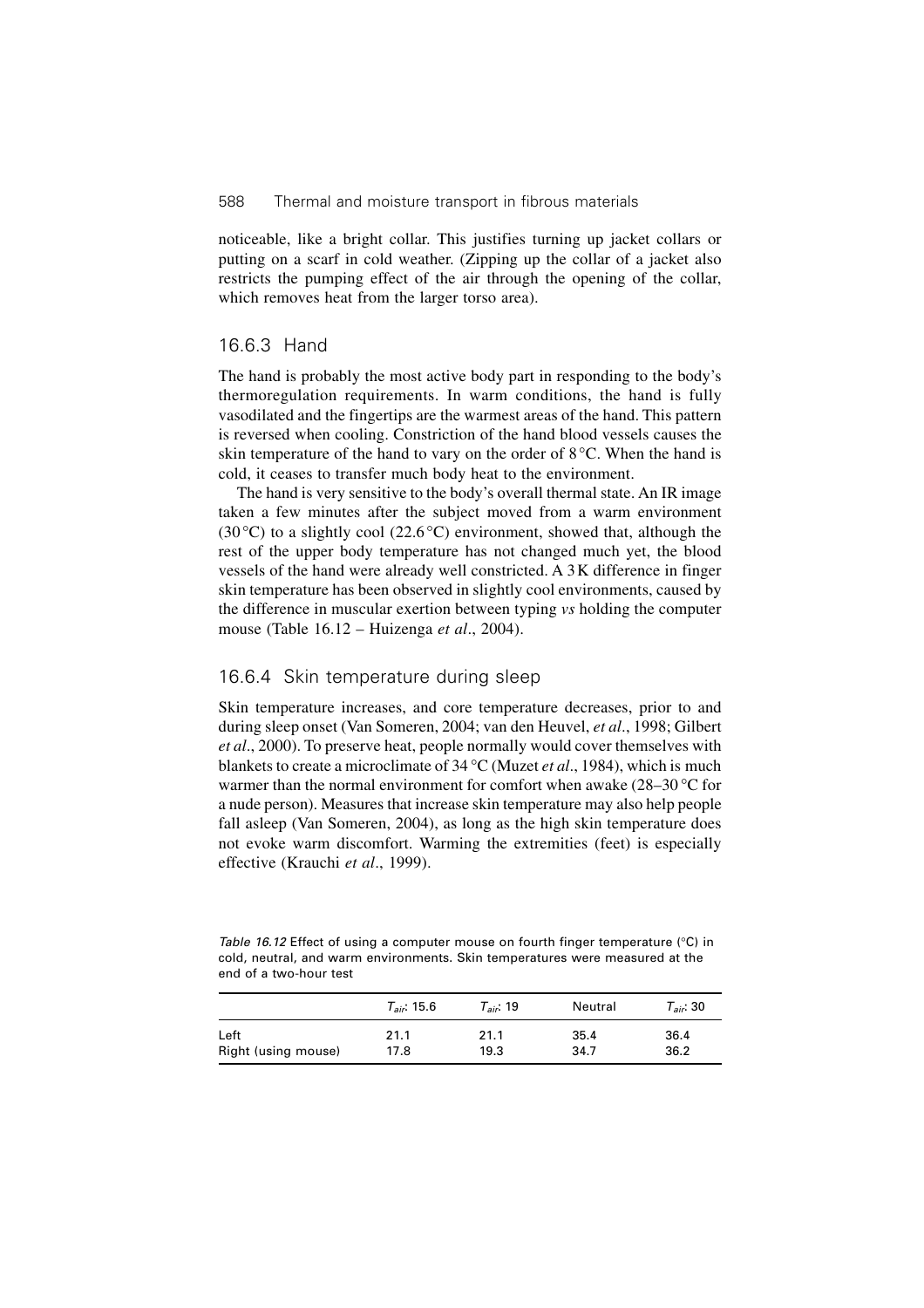## **16.7 Sensation and comfort**

## 16.7.1 The distribution of thermal sensitivity

Much research exists on how thermal sensitivity is distributed across the body, and across specific areas of the body. We will focus here on sensitivity differences found across the body as a whole.

Regional sensitivity to warmth (Stevens *et al*. 1974) and cold (Stevens 1979) has been examined. For warmth, thermal stimulation was provided by heat lamps, which eliminated any touch stimulation. The skin surfaces measured are shown in Fig. 16.10. The subjects judged the degree of warmth sensation using the method of magnitude estimation, i.e. the assignment of numbers to match sensation. The forehead and cheek are the most sensitive, followed by: chest, abdomen, back, thigh, and calf. At the higher levels of radiation, the differences were less pronounced.

In the cold sensitivity test, an aluminum contact stimulator was used on the same body surface locations (Fig. 15.11). For cold, the trunk region (including the thighs is the most sensitive, followed by the limbs; the forehead and cheek are the least sensitive.



16.10 Equal-warmth profile. Each contour shows the irradiance level needed to produce a given constant level of warmth (From Stevens et al., 1974 with permission from Elsevier).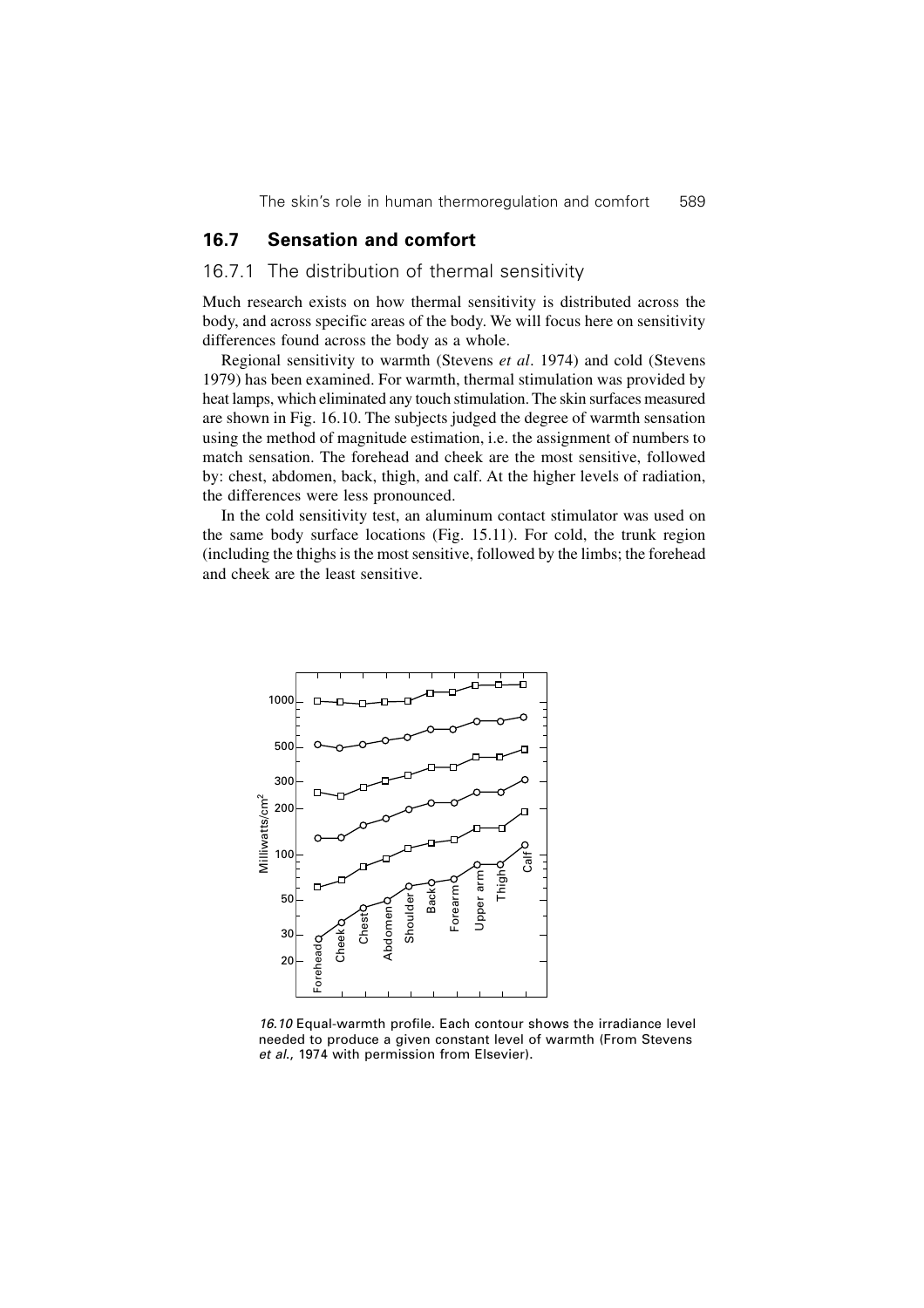

16.11 Magnitude estimation of cold sensation, arranged in order from the least sensitive (forehead) to the most sensitive (lower back), for different levels of cold stimulation (From Stevens, 1979, with permission from Elsevier).

## 16.7.2 Thermal sensation and comfort distributions under uniform environments

Sensation and comfort for local body parts vary greatly in subjects exposed to uniform environments (Arens *et al*., 2006a,b; Zhang, 2003). In cool environments, the sensation difference from the least cold sensation (breathing zone, 'slightly cool') to the coldest (hand, 'very cold') is more than 2.5 units on the sensation scale. The hands and feet feel colder than other body parts (Fig. 16.12), and their skin temperatures are also the lowest. A local skin temperature distribution in a cold room (15.6 °C, Table 16.10) shows hand and feet skin temperatures to be about  $9^{\circ}$ C lower than the forehead skin temperature. The head, insensitive to cold but sensitive to warm, feels warmer than the rest of the body in cold environments. The subjects' overall sensation follows that of the coldest (hands and feet) in cool environments.

The comfort for all body parts varies considerably – almost four comfort scale units (from 'very uncomfortable' to 'comfortable'. Although the wholebody sensation is cold and the local sensations for the head region (head, face, breathing zone, neck) are also cool, the local comfort for all the head parts is on the comfortable side. The comfort for the remaining body parts is all uncomfortable. The overall comfort follows the worst local comfortable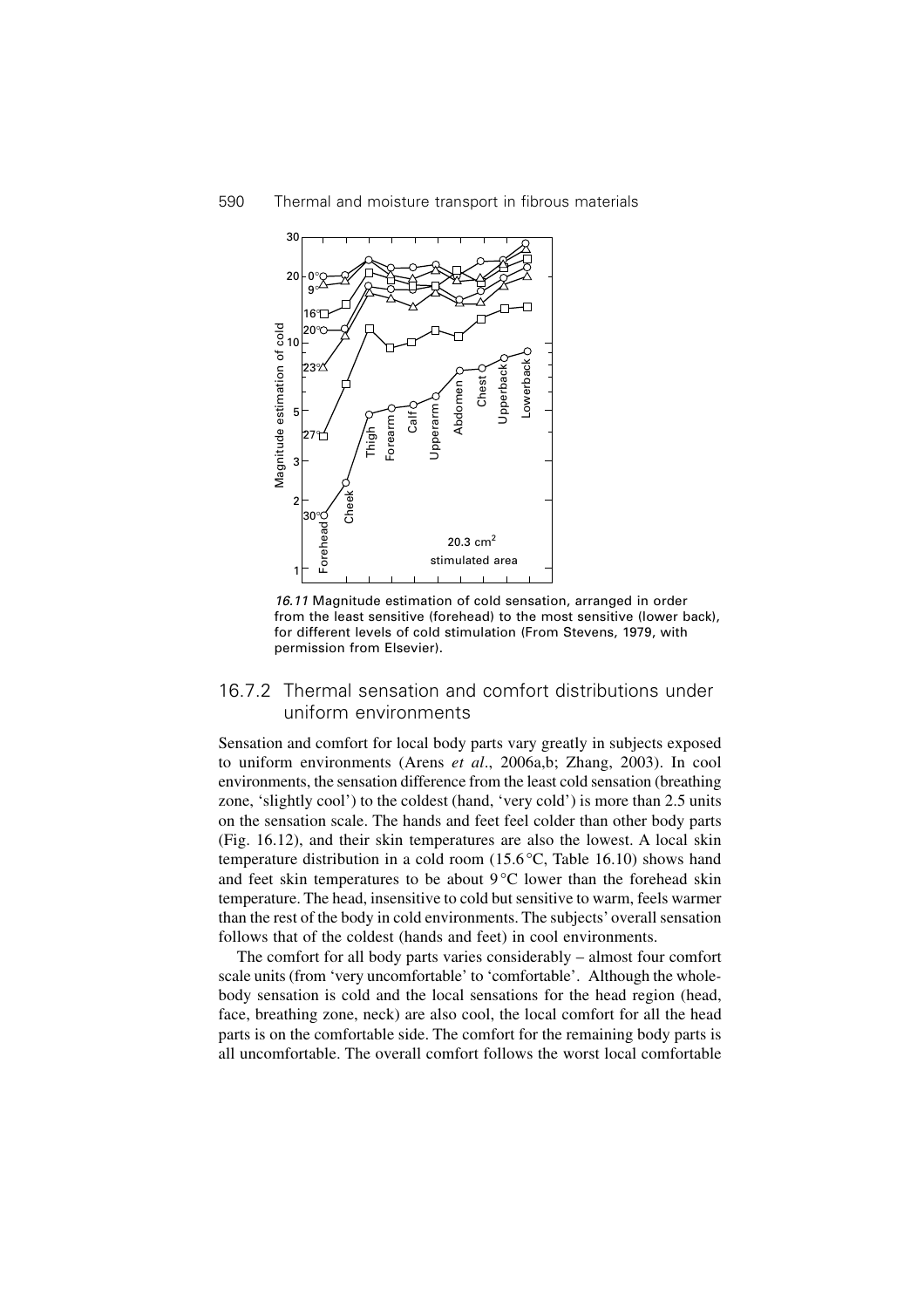

16.12 Local and overall thermal sensation and comfort in a uniform/ cold environment.

![](_page_32_Figure_3.jpeg)

16.13 Local and overall thermal sensation and comfort in a uniform/ warm environment.

votes closely (marked by circles), the head region comfort exerting little apparent influence.

In the warm environment, there is still a considerable variation in sensation between body parts. The sensation distribution (Fig. 16.13) shows the variation to be about 1.5 scale units from the head or face (sensation above 'warm' at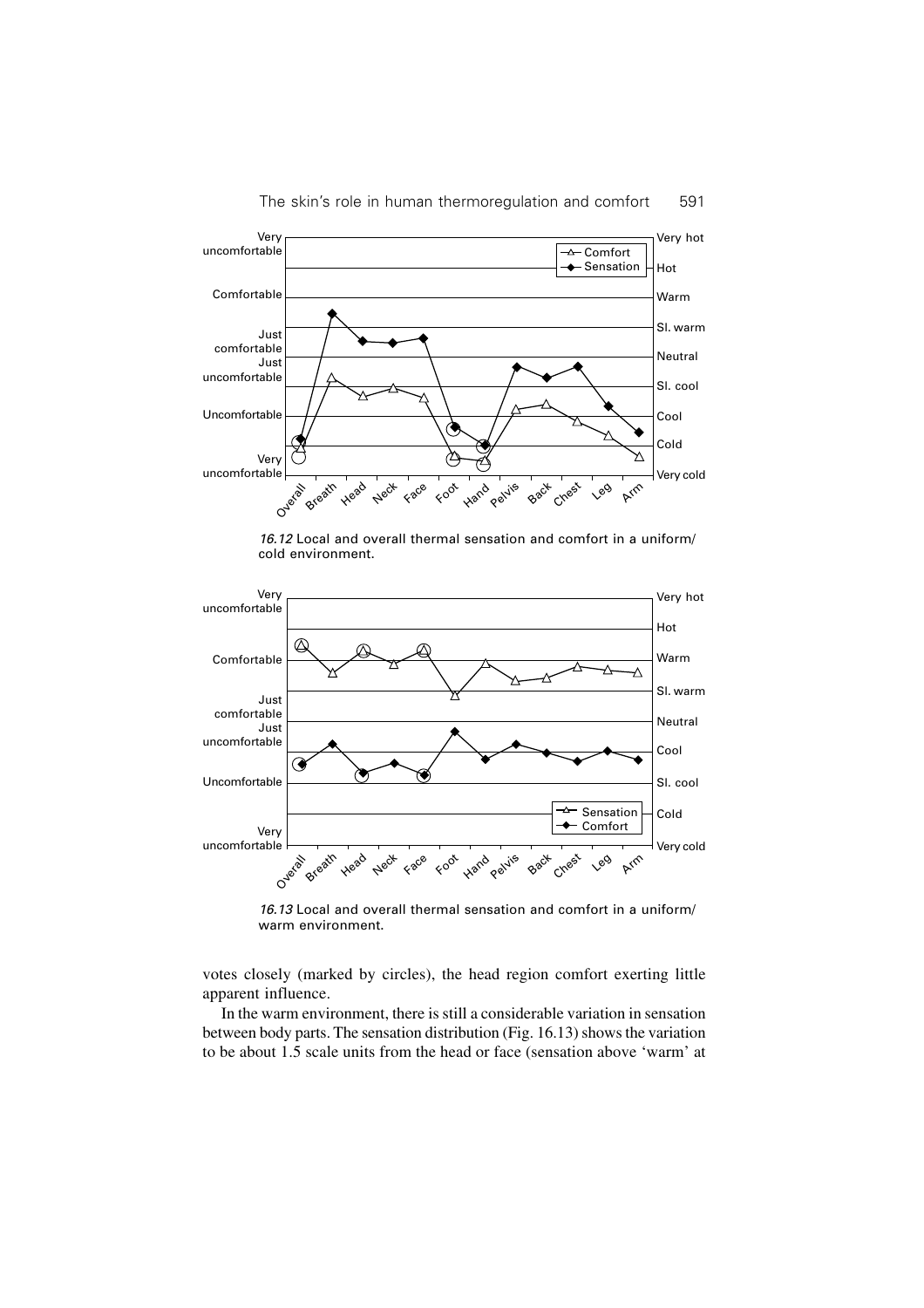2.3) to the feet (sensation 'slightly warm' at 0.8). The variation in skin temperature is much smaller  $(2.7^{\circ}C,$  Table 16.11) than in the cold environment, and the sensation distribution does not follow the skin temperature as closely. Unlike in the cold environment, where the overall sensation is driven by the vasoconstricted extremities, in the warm environment the overall sensation follows the head region sensation (the warmest local sensation) closely.

Unlike the distribution of local comfort seen in the cold environment, all the local comfort levels are uncomfortable, with the head region perceived as the most uncomfortable. Again, the overall discomfort value is close to the level of the head region discomfort, and could be predicted by the worst one or two local comfort values.

The sensation of the head – insensitive to cold but sensitive to warm – matches the thermal sensitivity presented by Stevens (1974, 1979) described earlier. From the above two figures, we see that head is not only relatively insensitive to cold, but comfortable with the cool sensation.

## 16.7.3 Sensation and comfort related to skin temperature

Although the contribution of core temperature to the body's thermoregulation is much stronger than the contribution of skin temperature (e.g. about 10:1 for sweating, 4:1 for shivering), for determining subjective thermal sensation, skin and core temperatures have equal importance (Frank *et al*., 1999)*.*

Within a small range of skin temperatures around neutral, thermal sensation does not change. In this range the setpoint for sensation adapts to the current skin temperature, and people are comfortable (McIntyre, 1980). The range is considerably greater for the extremities than the torso (Zhang, 2003). This is shown in Table 16.13. The set point adaptation occurs over periods of time,

| Body part     | $T_{low}$ | $T_{high}$ |
|---------------|-----------|------------|
| Head          | 33.8      | 35.8       |
| Face          | 32        | 36.2       |
| <b>Breath</b> | 31.7      | 35.2       |
| Front neck    | 36.0      | 36.6       |
| Chest         | 33.8      | 35.4       |
| <b>Back</b>   | 33.8      | 35.8       |
| Pelvis        | 32.6      | 34.8       |
| Upper arm     | 31        | 34.6       |
| Lower arm     | 31        | 36.5       |
| Hand          | 30        | 36         |
| Thigh         | 31.6      | 34.8       |
| Lower leg     | 31.8      | 35.1       |
| Foot          | 30.8      | 35         |

Table 16.13 Ranges of comfortable skin temperatures by body part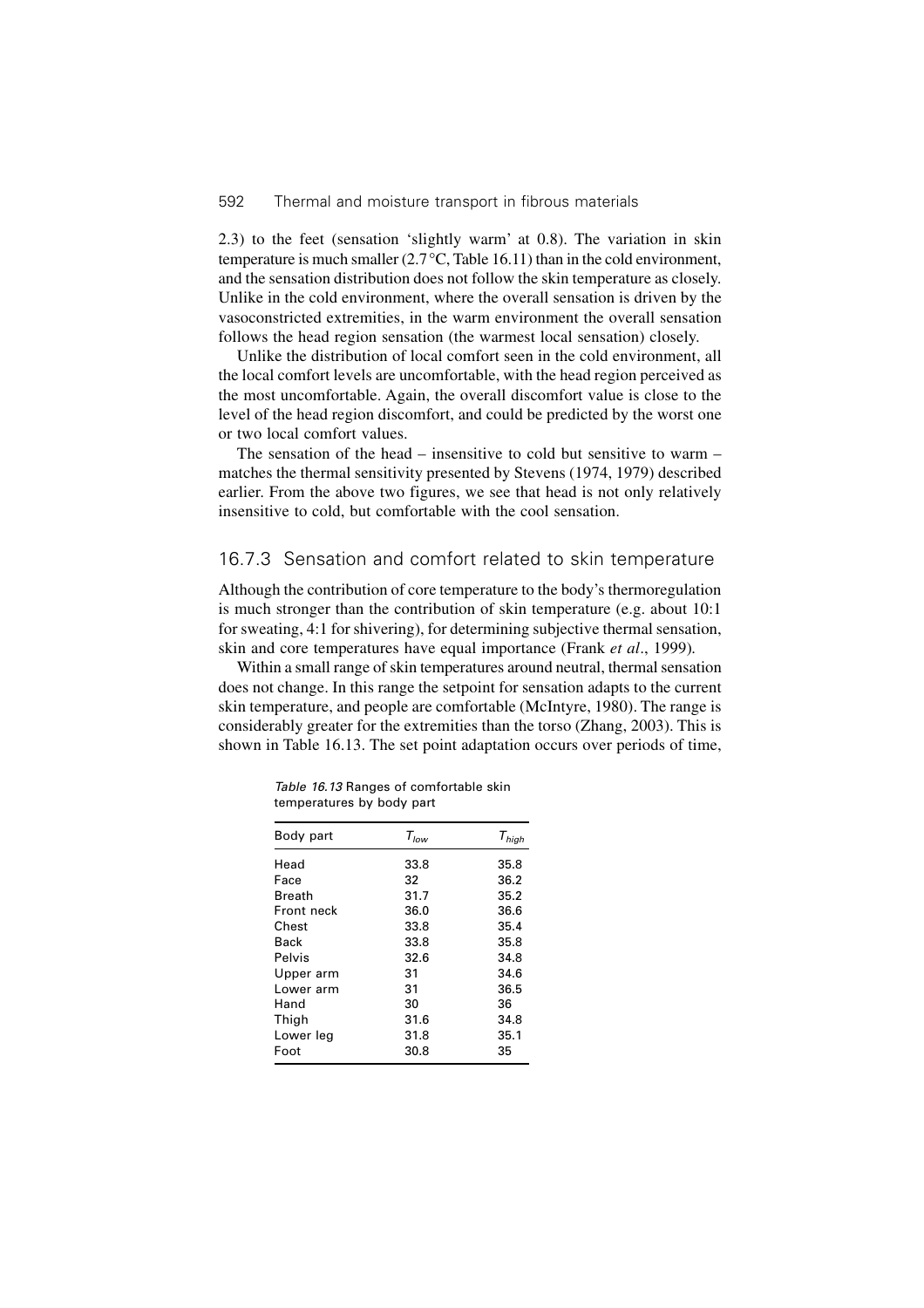varying from seconds for small surface areas, to minutes when the areas are larger.

## 16.7.4 Thermal sensation related to finger skin temperature

Figure 16.14 presents subjects' overall thermal sensation votes and corresponding finger temperatures obtained during the final 10 minutes of hour-long stable condition tests, in chamber air temperatures from 15.6– 31.5 °C (Wang *et al*., 2006). Each subject registered 6 votes. When subjects felt warm or hot (their overall sensation between 0.5 and 2.8), their finger temperatures were closely bunched around 37°C, close to the core temperature. On the cool to cold side (overall sensation less than –0.5), finger temperature ranged widely between 20–30 °C.

Whenever finger temperature was above  $30^{\circ}$ C, the overall sensation was above –0.5 (the lower boundary of the neutral sensation zone), and there was therefore no cool discomfort ( $p < 0.001$ ). When finger temperature was below 30°C, whole-body sensation was (with the exception of a few data points) always below  $-0.5$  ( $p < 0.001$ ), and therefore, cool discomfort was a possibility. 30°C is a clear threshold, separating warm from cool. All the actual discomfort votes occurred below 28 °C (overall thermal sensation  $<-1.5$ ).

![](_page_34_Figure_5.jpeg)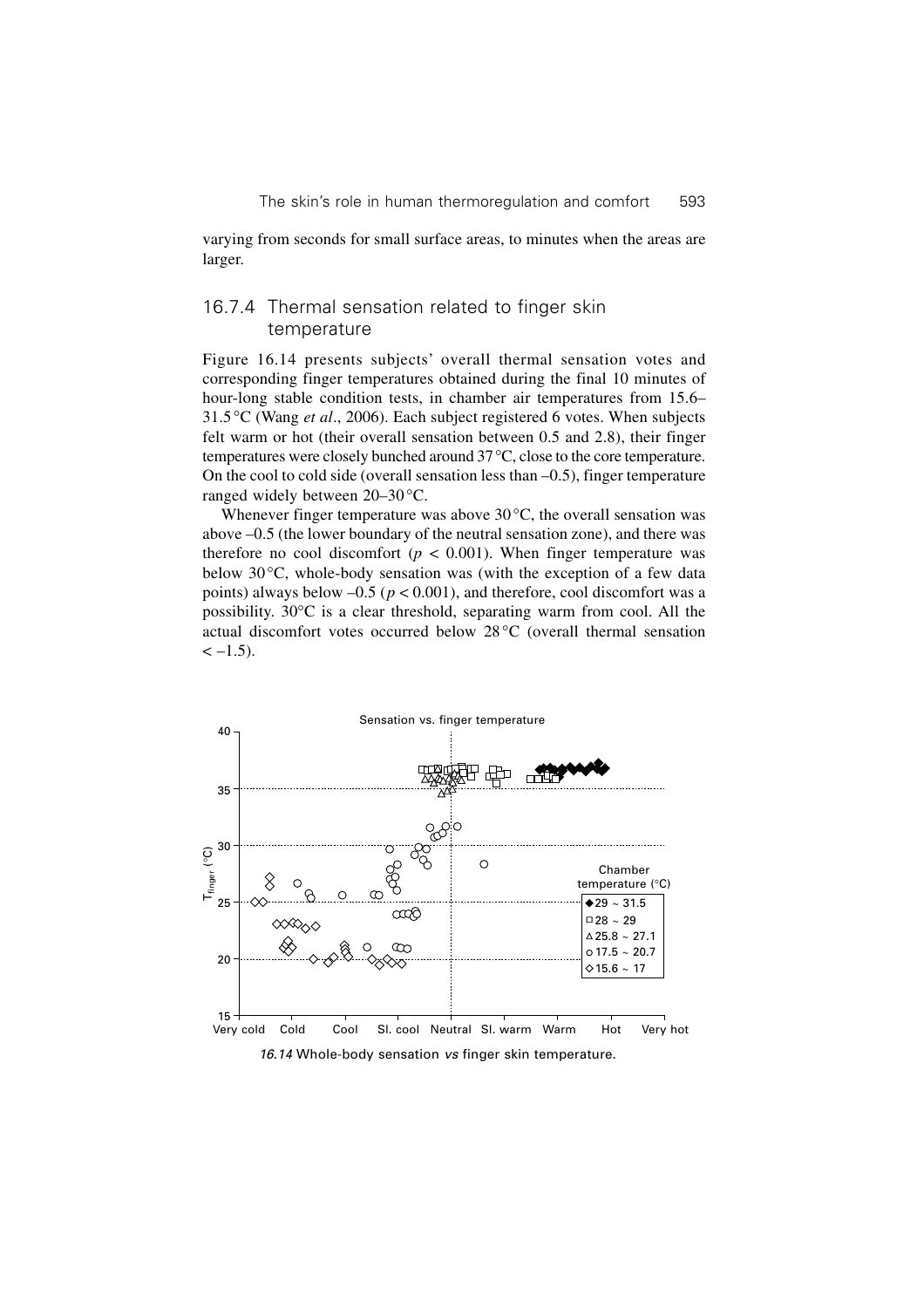## 16.7.5 Upper and lower back

Figure 16.15 compares upper back and lower back thermal sensations. The thermal sensation for the upper back is warmer than for the lower back (Arens *et al*., 2006a). When the lower back sensation is neutral (scale value 0), the upper back feels warm (scale value 0.3). When the upper back is neutral, the lower back is already cool. This is also consistent with the thermal sensitivities which show the lower back to be more sensitive to cold than the upper back (Section 16.7.1). These sensation results apply also to comfort (not shown here). In warm environments, the upper back feels warmer (and more uncomfortable) than the lower back. In cool environments, the lower back feels colder (and more uncomfortable) than the upper back. A heated chair (Knudsen and Melikov, 2005) can be an effective solution to this thermal sensitivity.

## 16.7.6 Neck, face, ankles

In cold, the neck always has a high skin temperature. Consequently, people feel particularly susceptible to drafts impinging on the back of the neck. Yet air movement from the side of the head is generally regarded as pleasant and effective at cooling in warm environments. This directional asymmetry suggests that lightweight clothing designed to shield the back of the neck (with a relatively high collar) could be very adaptable for thermoregulation, especially in environments such as offices, where people tend to be oriented in a fixed direction for long periods of time.

![](_page_35_Figure_5.jpeg)

16.15 Comparison between upper and lower back thermal sensations.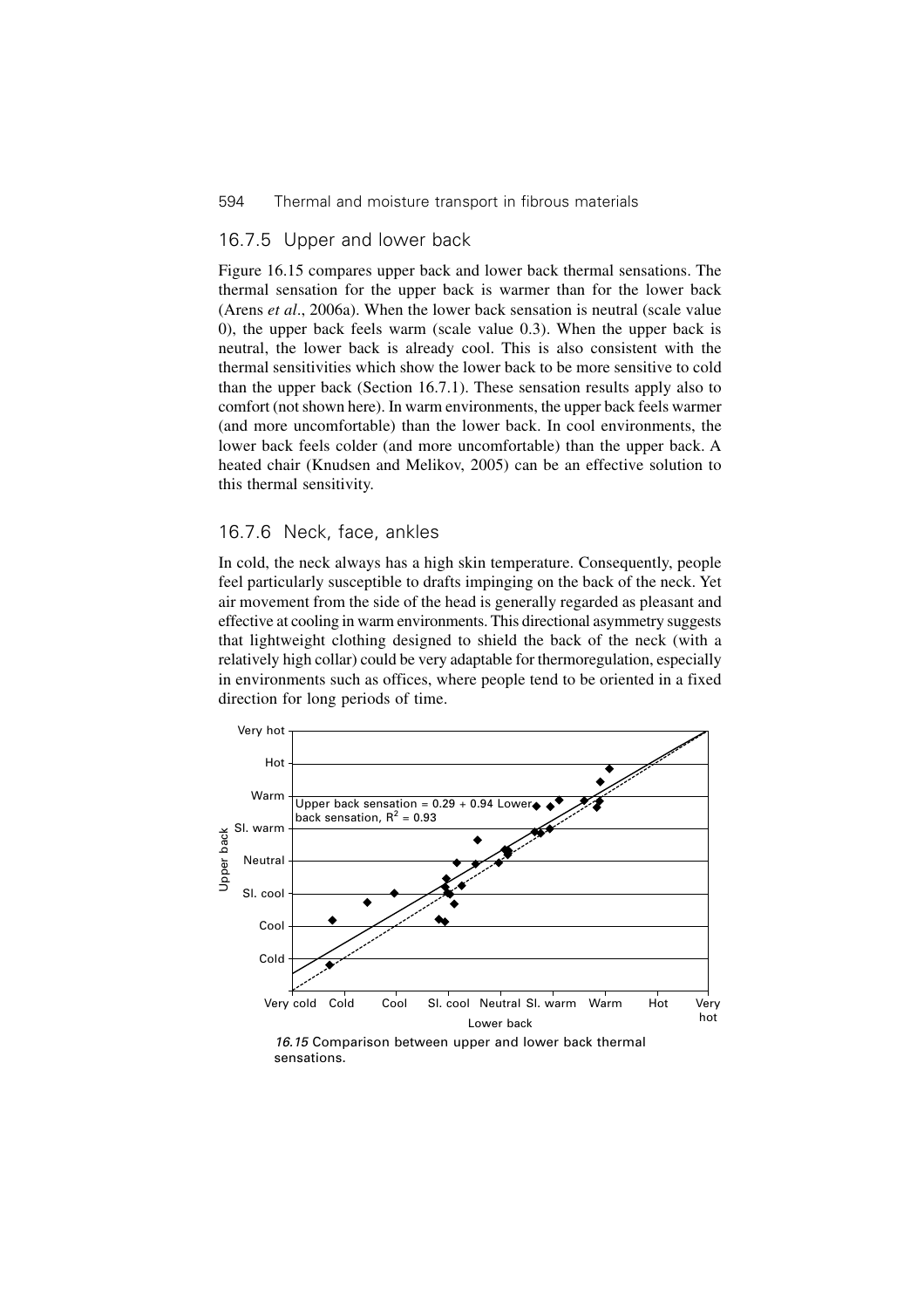## 16.7.7 Moisture effects on comfort

#### *Wet skin discomfort*

Humans have no known sensors that directly detect humidity, but they are sensitive to skin moisture caused by perspiration, and skin moisture is known to correlate with warm discomfort and unpleasantness (Berglund and Cunningham, 1986). It is rare for a sedentary or slightly active person to be comfortable with a skin wettedness greater than 25%. The proposed mechanisms for discomfort are related to the swelling of the epidermis as it absorbs moisture (Kerslake, 1972). Berglund (1995) suggested that the skin's swelling may stimulate the skin's tactile mechanoreceptors in some way and be perceived as uncomfortable.

In addition, mechanoreceptors are clearly stimulated by the friction of clothing moving across the skin surface. With moisture absorption, the stratum corneum outer layer softens, allowing clothing fibers to dig in and increase friction. The additional friction is perceived as fabric coarseness and cling (Gwosdow *et al*., 1986). Moisture-induced cling effect also occurs with architectural and furniture surfaces, particularly smooth, non-hygroscopic materials (ASHRAE, 2005).

Fabrics with different moisture absorbance properties are potentially perceived differently, but there is little experimental evidence for this at present. Toftum *et al*. (1998a) studied knitted and woven cotton and polyester clothes under controlled levels of skin relative humidity ranging from 10 to 70%, and found that fabric type had no effect on comfort, or on perceived humidity of skin or fabric. He found the acceptance of skin humidity decreases as the skin's relative humidity increases, and produced a predictive model of this. It should be noted that, for normal environments where air temperature is less than skin temperature, the effect of the *air's* relative humidity is much less than that of the skin's relative humidity. For cool environments, very high air relative humidity produces almost no perceived skin comfort effect; even at the warm limit of the comfort zone, 70% air relative humidity causes less than 15% of subjects to perceive discomfort due to skin humidity.

#### *Dry eye syndrome*

Dry eye discomfort is caused by thinning or sometimes rupturing of the precorneal tear film (PTF) which defends the ocular surface from exposure to the environment. Dry eye can be caused by high temperature, low relative humidity, and indoor pollutants affecting the PTF (Wolkoff *et al*., 2003, 2005). The body's thermal plume, clinging to the face, acts to protect the PTF from excessive heat and moisture losses, but air movement across the face can disrupt the plume and hasten PTF evaporation (Murakami, 2004). Dry eye stimulates eye blinking in order to restore the moisture on the PTF;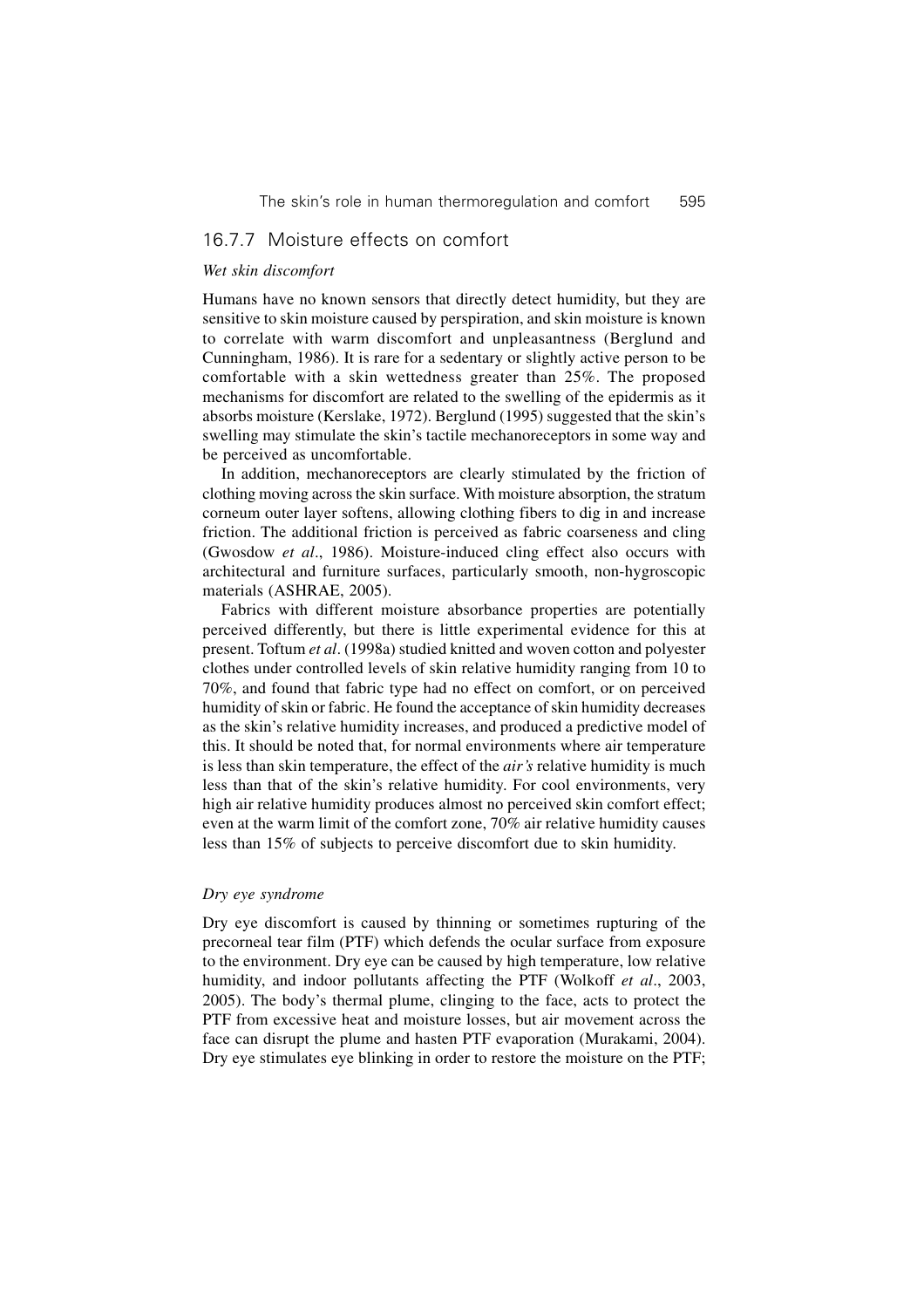indeed eye-blinking frequency is used as a measure to investigate dry eye discomfort (Nojgaard *et al*. 2005).

#### *Respiratory tract comfort*

Insufficient evaporative and convective cooling of the mucous membranes in the upper respiratory tract may cause local warm discomfort and a sense of stuffiness and staleness when temperature and humidity are high. This effect is many times more noticeable immediately after a step-change in humidity than after a period of exposure to the humidity. In determining the sensation of staleness, 1K drybulb temperature is equivalent to 1K dewpoint temperature after 15 sec exposure, whereas 1K drybulb is equivalent to 6K dewpoint after 60 minutes of exposure (Berglund and Cain, 1989; Toftum, 1998b).

## **16.8 Modeling human thermal regulation and comfort**

There are numerous models of human thermoregulation and of the resulting perceived thermal sensation and comfort. They can be divided into whether they are static or dynamic, whole-body or multisegment, physical or empirical.

The most commonly used comfort model is the Fanger Comfort Equation, or 'predicted mean vote' (PMV) model, which now forms the basis of the ASHRAE and ISO indoor environmental comfort standards (Fanger, 1972). The model predicts the mean thermal sensation (PMV) and the 'predicted percentage dissatisfied' (PPD) of a large population. It bases the PMV and PPD on a physical prediction of the heat flow from the body to the surrounding environment, relative to the heat flow required for comfort (this is a function of metabolic rate). The prediction is applicable only in steady-state conditions, and the whole body and its clothing are treated as a uniform object. The thermal sensation and discomfort outcomes are empirically based on data from chamber studies of a large number of subjects.

A model capable of dynamically simulating transient conditions was developed by Gagge *et al*. (1971, 1986). This 'two-node model' treats the body as a core and a skin shell, with the whole body surface treated uniformly. Skin and core temperatures are simulated by a physiological model of the heat transfers between core, skin and the environment, using dynamic thermoregulatory control functions for sweating, vasodilatation and constriction, and shivering. The skin and core temperatures are then the basis for a prediction of thermal sensation, which in turn is combined with skin wettedness to predict comfort.

The *ASHRAE Handbook of Fundamentals* provides the underlying equations for the PMV and the two-node models, and the models are compared in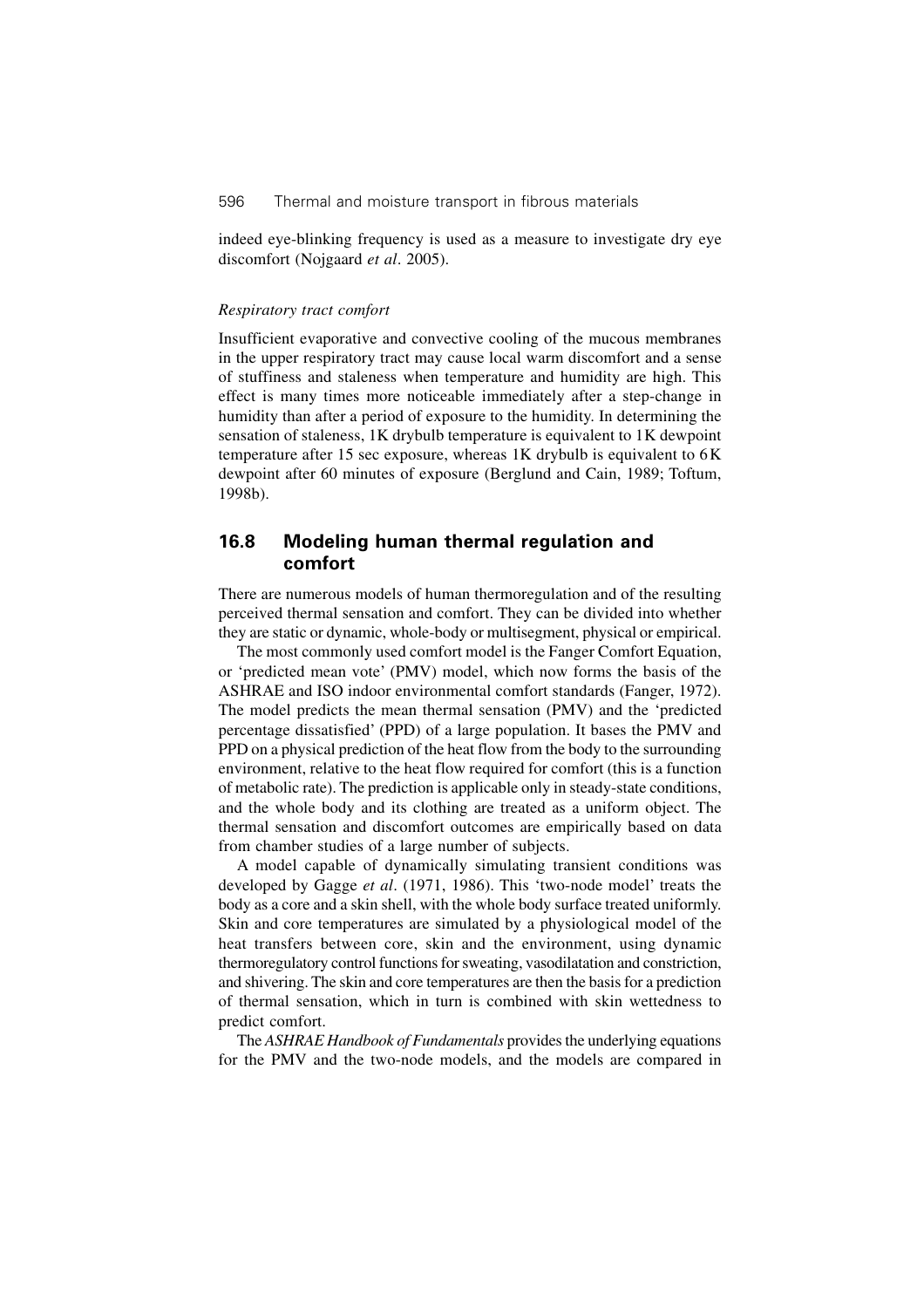detail in Doherty and Arens (1988). Both models are incorporated in userfriendly software available from ASHRAE.

Multi-segment models have been developed to account for the differences in clothing, heat transfer, and thermal sensitivity that occur on a real body, especially when the body is exposed to a non-uniform environment. Like the two-node model, they are dynamic and are based on simulations of the physiology in the body. Most multi-segment models originated with Stolwijk and Wissler in the early 1970s (Wissler, 1964; Stolwijk, 1971). The body is divided into segments (e.g. head, trunk, leg, foot, arm, hand), and each segments into four layers (core, muscle, fat, skin). The models vary in their detail and treatment of the thermophysiology, but most of them (Smith, 1991; Wang, 1992; Tanabe, 2002; Fiala, 1998) calculate the thermal sensation outcome on a whole-body basis.

The University of California at Berkeley developed a multiple-segment physiology and comfort model (Huizenga *et al*., 2001; Zhang *et al*., 2003) that calculates thermal sensation and comfort for each body segment, based on segment-specific human subject tests. It predicts whole-body sensation and comfort by integrating the sensations from all the body parts.

In addition to the physical models above, deDear and Brager (2002) developed an entirely empirical model of human adaptation to the environment. It is based on extensive studies of thermal sensation and comfort carried out in office buildings around the world, in which the range of acceptable environments varied widely, especially for buildings without air conditioning. The concept of the adaptive model is that when people are subjected to a given thermal environment over time, they adapt physiologically, psychologically, and behaviorally. The comfort ranges for these people are different from people who have not adapted to the environment. This model is now incorporated in the ASHRAE (2004) comfort standard, applicable for buildings with openable windows.

## **16.9 References**

- Arens E, Zhang H and Huizenga C (2006a), 'Partial and whole body thermal sensation and comfort. Part I: Uniform environmental conditions', *Journal of Thermal Biology*, *31*, 53–59, Also presented in *The 2nd Symposium on Physiology and Pharmacology of Thermal Biology and Temperature Regulation*, Phoenix US, March, 2006.
- Arens E, Zhang H and Huizenga C (2006b), 'Partial and whole body thermal sensation and comfort. Part II: Non-uniform environmental conditions', *Journal of Thermal Biology, 31,* 60-66, Also presented in *The 2nd Symposium on Physiology and Pharmacology of Thermal Biology and Temperature Regulation*, Phoenix US, March, 2006.
- ASHRAE (American Society of Heating, Refrigerating, and Air Conditioning Engineers) (2004), *ANSI/ASHRAE Standard 55–2004, Thermal Environmental Conditions for Human Occupancy.* Atlanta, ASHRAE, Inc.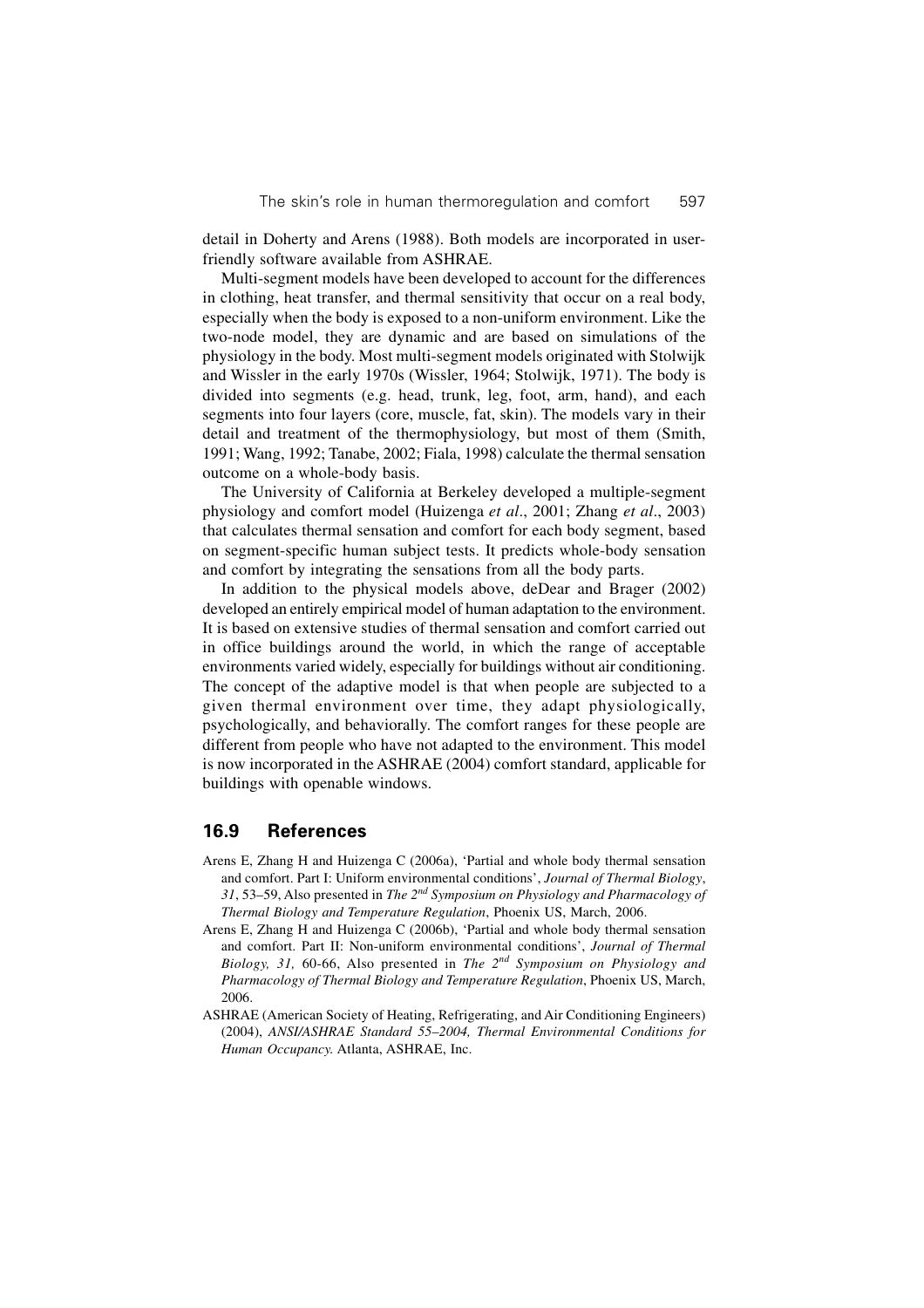- ASHRAE (American Society of Heating, Refrigerating, and Air Conditioning Engineers) (2005), *Handbook of Fundamentals*, Atlanta, ASHRAE, Inc.
- Bader M E and Macht M B (1948), 'Indirect peripheral vasodilation produced by the warming of various body areas', *Journal of Applied Physiology*, **1**, 215–226.
- Bazett C and McGlone B (1930), 'Experiments on the mechanism of stimulation of endorgans for cold', *American Journal of Physiology* **93**, 632.
- Bazett C, McGlone B. *et al*. (1930), 'The temperature in the tissue which accompanies temperature sensations', *Journal of Physiology (London)*, **69**, 88–112.
- Benzinger T H (1961), 'The diminution of thermoregulatory sweating during cold-reception at the skin', *Proc. Natl. Acad. Sci.*, **47**, 1683.
- Benzinger T H, Pratt A W *et al*. (1961), 'The thermostatic control of human metabolic heat production', *Proc. Natl. Acad. Sci.*, **47**, 730–738.
- Berglund L (1995), 'Comfort criteria humidity and standards', *Proceedings of the Pan Pacific Symposium on Building and Urban Environmental Conditioning in Asia*, Nagoya Japan, March 16–18 Vol **2**, 369–382.
- Berglund L G and Cain W (1989), 'Perceived air quality and the thermal environment', *Proceedings of IAQ '89*, San Diego CA, 93–99.
- Berglund L G and Cunningham D J (1986), 'Parameters of human discomfort in warm environments', *ASHRAE Transactions*, **92** (2b), 732–746.
- Berglund L G and Gonzalez R R (1977), 'Evaporation of sweat from sedentary man in humid environments', *Journal of Applied Physiology*, **42** (5), 767–772.
- Berglund L G and McNall P E (1973), 'Human sweat film area and composition during prolonged sweating', *Journal of Applied Physiology*, **35**, 714–718.
- Bhowmick S., Fowler A, Warner S B, Toner M, Chen M and Sitaula R (2003), 'Bio-active bandages', *National Textile Center Annual Report.*
- Brajkovic D, Ducharme M B and Frim J (1998), 'Influence of localized auxiliary heating on hand comfort during cold exposure', *Journal of Applied Physiology*, **85**, 2054– 2065.
- Brajkovic D and Ducharme M B (2003), 'Finger dexterity, skin temperature, and blood flow during auxiliary heating in the cold', *Journal of Applied Physiology*, **95** (2), 758–770.
- Bristow G K and Giesbrech G G (1988), 'Contribution of exercise and shivering to recovery from induced hypothermia (31.2°C) in one subject', *Aviation Space Environmental Medicine*, **59**, 549–552.
- Brooks G A, Fahey T D and White T P (1996), *Exercise Physiology, Human Bioenergetics and Its Applications*, Mountain View, Ca, Mayfield.
- Cabanac M (1993), 'Selective brain cooling in humans: "Fancy" or fact?', *FASEB Journal*, **7**, 1143–1147.
- Candas V, Libert J P and Vogt J J (1980), 'Effect of hidromeiosis on sweat drippage during acclimatisation to humid heat', *European Journal of Applied Physiology*, **44**, 123–133.
- Caputa M and Cabanac M (1988), 'Precedence of head homeothermia over trunk in dehydrated men', *European Journal of Applied Physiology*, **57**, 611–615.
- Chang S, Arens E and Gonzalez R (1988), 'Determination of the effect of walking on the forced convective heat transfer coefficient using an articulated manikin', *ASHRAE Transactions*, **94** (1), 71–81.
- Craig A D. (2003), 'Pain mechanism: Labeled lines versus convergence in central processing', *Annual Review of Neuroscience*, **26**, 1–30.
- deDear, R J and Brager G S (2002), 'Thermal comfort in naturally ventilated buildings: Revisions to ASHRAE Standard 55', *Energy and Buildings*, **34**, 549–561.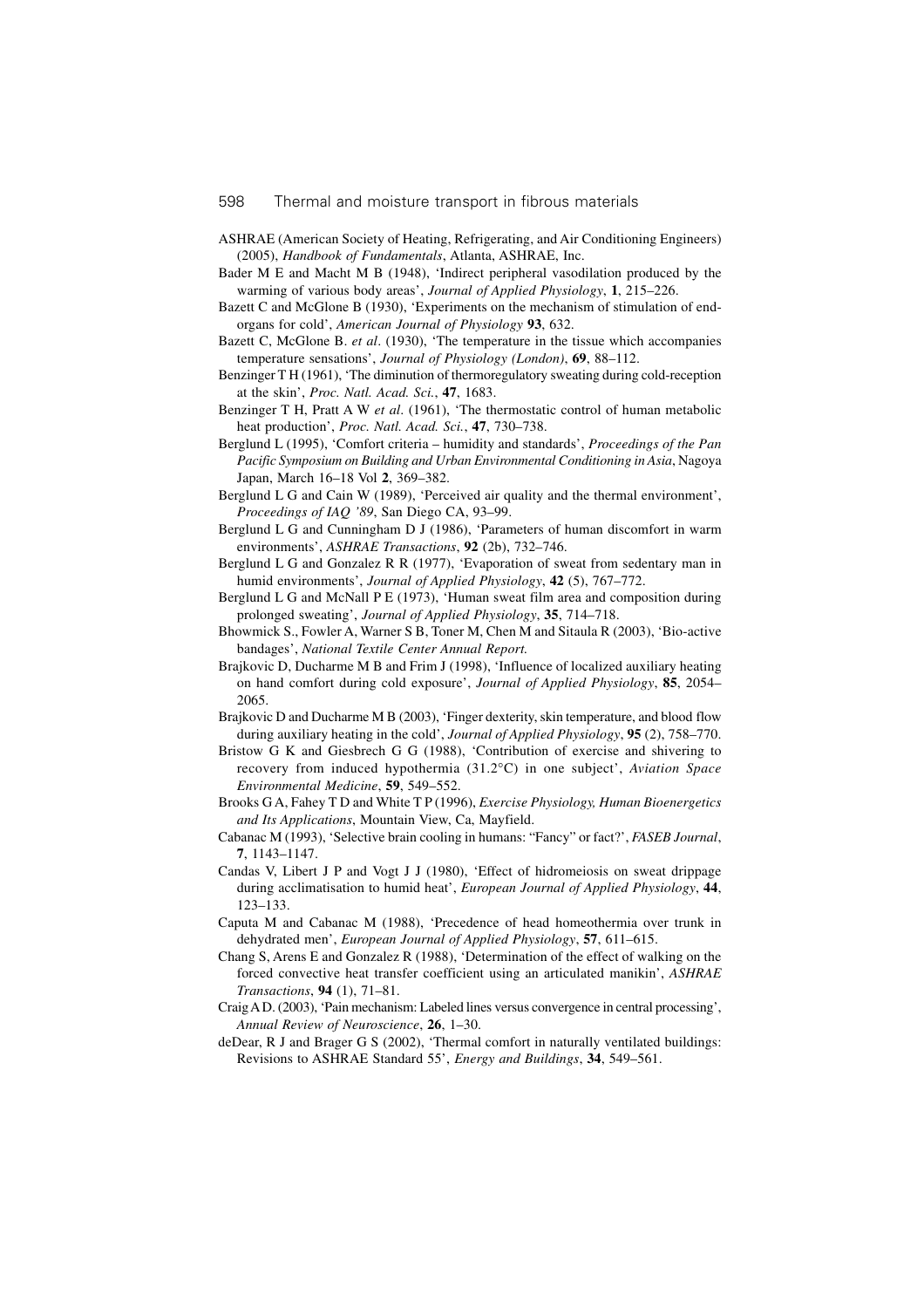- deDear R, Ring J W and Fanger P O (1993), 'Thermal sensation resulting from sudden ambient temperature changes', *Indoor Air*, **3**.
- deDear R J, Arens E, Zhang H and Oguro M (1997), 'Convective and radiative heat transfer coefficients for individual human body segments', *International Journal of Bio-Meteorology*, **40** (3), 141–156.
- Doherty T and Arens E (1988), 'Evaluation of the physiological bases of thermal comfort models', *ASHRAE Transactions*, **94** (1), 1371–1385.
- DuBois D and DuBois E F (1915), 'The measurement of the surface area of man', *Archives of Internal Medicine*, **15**, 868–881.
- Fanger P O (1967), 'Calculation of thermal comfort: Introduction of a basic comfort equation', *ASHRAE Transactions*, **73** (2), III 4.1–III 4.20.
- Fanger P O (1972), *Thermal Comfort*, New York, McGraw–Hill.
- Fiala D (1998), *Dynamic simulation of human heat transfer and thermal comfort*, Ph. D. thesis, Institute of Energy and Sustainable Development, De Montfort University, Leicester.
- Forslind B and Lindberg M (2004), *Skin, Hair, and Nails, Structure and Function,* New York, Basel, Marcel Dekker.
- Frank S M, Raja S N *et al*. (1999), 'Relative contribution of core and cutaneous temperatures to thermal comfort and autonomic responses in humans', *Journal of Applied Physiology*, **86**(5), 1588–1593.
- Gagge A P and Gonzalez R R (1996), 'Mechanisms of heat exchange: Biophysics and physiology'. In Fregly M J and Blatteis C M, *Handbook of Physiology, Section 4, Environmental Physiology*, New York, Oxford University Press, 45–84.
- Gagge A P, Stolwijk J A J and Hardy J D (1967), 'Comfort and thermal sensation and associated physiological responses at various ambient temperatures', *Environmental Research*, **1**, 1–20.
- Gagge A P, Fobelets A P and Berglund L G (1986), 'A standard predictive index of human response to the thermal environment', *ASHRAE Transactions*, **92** (2), 709–731.
- Gagge A P, Stolwijk J A J and Nishi Y (1971), 'An effective temperature scale based on a simple model of human physiological regulatory response', *ASHRAE Transactions*, **77** (1), 247–262.
- Gilbert S, Burgess H, Kennaway D and Dawson D (2000), 'Attenuation of sleep propensity, core hypothermia and peripheral heat loss after temazepam tolerance', *American Journal of Physiology – Regulatory, Integrative and Comparative Physiology*, **279** (6), R1980– R1987.
- Goldsmith L (1991), *Physiology, Biochemistry, and Molecular Biology of the Skin*, Oxford, New York, Oxford University Press.
- Guyton A C and Hall J E (2000), *Textbook of Medical Physiology*, London, New York, W.B. Saunders Company.
- Gwosdow A R, Stevens J C, Berglund L G and Stolwijk J A J (1986), 'Skin friction and fabric sensations in neutral and warm environments', *Textile Research Journal*, **56**, 574.
- Hales J R S (1984), 'Skin arteriovenous anastomoses, their control and role in thermoregulation cardiovascular shunts', *Alfred Benzon Symposium 21,* Munksgaad, Copenhagen.
- Hales J R S (1985), 'Skin AVA and capillary and constriction induced by local skin heating', *Pflugers Archiv*, **404**, 203–207.
- Hensel H (1982), *Thermoreception and Temperature Regulation*. London, Academic Press.
- Hertig B A, Riedesel M L and Belding H S (1961), 'Sweating in hot baths', *Journal of Applied Physiology*, **16**, 647–651.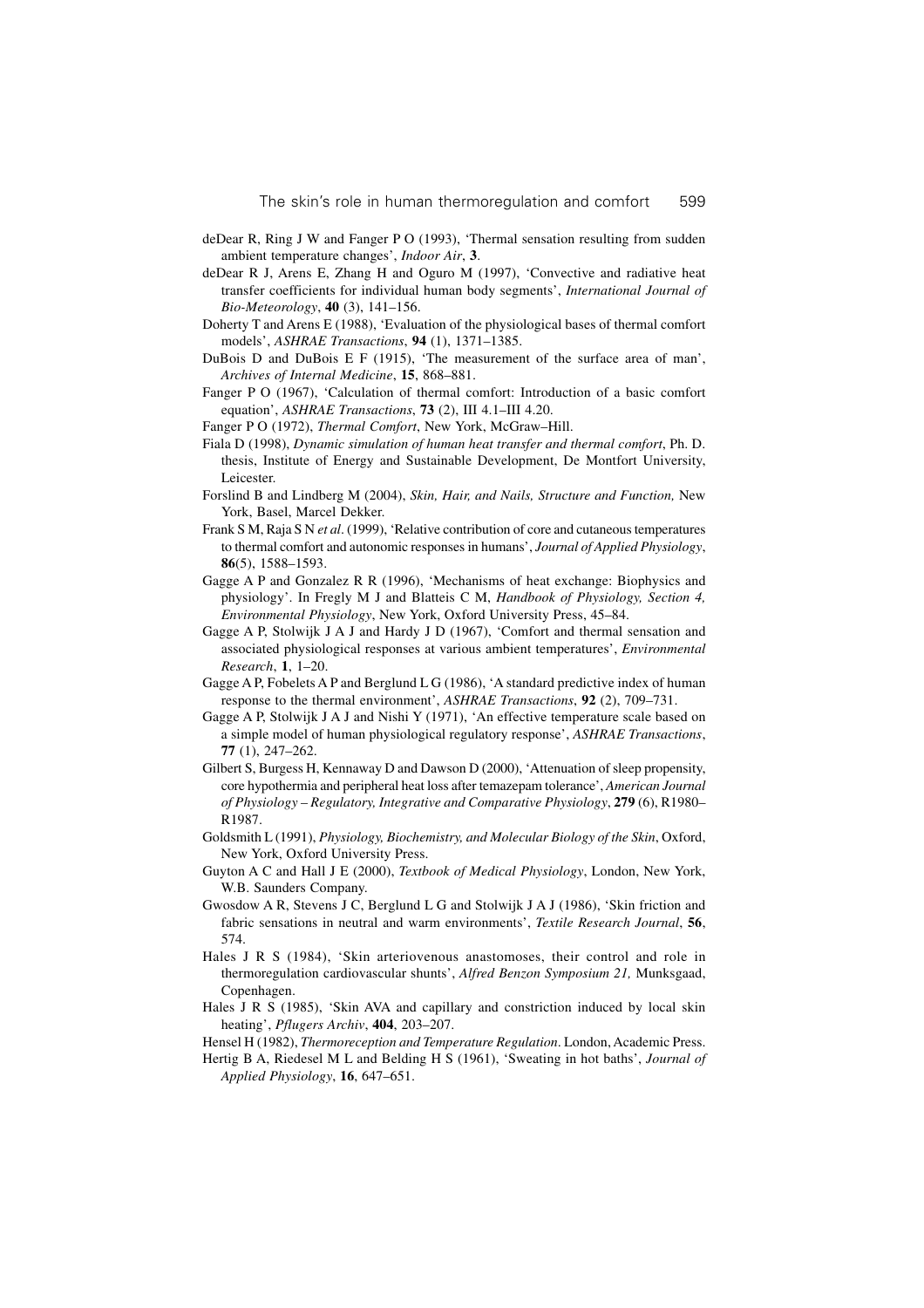- Houdas Y and Ring E F J (1982), *Human Body Temperature, its Measurement and Regulation*, New York, London, Plenum Press.
- Huizenga C, Zhang H, Arens E and Duan YT (2001), 'A Model of Human Physiology and Comfort for Assessing Complex Thermal Environments', *Building and Environment*, **36**(6), 691–699.
- Huizenga C, Zhang H, Arens E and Wang D (2004), 'Skin and core temperature responses in uniform and non-uniform, steady-state and transient thermal environments', *Journal of Thermal Biology*, **29**, 549–558.
- Kerslake D McK (1972), *The Stress of Hot Environments*, Cambridge, UK, Cambridge University Press.
- Knudsen G L and Melikov A K (2005), 'Human response to an individually controlled environment', *Proceedings of Indoor Air 2005*, Beijing, China, 421–425.
- Krauchi K *et al*. (1999), 'Warm feet promote the rapid onset of sleep', *Nature*, **401**, 36– 37.
- Kuno Y (1956), *Human Perspiration,* Springfield, Ill., Charles C. Thomas.
- Kuno Y (1938), 'Variation in secretory activity of human sweat glands', *Lancet*, p 299.
- Maglinger P E, Sessler D I and Lenhardt R (2005), 'Cutaneous heat loss with three surgical drapes, one impervious to moisture', *Anesth. Analg*, **100**, 738–742.
- McIntyre D A (1980), *Indoor Climate*. London, Applied Science Publishers.
- McIntyre D A and Griffiths I S (1972), 'Radiant temperature and thermal comfort', *Symposium*; *Thermal Comfort and Moderate Heat Stress*, CIB Commission W45, BRE, Watford, England.
- Murakami S (2004), 'Analysis and design of micro-climate around the human body with respiration by CFD', *Indoor Air*, **14** (Suppl. 7), 144–156.
- Muzet A, Libert J P and Candas V (1984), 'Ambient temperature and human sleep', *Experientia*, **40**, 425–429.
- Nadel E R, Bullard R W *et al*. (1971), 'Importance of skin temperature in the regulation of sweating', *Journal of Applied Physiology*, **31**, 80–87.
- Nadel E R and Stolwijk J A J (1973). 'Effect of Skin Wettedness on Sweat Gland Response.' *Journal of Applied Physiology*, **35** (5), 689–694.
- Narita C, Tanabe S, Ozeki Y and Konishi M (2001), 'Effects of spectral property of solar radiation on thermal sensation at back of hands', *Moving Thermal Comfort Standards into the 21st Century*, *Conference Proceedings*, 393–400.
- Nojgaard J K, Christensen K B and Wolkoff P (2005), 'The effect on human eye blinking frequency by exposure to limonene oxidation products and methacrolein', *Toxicology Letters*, **156**, 241–251.
- Ogawa T, Asayama M, Sugenoya J, Fujimatsu H, Miyagawa T and Terai Y (1984), 'Temperature regulation in hot–humid environments, with special reference to the significance of hidromeiosis', *Journal of Thermal Biology*, **9** (1/2), 121–125.
- Oguro M, Arens E *et al*. (2002a), 'Convective heat transfer coefficients and clothing insulation for each part of the clothed human body under calm conditions', *Journal of Architectural Planning and Environmental Engineering*, AIJ, **561**, 21–29.
- Oguro M, Arens E *et al*. (2002b), 'Convective heat transfer coefficients and clothing insulation for each part of the clothed human body under air flow conditions', *Journal of Architectural Planning and Environmental Engineering*, AIJ, **561**, 31–39.
- Oguro M, Arens E *et al*. (2001a), 'Evaluation of the effect of air flow on clothing insulation and on dry heat transfer coefficient for each part of the clothed human body', *Journal of Architectural Planning and Environmental Engineering*, AIJ, **549**, 13–21.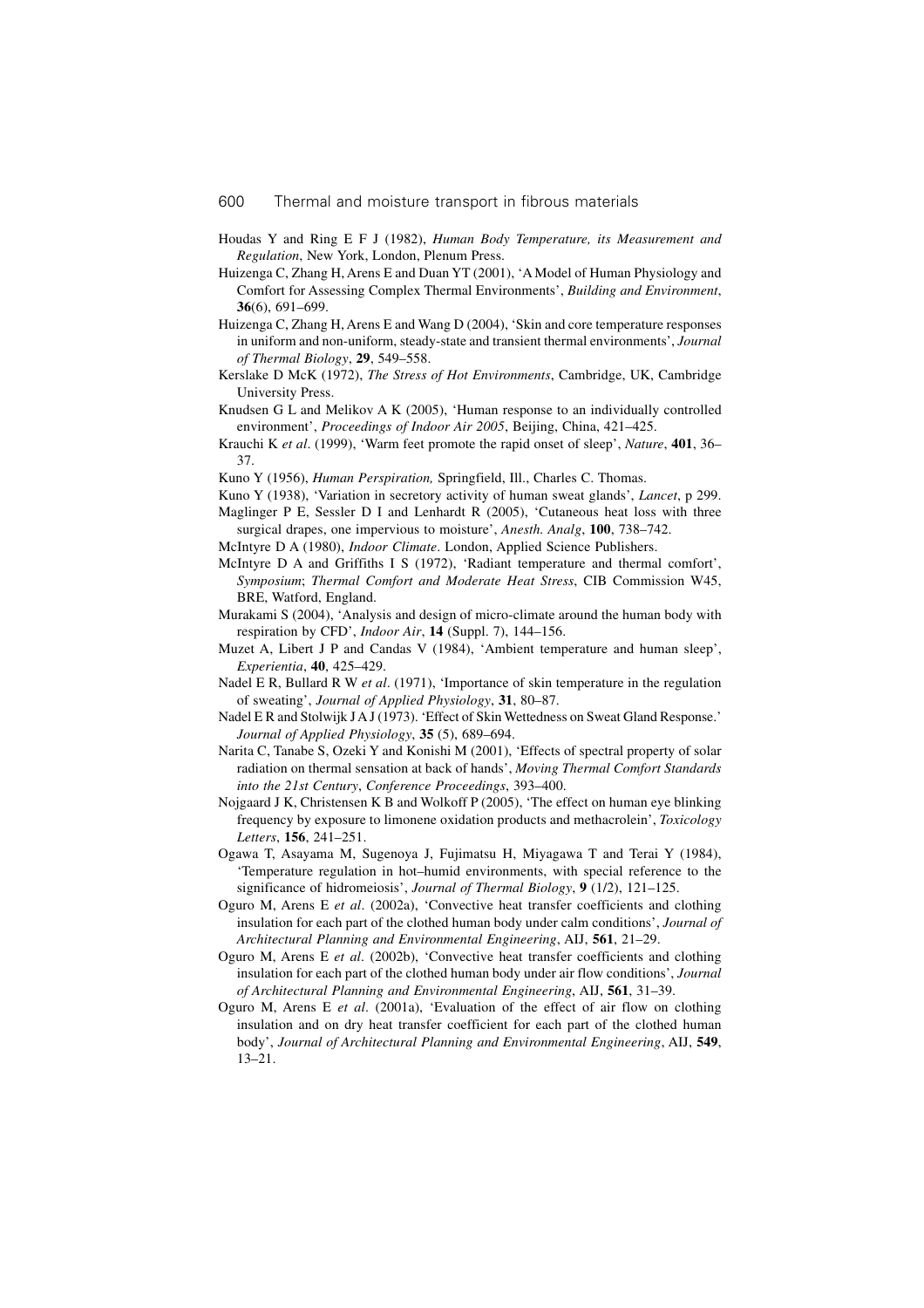- Oguro M, Arens E *et al*. (2001b), 'Measurement of projected area factors for each part of a sitting person', *Engineering Science Report, Kyushu University*, **23** (2), 97–206, September.
- Oguro M, Arens E *et al*. (2001c), 'Measurement of projected area factors for thermal radiation analysis on each part of the human body', *Journal of Architectural Planning and Environmental Engineering*, AIJ, **547**, 17–25.
- Olesen B W and Fanger P O (1973), 'The skin temperature distribution for resting man in comfort', *Arch. Sci. Physiology*, **27**, A385–A393.
- Randall W C (1946), 'Quantitation and regional distribution of sweat glands in man', *Journal of Clin Invest*, **25**, 761–767.
- Randall W C (1947), 'Local sweat gland activity due to direct effects of radiant heat', *American Journal of Physiology*, **150**, 365–371.
- Rein F H (1925), 'Uber die Topographie der Warmempfindung, Beziehungen zwischen Innervation und receptorischen Endorganen', *Zeitschrift fur Biologie*, **82**, 515–535.
- Rushmer R F, Buettner K J K, Short J M and Odland G F (1966), 'The skin', *Science*, 154, 343–348.
- Sargent F **(**1961), 'The mechanism of hidromeiosis', *International Journal of Biometeorology*, **5** (1), 37–40.
- Schmidt-Nielsen K (1972), *How Animals Work*, Oxford University Press, oxford.
- Sessler D I, McGuire J and Sessler A M (1991), 'Perioperative thermal insulation', *Anesthesiology*, **74**, 875–879.
- Sessler D I (2006), 'Perioperative thermoregulation, heat balance, and clinical outcomes', *Presentation at the 2nd International Meeting on Physiology and Pharmacology of Temperature Regulation*, Phoenix, Arizona.
- Sherman J L (1963), 'Normal arteriovenous anastomoses', *Medicine Baltimore*, **42**, 247– 267.
- Shitzer A (2005), 'Wind chill equivalent temperatures regarding the impact due to the variability of the environmental convective heat transfer coefficients', *International Journal of Bio-Meteorology*, **50** (4), 224–232.
- Smith C E (1991), *A Transient, Three-dimensional Model of the Human Thermal System*, Ph. D. thesis, Kansas State University.
- Spurr G B, Hutt B K and Horvath S M (1957), 'Shivering, oxygen consumption and body temperature in acute exposure of men to two different cold environments', *Journal of Applied Physiology*, **11**, 58–64.
- Stevens J C, Marks L E *et al*. (1974), 'Regional sensitivity and spatial summation in the warmth sense', *Physiology and Behavior*, **13**, 825–836.
- Stevens J C (1979), 'Variation of cold sensitivity over the body surface', *Sensory Processes*, **3**, 317–326.
- Strughold H and Porz R (1931), 'Die Dichte der Kaltpunkte auf der Haut des menschlichen Korpers', *Zeitschrift fur Biologie*, **91**, 563–571.
- Stolwijk J A J and Hardy J D (1965), 'Skin and subcutaneous temperature changes during exposure to intense thermal radiation', *Journal of Applied Physiology*, **20**, 1006–1013.
- Stolwijk J A J, Nadel E R *et al*. (1971), 'Modification of central sweating drive at the periphery', *International Journal of Biometeorology*, **15**, 268–272.
- Stolwijk J A J (1971), *NASA Contractor Report. A Mathematical Model of Physiological Temperature Regulation in Man,* Yale University School of Medicine.
- Tanabe S, Kobayashi K, Nakano J, Ozeki Y and Konishi M (2002), 'Evaluation of thermal comfort using combined multi-node thermoregulation (65MN) and radiation models and computational fluid dynamics (CFD)', *Energy and Buildings*, **34**, 637–646.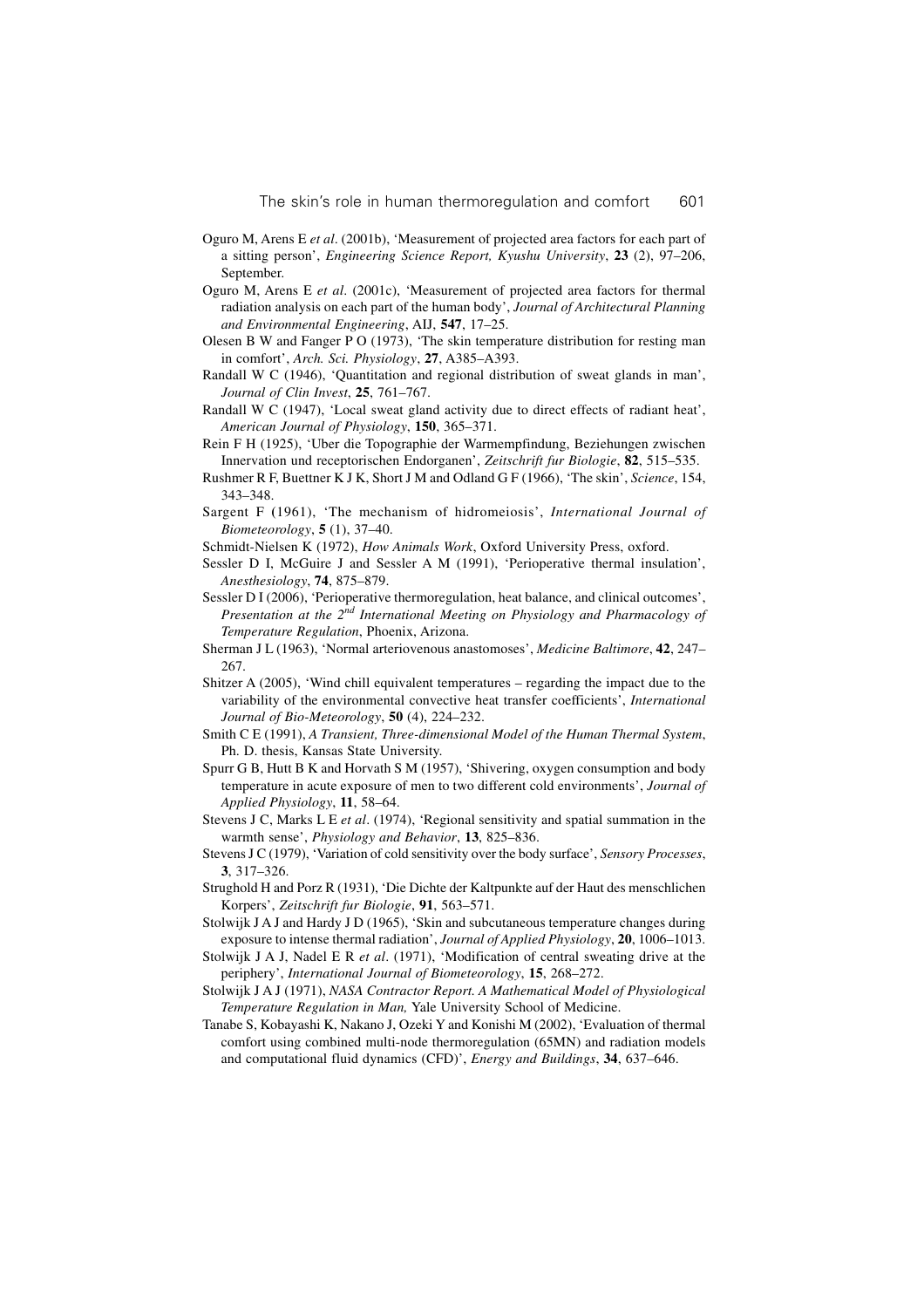- Tikuisis P and Giesbrecht G G (1999), 'Prediction of shivering heat production from core and mean skin temperatures', *European Journal of Applied Physiology*, **79**, 221–229.
- Toftum J, Jorgersen A S and Fanger P O (1998a), 'Upper limits for indoor air humidity to avoid uncomfortable humid skin', *Energy and Building*, **28**, 1–13.
- Toftum J, Jorgersen A S and Fanger P O (1998b), 'Upper limits of air humidity for preventing warm respiratory discomfort', *Energy and Building*, **28**, 15–23.
- van den Heuvel C J, Noone J, Lushington K and Dawson D (1998), 'Changes in sleepiness and body temperature precede nocturnal sleep onset: Evidence from a polysomnographic study in young men', *Journal of Sleep Research*, **7** (3), 159–166.
- Van Rijswijk L and Beitz J (1998), 'The traditions and terminology of wound dressing: Food for thought', *Journal of Wound, Ostomy, and Continence Nursing*, **25** (3), 116– 122.
- Van Someren E J W (2004), 'Sleep propensity is modulated by circadian and behaviorinduced changes in cutaneous temperature', *Journal of Thermal Biology*, 29, 437–444.
- Wang D, Zhang H, Arens E and Huizenga C (2006), 'Observations of upper-extremity skin temperature and corresponding overall-body thermal sensations and comfort', *Building and Environment* (in press).
- Wang X L (1992), 'Estimating Thermal Transient Comfort', *ASHRAE Transactions*, **98** (1), 7 pp.
- Wissler E (1964), 'A mathematical model of the human thermal system', *Bulletin of Mathematical Biophysics*, **26**, 147–167.
- Wolkoff P, Skov P, Frand C and Pedersen L N (2003), 'Eye irritation and environmental factors in the office environment: Hypotheses, causes, and a physiological model', *Scand J Work Environ Health*, **29**, 411–430.
- Wolkoff P, Nojgaard J K, Troiano P and Piccoli B (2005), 'Eye complaints in the office environment: Precorneal tear film integrity influenced by eye blinking efficiency', *Occupational and Environmental Medicine*, **62**, 4–12.
- Zhang H (2003), *Human Thermal Sensation and Comfort in Transient and Non-Uniform Thermal Environments*, Ph. D. thesis, CEDR, University of California at Berkeley.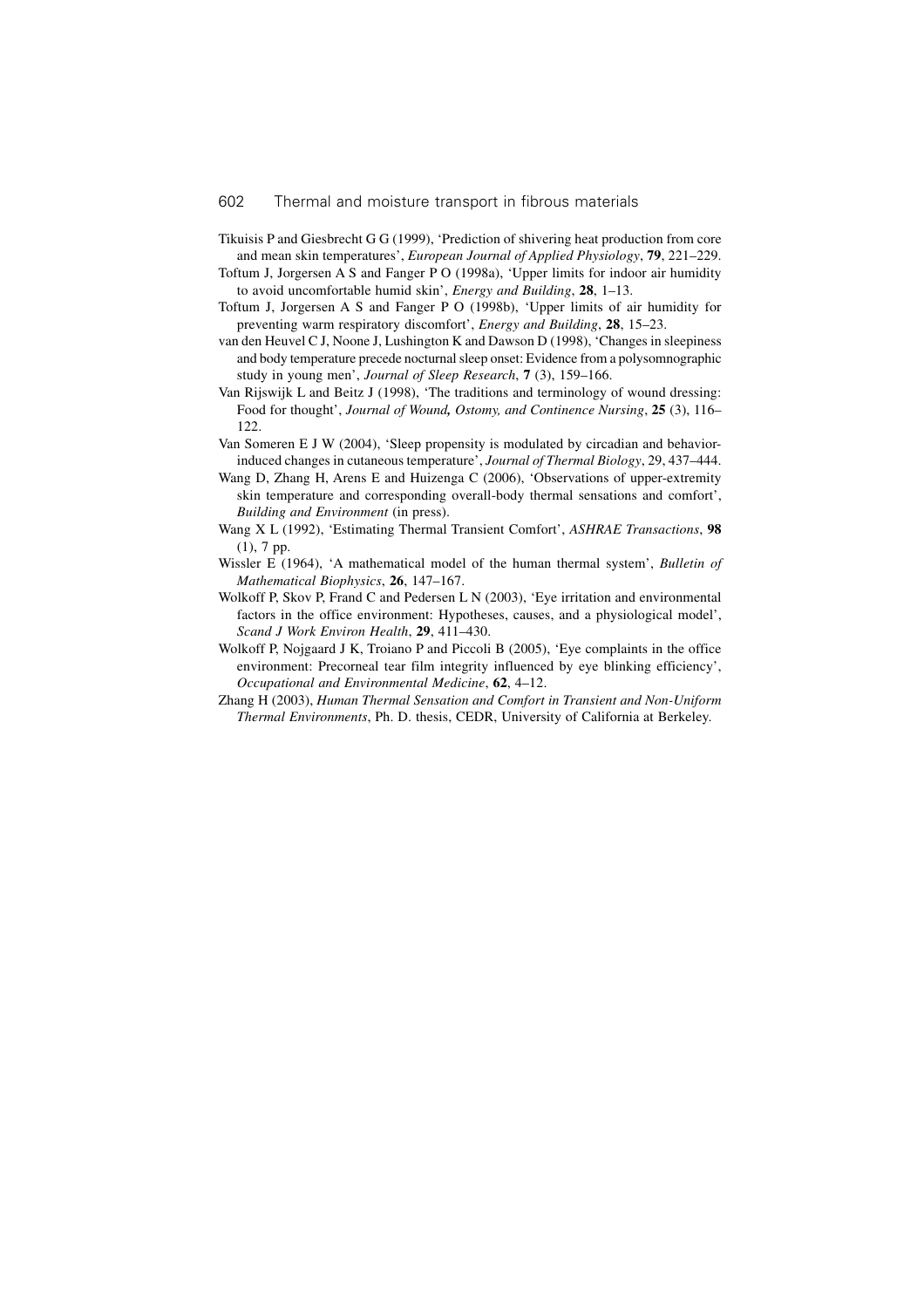# Thermal and moisture transport in fibrous materials

Edited by N. Pan and P. Gibson

![](_page_44_Picture_2.jpeg)

The Textile Institute

**CRC Press Boca Raton Boston New York Washington, DC**

WOODHEAD PUBLISHING LIMITED Cambridge, England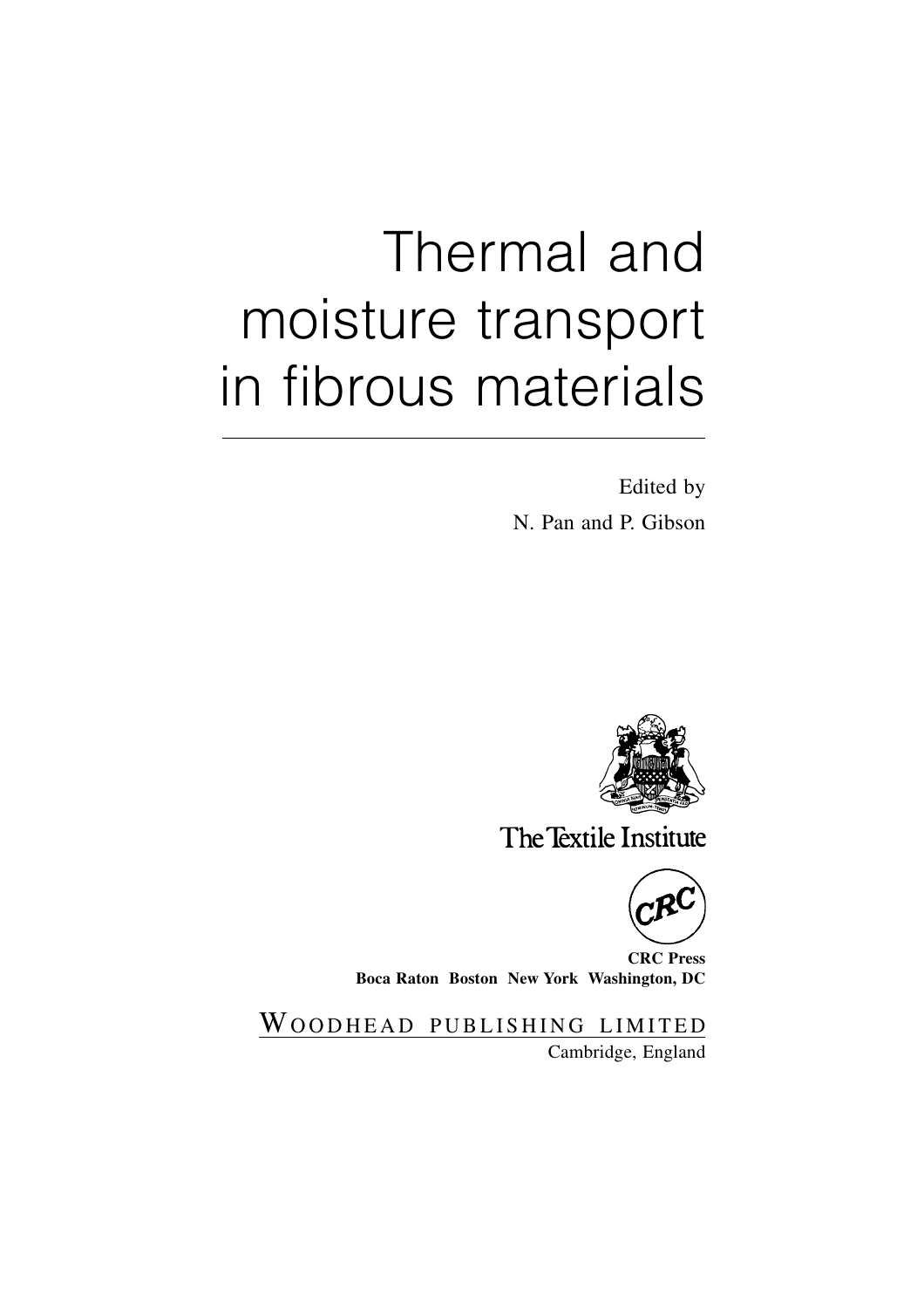|              | Contributor contact details<br><b>Introduction</b>                                     | хi<br>xiv      |
|--------------|----------------------------------------------------------------------------------------|----------------|
| Part I       | Textile structure and moisture transport                                               |                |
| $\mathbf{1}$ | Characterizing the structure and geometry of fibrous<br>materials                      | 3              |
|              | N. PAN and Z. SUN, University of California, USA                                       |                |
| 1.1          | Geometrical characterization of single fibers                                          | 3              |
| 1.2          | Basic parameters for porous media                                                      | $\overline{4}$ |
| 1.3          | Characterization of fibrous materials                                                  | 6              |
| 1.4          | Mathematical descriptions of the anisotropy of a fibrous<br>material                   | 11             |
| 1.5          | Pore distribution in a fibrous material                                                | 14             |
| 1.6          | Tortuosity distributions in a fibrous material                                         | 17             |
| 1.7          | Structural analysis of fibrous materials with special fiber                            |                |
|              | orientations                                                                           | 19             |
| 1.8          | Determination of the fiber orientation                                                 | 33             |
| 1.9          | The packing problem                                                                    | 37             |
| 1.10         | References                                                                             | 38             |
| 2            | Understanding the three-dimensional structure of<br>fibrous materials using stereology | 42             |
|              | D. LUKAS and J. CHALOUPEK, Technical University of Liberec,<br>Czech Republic          |                |
| 2.1          | Introduction                                                                           | 42             |
| 2.2          | Basic stereological principles                                                         | 54             |
| 2.3          | Stereology of a two-dimensional fibrous mass                                           | 64             |
| 2.4          | Stereology of a three-dimensional fibrous mass                                         | 82             |
| 2.5          | Sources of further information and advice                                              | 98             |
| 2.6          | References                                                                             | 98             |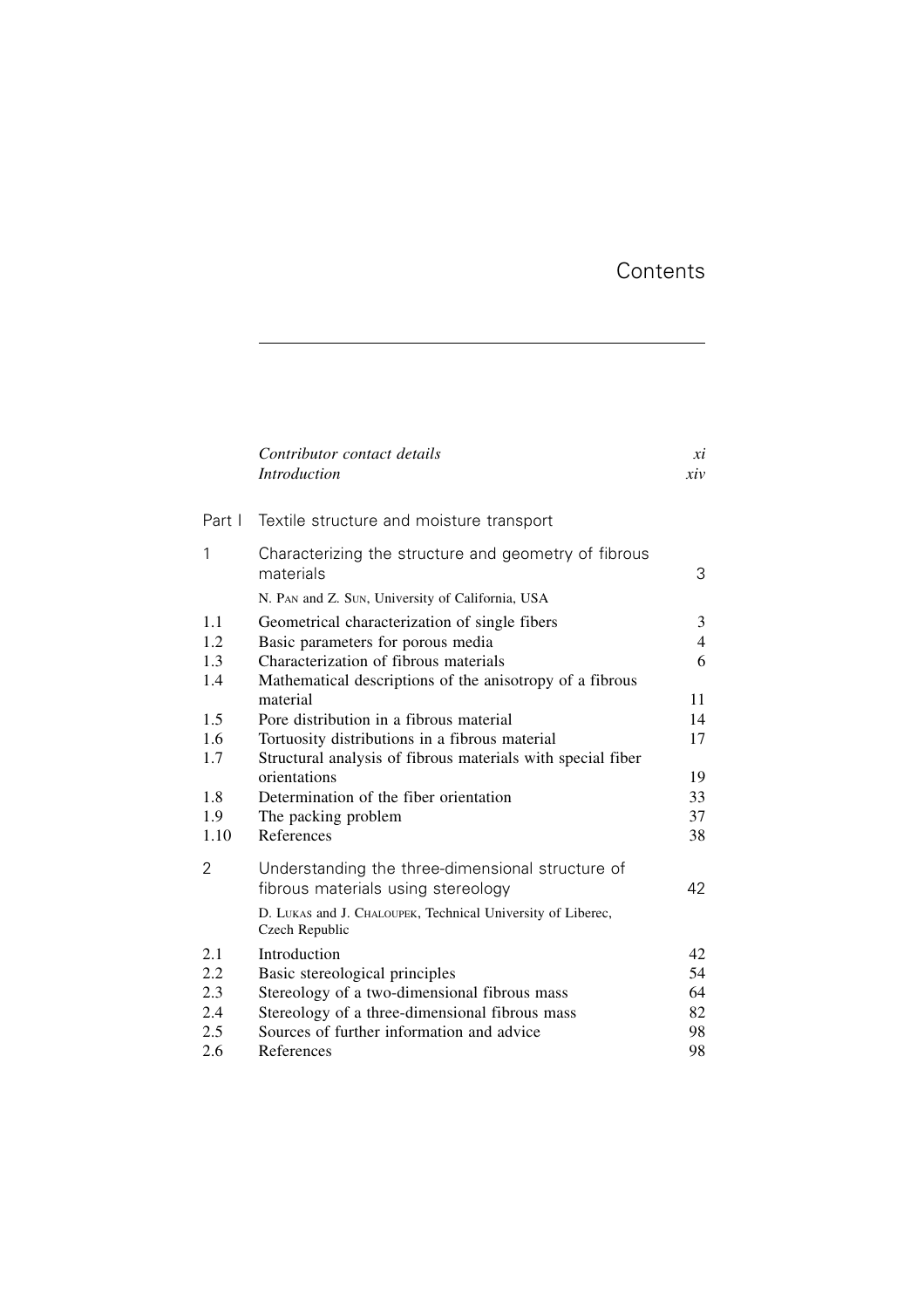vi Contents

| 3          | Essentials of psychrometry and capillary<br>hydrostatics                | 102        |
|------------|-------------------------------------------------------------------------|------------|
|            | N. PAN and Z. SUN, University of California, USA                        |            |
| 3.1        | Introduction                                                            | 102        |
| 3.2        | Essentials of psychrometry                                              | 103        |
| 3.3        | Moisture in a medium and the moisture sorption isotherm                 | 106        |
| 3.4        | Wettability of different material types                                 | 115        |
| 3.5        | Mathematical description of moisture sorption isotherms                 | 119        |
| 3.6        | References                                                              | 132        |
| 4          | Surface tension, wetting and wicking                                    | 136        |
|            | W. ZHONG, University of Manitoba, Canada                                |            |
| 4.1        | Introduction                                                            | 136        |
| 4.2        | Wetting and wicking                                                     | 136        |
| 4.3        | Adhesive forces and interactions across interfaces                      | 138        |
| 4.4        | Surface tension, curvature, roughness and their effects on              |            |
|            | wetting phenomena                                                       | 143        |
| 4.5        | Summary                                                                 | 152        |
| 4.6        | References                                                              | 153        |
| 5          | Wetting phenomena in fibrous materials                                  | 156        |
|            | R. S. RENGASAMY, Indian Institute of Technology, India                  |            |
| 5.1        | Introduction                                                            | 156        |
| 5.2        | Surface tension                                                         | 156        |
| 5.3        | Curvature effect of surfaces                                            | 158        |
| 5.4        | Capillarity                                                             | 160        |
| 5.5        | Surface roughness of solids                                             | 167        |
| 5.6        | Hysteresis effects                                                      | 176        |
| 5.7        | Meniscus                                                                | 178        |
| 5.8        | Instability of liquid flow                                              | 180        |
| 5.9        | Morphological transitions of liquid bodies in parallel fiber<br>bundles | 183        |
| 5.10       | Sources of further information and advice                               | 184        |
| 5.11       | References                                                              | 184        |
|            |                                                                         |            |
| 6          | Interactions between liquid and fibrous materials                       | 188        |
|            | N. PAN and Z. SUN, University of California, USA                        |            |
| 6.1        | Introduction                                                            | 188        |
| 6.2        | Fundamentals                                                            | 188        |
| 6.3<br>6.4 | Complete wetting of curved surfaces                                     | 193        |
| 6.5        | Liquid spreading dynamics on a solid surface<br>Rayleigh instability    | 195<br>199 |
|            |                                                                         |            |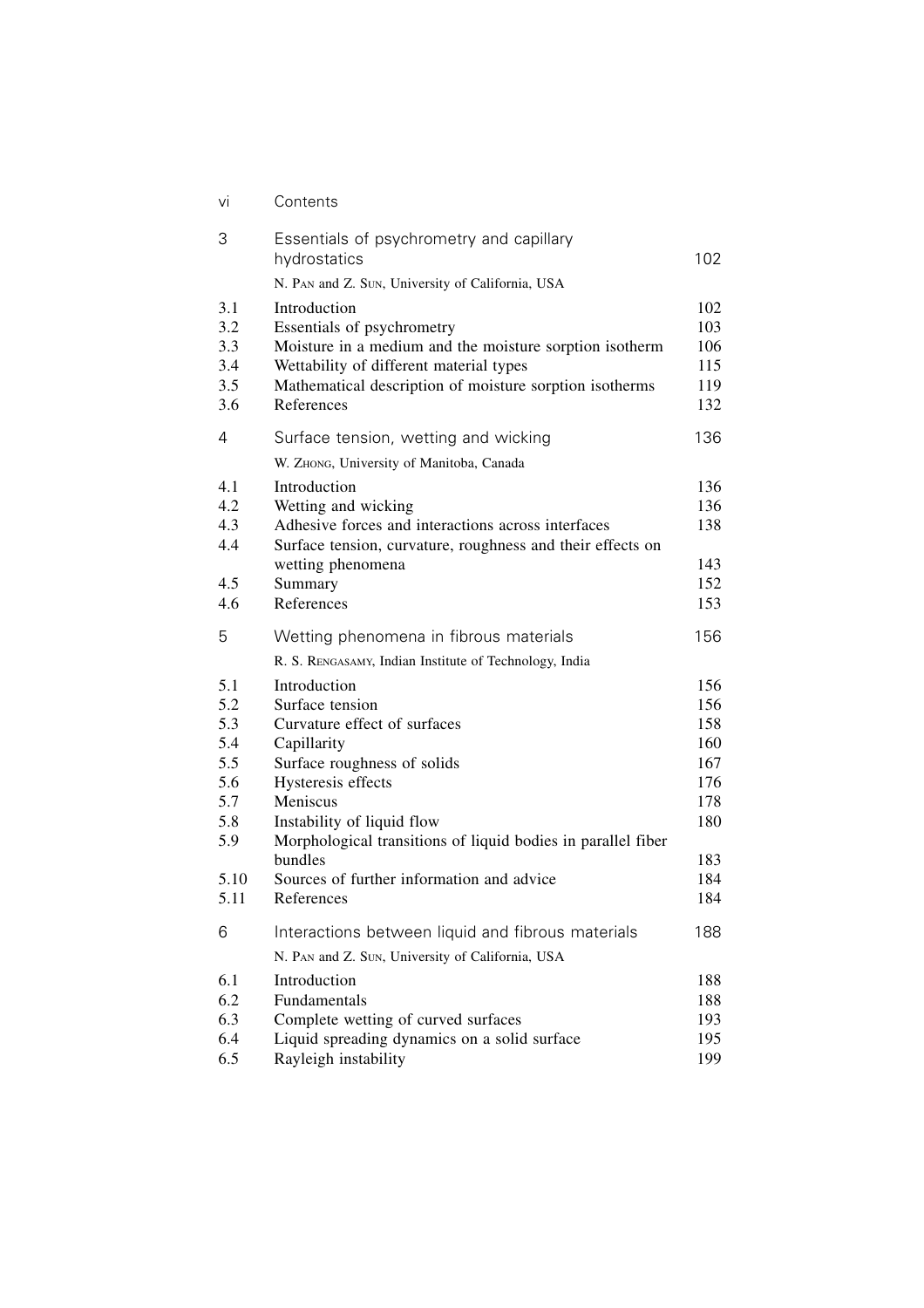| 6.6<br>6.7<br>6.8 | Lucas–Washburn theory and wetting of fibrous media<br>Understanding wetting and liquid spreading<br>References                                   | 203<br>214<br>219 |
|-------------------|--------------------------------------------------------------------------------------------------------------------------------------------------|-------------------|
|                   | Part II Heat-moisture interactions in textile materials                                                                                          |                   |
| 7                 | Thermal conduction and moisture diffusion in<br>fibrous materials                                                                                | 225               |
|                   | Z. Sun and N. PAN, University of California, USA                                                                                                 |                   |
| 7.1<br>7.2<br>7.3 | Introduction<br>Thermal conduction analysis<br>Effective thermal conductivity for fibrous materials                                              | 225<br>226<br>233 |
| 7.4<br>7.5        | Prediction of ETC by thermal resistance networks<br>Structure of plain weave woven fabric composites and the                                     | 237               |
| 7.6               | corresponding unit cell<br>Prediction of ETC by the volume averaging method                                                                      | 241<br>249        |
| 7.7<br>7.8        | The homogenization method<br>Moisture diffusion                                                                                                  | 259<br>262        |
| 7.9<br>7.10       | Sensory contact thermal conduction of porous materials<br>Future research                                                                        | 265<br>266        |
| 7.11              | References                                                                                                                                       | 266               |
| 8                 | Convection and ventilation in fabric layers                                                                                                      | 271               |
|                   | N. GHADDAR, American University of Beirut, Lebanon;<br>K. GHALI, Beirut Arab University, Lebanon; and<br>B. JONES, Kansas State University, USA. |                   |
| 8.1               | Introduction                                                                                                                                     | 271               |
| 8.2               | Estimation of ventilation rates                                                                                                                  | 275               |
| 8.3<br>8.4        | Heat and moisture transport modelling in clothing by<br>ventilation<br>Heat and moisture transport results of the periodic                       | 283               |
|                   | ventilation model                                                                                                                                | 298               |
| 8.5               | Extension of model to real limb motion                                                                                                           | 301               |
| 8.6               | Nomenclature                                                                                                                                     | 302               |
| 8.7               | References                                                                                                                                       | 305               |
| 9                 | Multiphase flow through porous media                                                                                                             | 308               |
|                   | P. GIBSON, U.S. Army Soldier Systems Center, USA                                                                                                 |                   |
| 9.1               | Introduction                                                                                                                                     | 308               |
| 9.2               | Mass and energy transport equations                                                                                                              | 308               |
| 9.3<br>9.4        | Total thermal energy equation<br>Thermodynamic relations                                                                                         | 328<br>336        |
|                   |                                                                                                                                                  |                   |

Contents vii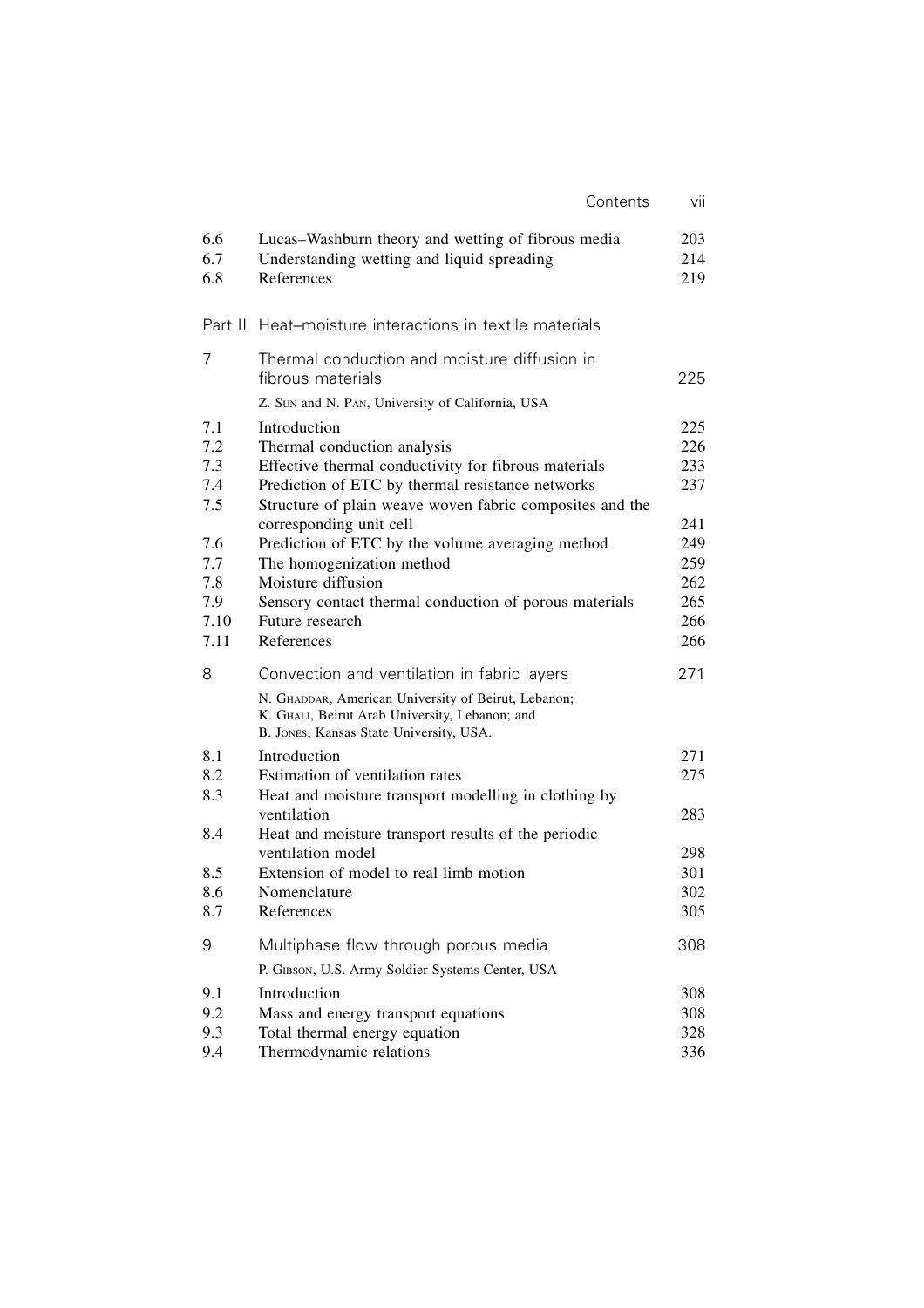viii Contents

| 9.5  | Mass transport in the gas phase                                                                                                                 | 338 |
|------|-------------------------------------------------------------------------------------------------------------------------------------------------|-----|
| 9.6  | Gas phase convective transport                                                                                                                  | 340 |
| 9.7  | Liquid phase convective transport                                                                                                               | 341 |
| 9.8  | Summary of modified transport equations                                                                                                         | 344 |
| 9.9  | Comparison with previously derived equations                                                                                                    | 347 |
| 9.10 | Conclusions                                                                                                                                     | 351 |
| 9.11 | Nomenclature                                                                                                                                    | 352 |
| 9.12 | References                                                                                                                                      | 355 |
| 10   | The cellular automata lattice gas approach for fluid<br>flows in porous media                                                                   | 357 |
|      | D. LUKAS and L. OCHERETNA, Technical University of Liberec,<br>Czech Republic                                                                   |     |
| 10.1 | Introduction                                                                                                                                    | 357 |
| 10.2 | Discrete molecular dynamics                                                                                                                     | 364 |
| 10.3 | Typical lattice gas automata                                                                                                                    | 378 |
| 10.4 | Computer simulation of fluid flows through porous                                                                                               |     |
|      | materials                                                                                                                                       | 381 |
| 10.5 | Sources of further information and advice                                                                                                       | 395 |
| 10.6 | References                                                                                                                                      | 399 |
| 11   | Phase change in fabrics                                                                                                                         | 402 |
|      | K. GHALI, Beirut Arab University, Lebanon; N. GHADDAR,<br>American University of Beirut, Lebanon; and B. JONES,<br>Kansas State University, USA |     |
| 11.1 | Introduction                                                                                                                                    | 402 |
| 11.2 | Modelling condensation/evaporation in thin clothing layers                                                                                      | 407 |
| 11.3 | Modelling condensation/evaporation in a fibrous medium                                                                                          | 411 |
| 11.4 | Effect of fabric physical properties on the condensation/                                                                                       |     |
|      | evaporation process                                                                                                                             | 416 |
| 11.5 | Modelling heating and moisture transfer in PCM fabrics                                                                                          | 418 |
| 11.6 | Conclusions                                                                                                                                     | 420 |
| 11.7 | Nomenclature                                                                                                                                    | 421 |
| 11.8 | References                                                                                                                                      | 422 |
| 12   | Heat-moisture interactions and phase change in<br>fibrous material                                                                              | 424 |
|      | B. JONES, Kansas State University, USA; K. GHALI, Beirut Arab<br>University, Lebanon; and N. GHADDAR, American University of<br>Beirut, Lebanon |     |
| 12.1 | Introduction                                                                                                                                    | 424 |
| 12.2 | Moisture regain and equilibrium relationships                                                                                                   | 426 |
| 12.3 | Sorption and condensation                                                                                                                       | 427 |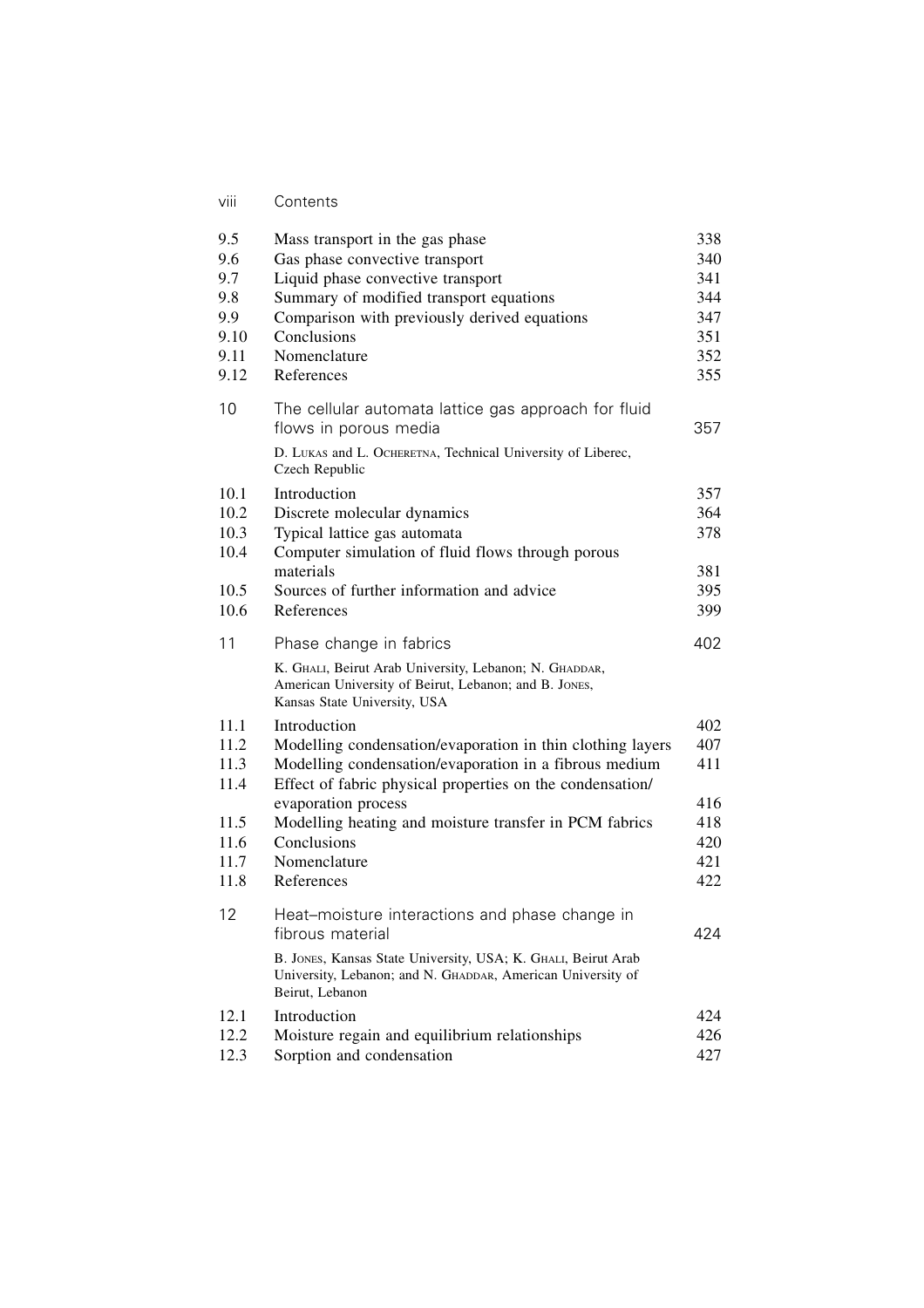| 12.4<br>12.5<br>12.6<br>12.7 | Mass and heat transport processes<br>Modeling of coupled heat and moisture transport<br>Consequences of interactions between heat and moisture<br>References                                                                              | 428<br>431<br>434<br>436 |
|------------------------------|-------------------------------------------------------------------------------------------------------------------------------------------------------------------------------------------------------------------------------------------|--------------------------|
|                              | Part III Textile-body interactions and modelling issues                                                                                                                                                                                   |                          |
| 13                           | Heat and moisture transfer in fibrous clothing<br>insulation                                                                                                                                                                              | 439                      |
|                              | Y.B. LI and J. FAN, The Hong Kong Polytechnic University,<br>Hong Kong                                                                                                                                                                    |                          |
| 13.1                         | Introduction                                                                                                                                                                                                                              | 439                      |
| 13.2                         | Experimental investigations                                                                                                                                                                                                               | 439                      |
| 13.3                         | Theoretical models                                                                                                                                                                                                                        | 448                      |
| 13.4                         | Numerical simulation                                                                                                                                                                                                                      | 456                      |
| 13.5                         | Conclusions                                                                                                                                                                                                                               | 463                      |
| 13.6                         | Nomenclature                                                                                                                                                                                                                              | 465                      |
| 13.7                         | References                                                                                                                                                                                                                                | 466                      |
| 14                           | Computer simulation of moisture transport in fibrous                                                                                                                                                                                      |                          |
|                              | materials                                                                                                                                                                                                                                 | 469                      |
|                              | D. LUKAS, E. KOSTAKOVA and A. SARKAR, Technical University of<br>Liberec, Czech Republic                                                                                                                                                  |                          |
| 14.1                         | Introduction                                                                                                                                                                                                                              | 470                      |
| 14.2                         | Auto-models                                                                                                                                                                                                                               | 478                      |
| 14.3                         | Computer simulation                                                                                                                                                                                                                       | 509                      |
| 14.4                         | Sources of further information and advice                                                                                                                                                                                                 | 536                      |
| 14.5                         | References                                                                                                                                                                                                                                | 538                      |
| 15                           | Computational modeling of clothing performance                                                                                                                                                                                            | 542                      |
|                              | P. GIBSON, U.S. Army Soldier Systems Center, USA; J. BARRY and<br>R. HILL, Creare Inc, USA; P. BRASSER, TNO Prins Maurits Laboratory,<br>The Netherlands; and M. SOBERA and C. KLEIJN, Delft University of<br>Technology, The Netherlands |                          |
| 15.1                         | Introduction                                                                                                                                                                                                                              | 542                      |
| 15.2                         | Material modeling                                                                                                                                                                                                                         | 543                      |
| 15.3                         | Material modeling example                                                                                                                                                                                                                 | 545                      |
| 15.4                         | Modeling of fabric-covered cylinders                                                                                                                                                                                                      | 546                      |
| 15.5                         | Full-body modeling                                                                                                                                                                                                                        | 554                      |
| 15.6                         | Conclusions                                                                                                                                                                                                                               | 558                      |
| 15.7                         | References                                                                                                                                                                                                                                | 558                      |